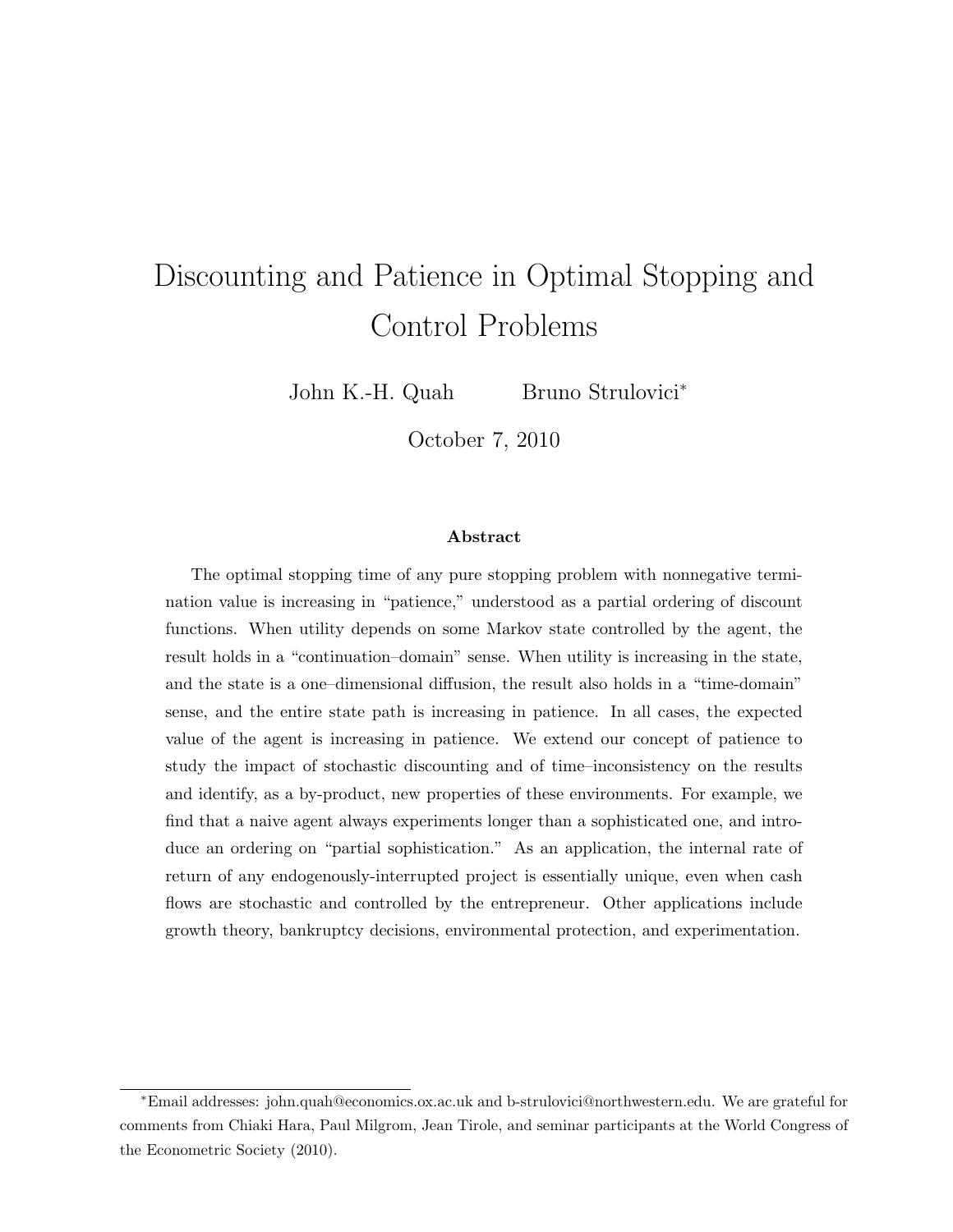# 1 Introduction

The relationship between an agent's discounting function, or "patience," and his decisions, plays a major role in many economic problems. A household's decision to buy a house or refinance a mortgage, and when, crucially depends on the interest rate available to the household. Similarly, a firm's decision to declare bankruptcy, and when, depends on how it discounts future cash-flows. In search models, which are becoming ubiquitous in economic analysis, the time at which an agent stops searching crucially depends on how the agent discounts future periods. Similarly, the trade–off between exploration and exploitation, at the heart of experimentation models, is determined by the discount rate of the agents. Another striking illustration is the recent controversy regarding the discount rate that should be used to compute the economic costs and benefits of addressing climate change.<sup>[1](#page-1-0)</sup>

While the impact of discounting on choice is central to the analysis of many economic problems, this impact is unclear even in the most basic settings. The principal concern of this paper is the seemingly simple relationship between the interest rate and the value of a project. Macroeconomic analyzes often postulate a negative relationship between investment and interest rate, but it is known (at least since Samuelson (1937)) that, when the duration of a project is fixed, the value of the project is not necessarily decreasing in the interest rate. As a consequence, an entrepreneur may drop such a project if the interest rate goes down. However, when an agent can optimally choose the interruption of a project, Arrow and Levhari (1969) showed, in a deterministic setting, that monotonicity is restored. A similar result was also established by Hicks in his book *Capital and Time* (1973), in which this result is referred to as the *Fundamental Theorem* (of capital). Sen (1975) emphasized that the monotonicity result does not hold when project interruption was followed by a stream of possibly negative "consequence" cash flows. Sen concludes that the negative relation between interest and investment is "not easy to derive from monotonicity results in a microeconomic framework  $(\ldots)$  the fact that the monotonicity relation may well be violated once the environmental consequences of investments are considered does raise serious doubts on the negative relation between interest and investment."

<span id="page-1-0"></span><sup>&</sup>lt;sup>1</sup>In particular, many economists have observed that the conclusions of the Stern Review on the Economics of Climate Change (2006) largely depended on the choice of a very low discount rate. See, e.g., Nordhaus (2007) and Weitzman (2007).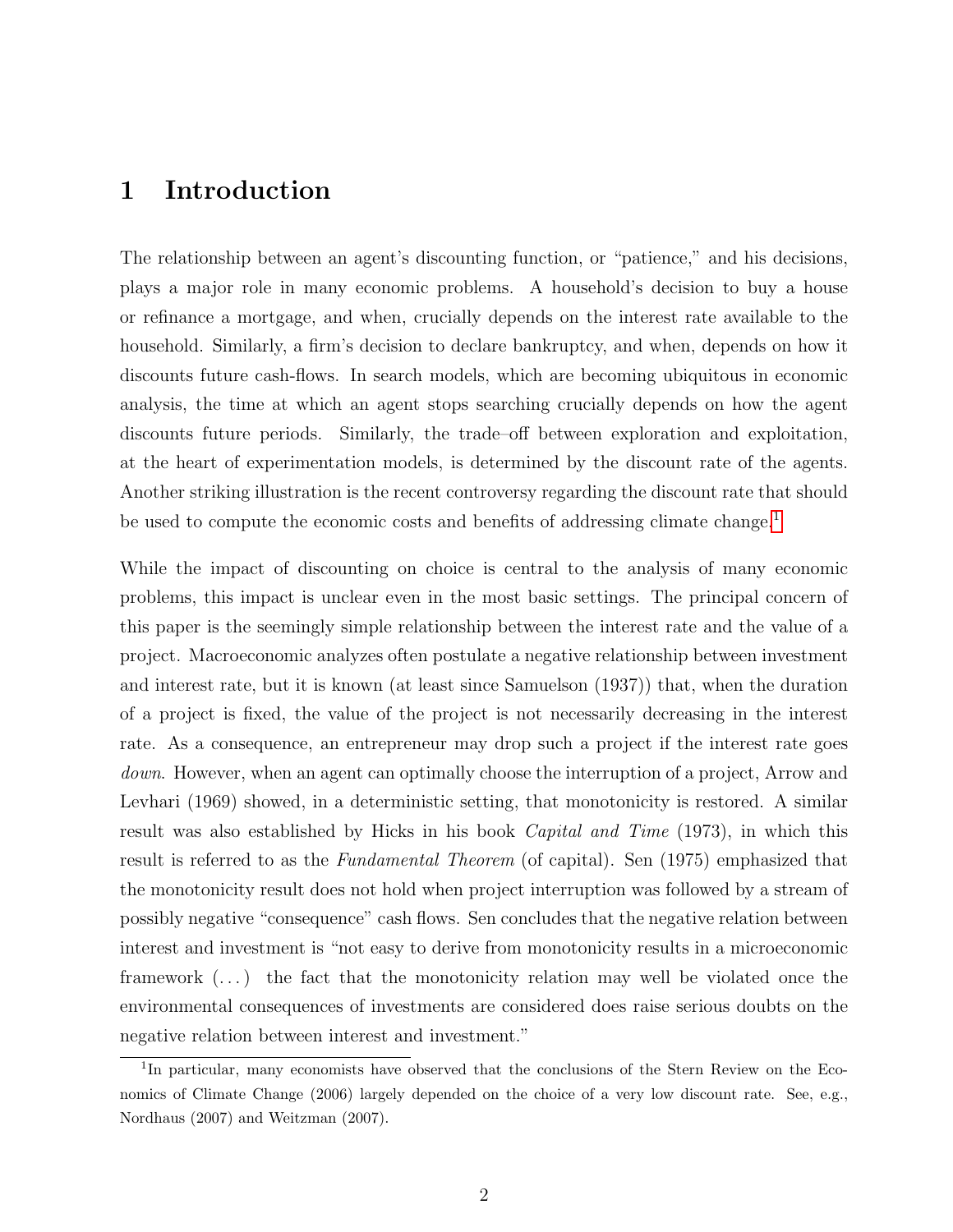In reality, cash flows in all aforementioned applications are typically stochastic. Moreover, stopping is rarely the only decision faced by an agent. For example, an entrepreneur continually manages a project before deciding to interrupt it. A decision to drastically cut pollution may be preceded by a number of technological improvements to reduce the cost of such cut. Furthermore, agents often face stochastic discounting, either because their future consumption and, hence, intertemporal marginal rate of substitution, is stochastic, or because their access to capital and borrowing rate depends future market conditions. Finally, agents sometimes exhibit time inconsistency: how they perceive cash flow substitution between two given dates depends on the time at which they consider this trade-off. How does the introduction of cash flow uncertainty, the addition of a control problem in addition of an optimal stopping one, stochastic discounting, and time-inconsistency affect the answer to the previous questions? One difficulty for obtaining general results is that standard comparative statics techniques do not apply. First, the optimal stopping time of a cash flow stream can be discontinuous in the discount rate, so that differential techniques do not work. Second, as noted by Quah and Strulovici (2009), the single–crossing property, central to the recent comparative statics literature<sup>[2](#page-2-0)</sup> is typically violated by the value function of an agent facing any cash flow stream that, at some point, goes from being positive to being negative. This paper introduces new techniques to analyze comparative statics of dynamic cash flows.

Our analysis starts with an agent who faces a pure stopping problem (without control).<sup>[3](#page-2-1)</sup> We show that, provided that the problem is unrestricted (no exogenous constraints on the stopping time), and that the termination value is nonnegative,<sup>[4](#page-2-2)</sup> the optimal stopping time always increases<sup>[5](#page-2-3)</sup> with patience, defined as follows: An agent with discount function  $t \mapsto \beta(t)$ (e.g.,  $\beta(t) = \exp(-rt)$ ) is more patient than an agent with discount function  $\alpha$  if the ratio  $\beta(t)/\alpha(t)$  is increasing in t. This means that the discount factor decreases at a relatively slower rate under  $\beta$  than under  $\alpha$ .<sup>[6](#page-2-4)</sup> More patience, in that sense, results in a later optimal

<span id="page-2-4"></span><sup>6</sup>When the discount functions have absolutely continuous logarithms, so that  $\alpha(t)$  =

<span id="page-2-1"></span><span id="page-2-0"></span><sup>2</sup>Milgrom and Shannon (1994).

<sup>3</sup>We first focus on a time–consistent agent with a deterministic discount function. These assumptions are relaxed later. See Sections [5](#page-18-0) and [6.](#page-23-0)

<span id="page-2-2"></span><sup>&</sup>lt;sup>4</sup>We allow any adapted stochastic termination process, including one with jumps, so as to reflect sudden changes in the environment, either planned or unexpected.

<span id="page-2-3"></span><sup>5</sup>When there exist multiple maximizers, the monotonicity statements hold in the strong set order, or Veinott strong set order (Veinott (1989)), as exposed by Milgrom and Shannon (1994), on the relevant lattices.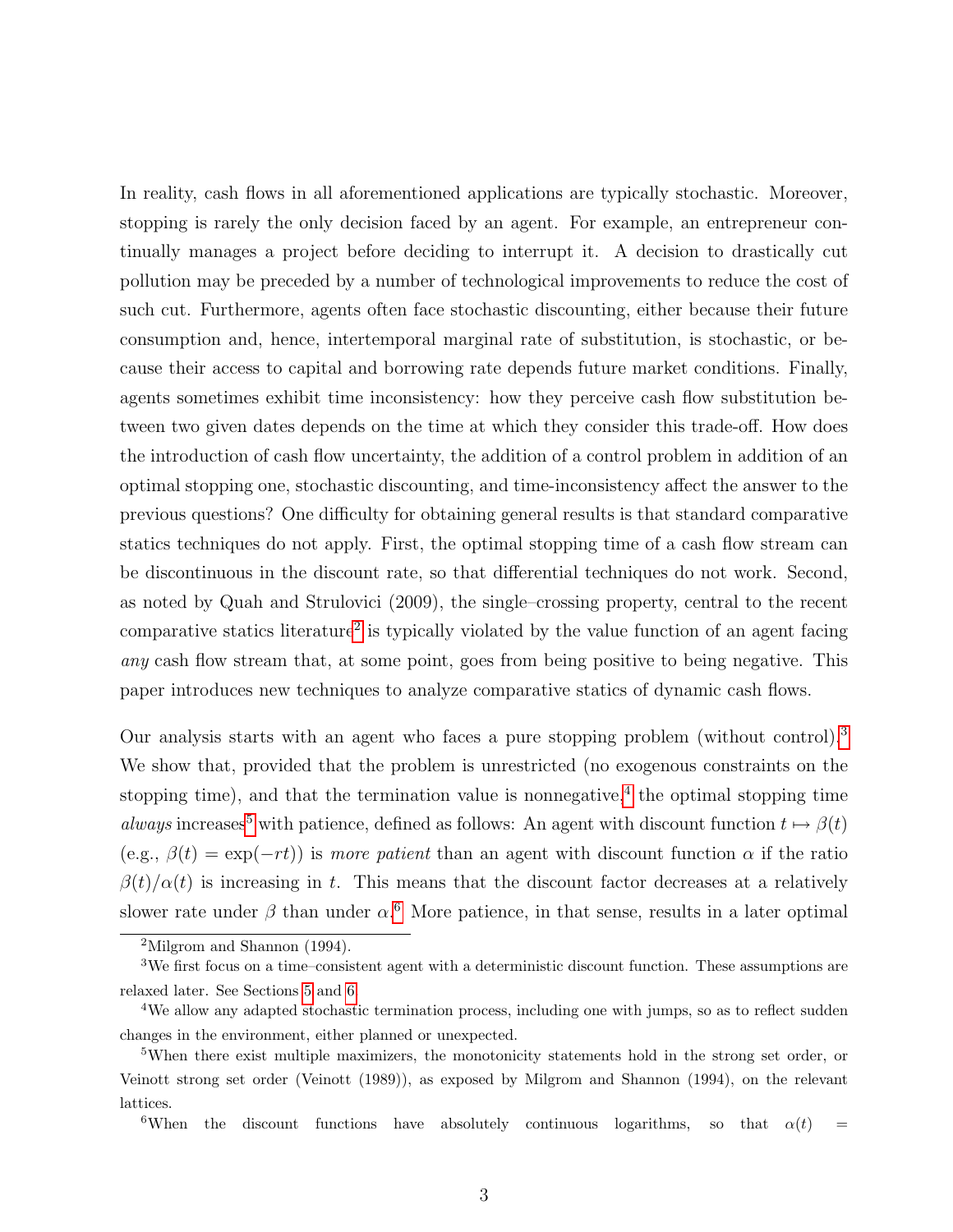stopping time. The result holds for any cash flow (or Bernoulli utility) process, including any non–Markovian one. It holds for any agent maximizing expected discounted utility, independently of his (possibly, time–dependent) risk aversion. We also provide a simple counter–example showing why adding a negative termination value can invalidate the result.

When agents can control the cash flows before interrupting them, the problem is more difficult, because agents with varying degrees of patience may apply different controls and, hence, drive an initially common state to widely different levels. Nonetheless, we show the following: first, the value function is *always* increasing with patience, the previous caveat notwithstanding. Again, the result holds for any arbitrary stochastic payoff and nonnegative termination value. Second, when the underlying state has Markov dynamics, the continuation domain (i.e., the set of states for which stopping is strictly suboptimal) is increasing with patience. These results must not be confused with the claim that the optimal stopping time increases, because a more patient agent may drive the state faster to the stopping boundary. Indeed, we provide a simple example where more patience precipitates stopping.

The actual duration of a project under control can be analyzed when cash flows (or utilities) depend on a one-dimensional diffusion state. When the payoff (or utility) flow is increasing in the current state, the value function is submodular in the pair (state-discount rate), and the state path and project duration are both increasing with patience. In particular, these results on the relationship between the state and control variables and the discount rate hold even when (as in problems of optimal growth) the optimization problem does not typically involve a stopping decision. These results hold for a control variable of arbitrary dimension and when stopping entails any positive termination value. We also provide conditions under which the control itself is monotonic in patience, at any given state.

When the agent's discount function is stochastic, more patience (in a suitably extended sense) may result in earlier project interruption. One may build a counter–example exploiting negative correlation between cash–flows and the agent's discount factor. Strikingly, one may even build a counter-example where cash flows are deterministic. To restore a positive result, one needs to assume positive correlation, at each time  $t$ , between i) the stochastic discount factor ratio  $(\beta(t)/\alpha(t))$ , and ii) the discounted cash flow received at time t by the less patient

 $\alpha(0) \exp \left(-\int_0^t r_\alpha(s)ds\right)$  for some discount rate function  $r_\alpha$ , with a similar expression for  $\beta$ , more patience is equivalent to the requirement that  $r_\beta(t) \leq r_\alpha(t)$  for all t.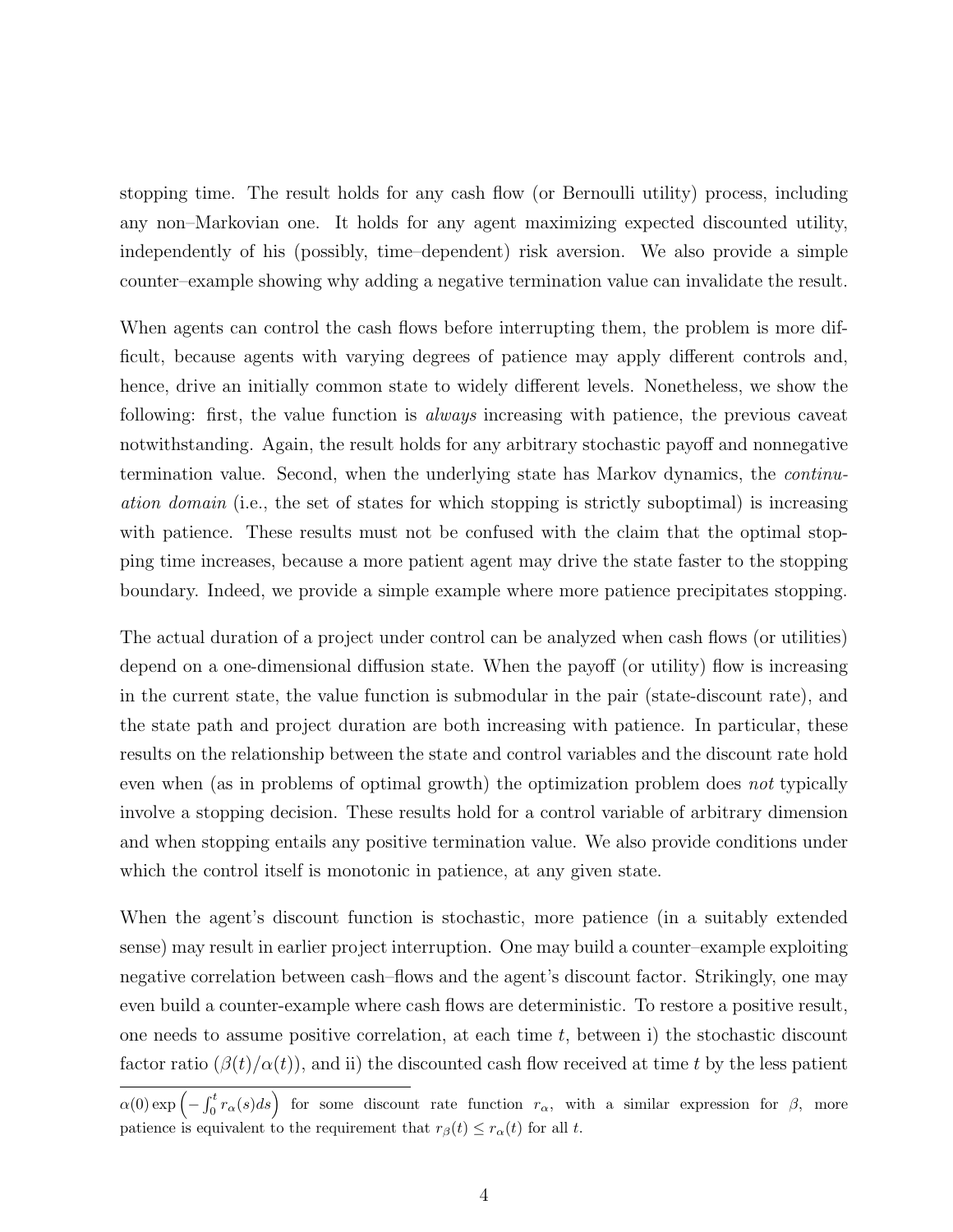agent (zero, if that agent has already stopped). This assumption is clearly satisfied if both discount functions are deterministic or, more generally, if their ratio is. We provide another set of sufficient conditions on the primitives of the problem when both utility and discount functions depend on some one dimensional state. When the utility satisfies some singlecrossing condition and discount functions can be ranked according to some "reference-based" patience ordering, the optimal stopping time is also increasing with patience.

Finally, we also consider the case of a time-inconsistent agent, in the sense of Strotz (1955). Such agent is characterized by a family of discount functions, one for each instant, which determine the time-preference for the individual at each instant.<sup>[7](#page-4-0)</sup> The patience ordering has a natural extension to that context. We first show that, when agents are naive, the more patient agent always stops later, thus extending the first theorem to that case. We then show by example that when agents are sophisticated, the result can be reversed. Intuitively, this will be the case if a patient agent anticipates that his future selves will be even more patient than he currently is, and prefers to stop immediately rather than let these future selves engage in projects with very far-off rewards. However, we show that for the most common models of time-inconsistency, the game played between the different selves of an agent results in a stopping time that arises later for a patient agent than for a less patient one. Finally, we also show that a naive agent always stops later than a sophisticated agent with the same discount function, introduce an intermediate notion of sophistication, and show, more generally, that stopping and the perceived value function decrease with sophistication.

We provide several specific applications. (1) The flip side of the observation that the value of a project need not be a decreasing function of the interest rate is that the internal rate of return of a project is not necessarily unique. Arrow and Levhari (1969) adopted a definition of the internal rate of return that involved an optimal stopping time, and showed that the internal rate of return (so defined) is unique. We extend Arrow and Levhari's result to our context, in which we allow for (i) stochastic cash flows, (ii) project management up until termination, and (iii) the presence of a positive termination value.<sup>[8](#page-4-1)</sup> (2) We also consider an optimal growth problem with stochastic shocks and multidimensional control, and show that more patience results in "capital deepening," i.e., almost surely, the economy with

<span id="page-4-0"></span><sup>&</sup>lt;sup>7</sup>See, e.g., O'Donoghue and Rabin (1999) for an exposition of the  $\beta$ -δ model, a well–known discrete-time model of time–inconsistency.

<span id="page-4-1"></span><sup>8</sup>The latter extension was also studied by Flemming and Wright (1971) and Sen (1975).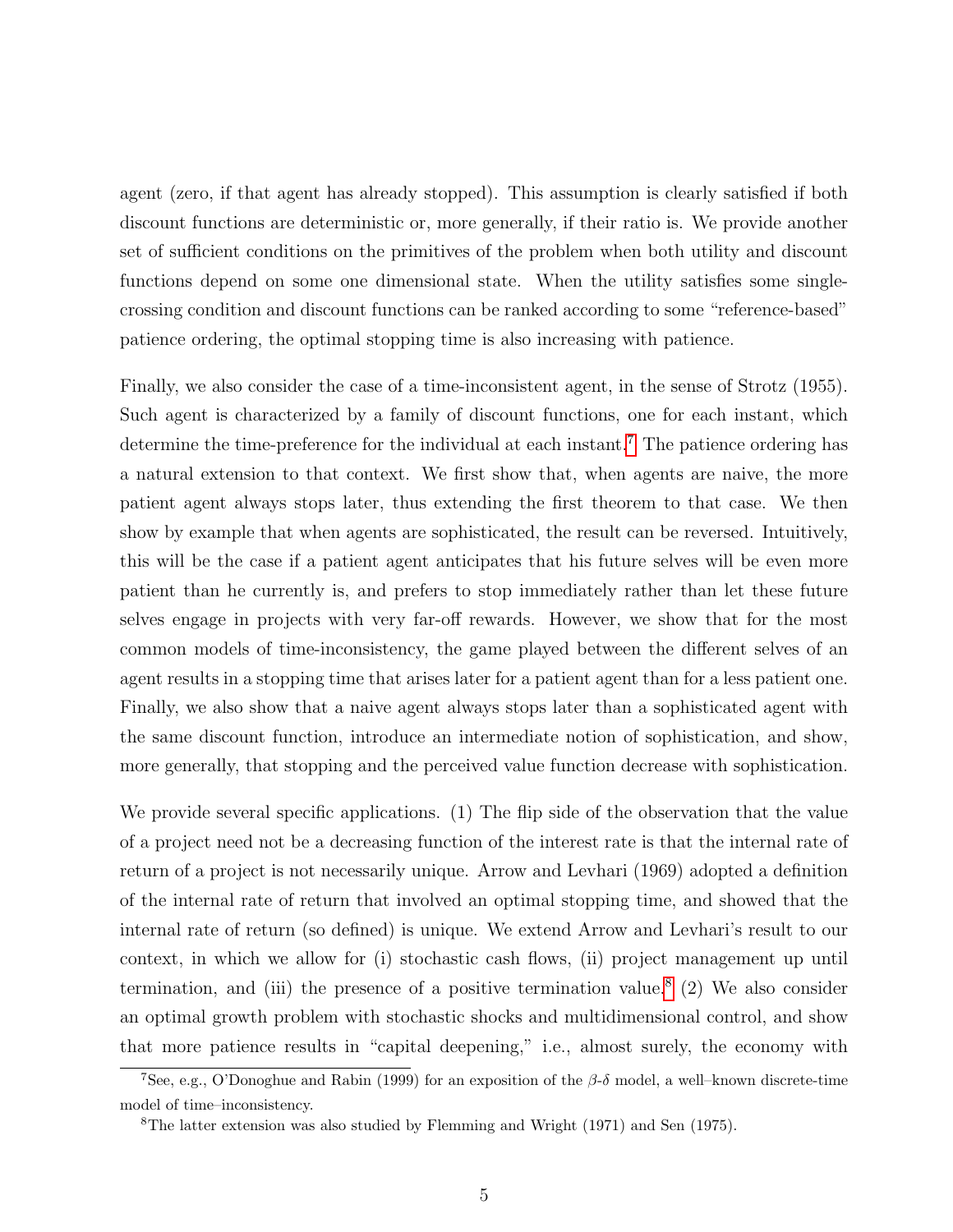the more patient representative agent will have a higher capital stock at any time. This provides a stochastic complement to Quah and Strulovici (2009)'s result for a deterministic environment. (3) We apply our theory to optimal bankruptcy decisions. We show that when bankruptcy is endogenously chosen, lower interest results in later bankruptcy decision, remarkably even when shareholders or households face asset management problems on top of their bankruptcy decision. (4) We show that in any multi-armed bandit problem with at least one "safe" arm (i.e., an arm whose payoff distribution is perfectly known) with positive expected cash flow (or utility), a more patient agent experiments longer with risky alternatives.

# <span id="page-5-4"></span>2 Pure Optimal Stopping Problem

#### 2.1 Nonnegative Termination Value

Let  ${u_t}$  and  ${G_t}$  denote real-valued stochastic processes adapted to the filtration  $\mathcal F$  of some filtered probability space  $(\Omega, P, \mathcal{F} = {\{\mathcal{F}_t\}})^9$  $(\Omega, P, \mathcal{F} = {\{\mathcal{F}_t\}})^9$ . An agent solves the following optimal stopping problem: choose  $\hat{\tau} \in \mathcal{T}$  to

<span id="page-5-3"></span>maximize 
$$
U(\hat{\tau}; \alpha) = E\left[\int_0^{\hat{\tau}} \alpha(s) u_s ds + \alpha(\hat{\tau}) G_{\hat{\tau}}\right]
$$
 (1)

where  $\mathcal T$  denotes the set of stopping times adapted to  $\mathcal F$  and taking values in the (possibly infinite) time interval  $T = [0, \bar{t}]$ ,<sup>[10](#page-5-1)</sup> and E denotes the expectation operator. We assume that the *discount function*  $\alpha: T \to (0, \infty)$  is deterministic and strictly positive.<sup>[11](#page-5-2)</sup>

While we choose a continuous–time formulation, all the results of the paper, except for those of Section [4,](#page-12-0) which explicitly require some path continuity, are easily adapted to a discrete-time formulation.

We assume throughout that  $E[\int_0^{\bar{t}} \alpha(s)|u_s|ds]$  is finite, that  $\alpha(t)$  and  $|G_t(\omega)|$  are uniformly bounded (over  $t \in T$  and  $\omega \in \Omega$ ), and that the discount function  $\alpha$  and the paths of the

<span id="page-5-0"></span><sup>&</sup>lt;sup>9</sup>For example, utility could take the form  $u_t = u(x_t, t)$  where  $x_t$  is some underlying Markov process. Such restriction is not required here.

<span id="page-5-2"></span><span id="page-5-1"></span><sup>&</sup>lt;sup>10</sup>If  $\bar{t} = \infty$ ,  $T = [0, \infty)$ .

<sup>&</sup>lt;sup>11</sup>The case of stochastic discount factors is examined in Section [5.](#page-18-0)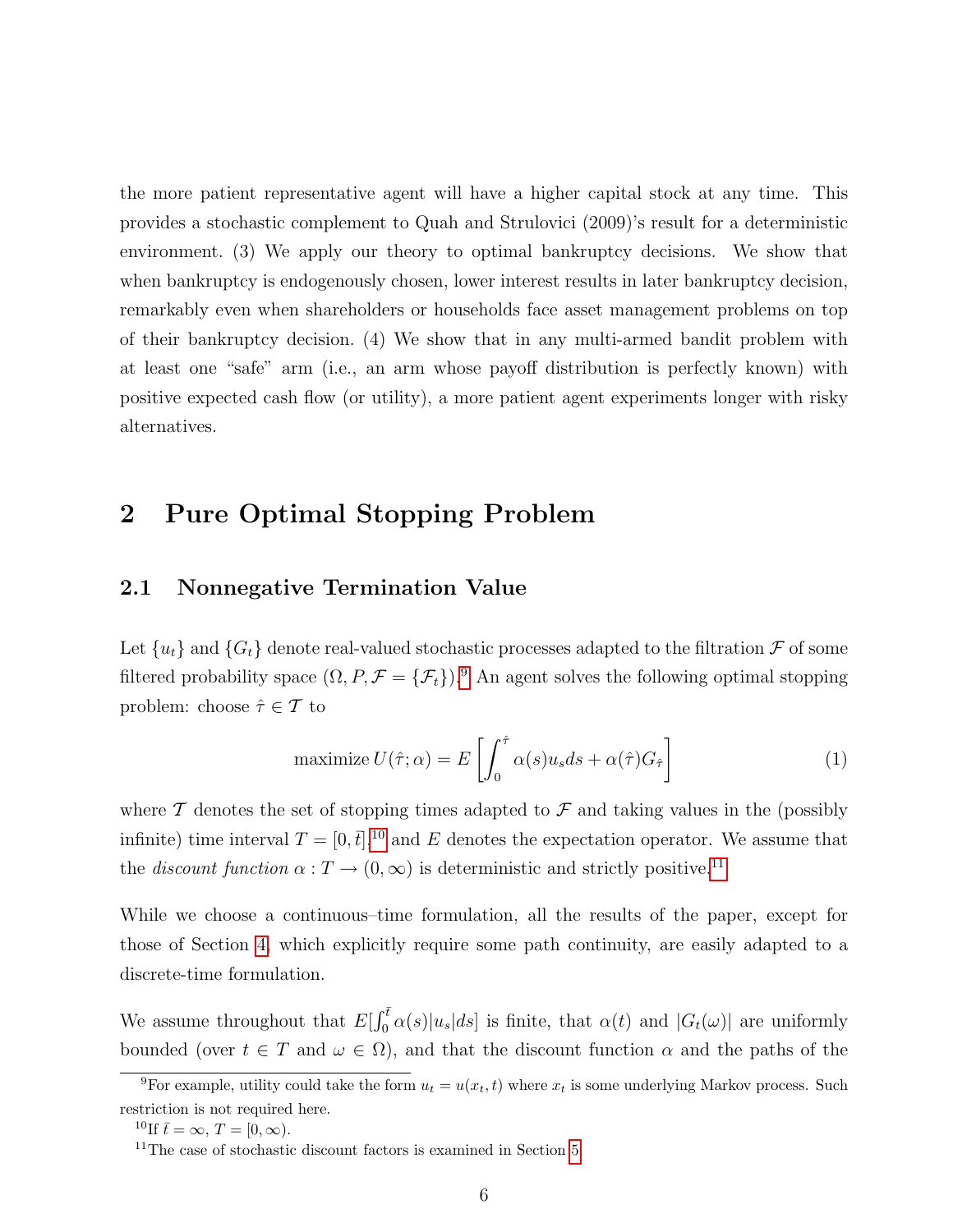termination value G have bounded variation, and that all processes are right-continuous and have left limits. These assumptions guarantee that all expectations (including conditional expectations) are well-defined, that Fubini's Theorem can be used, and that some (Lebesgue-Stieltjes) integrals with respect to  $\alpha$  and G are well defined.<sup>[12](#page-6-0)</sup>

We denote the value of problem [\(1\)](#page-5-3) by  $V(\alpha)$ , to emphasize its dependence on the discounting function. Formally,  $V(\alpha) = U(\tau; \alpha)$  where  $\tau$  solves [\(1\)](#page-5-3).

We endow the set of stopping times with the following partial order:

$$
\tau \prec \tau' \quad \Leftrightarrow \quad P(\{\omega \in \Omega : \tau(\omega) \le \tau'(\omega)\}) = 1.
$$

The set of stopping times is a lattice.<sup>[13](#page-6-1)</sup> We also endow the set of discount functions with the following partial order

$$
\alpha \prec \beta \quad \Leftrightarrow \quad s \mapsto \frac{\beta(s)}{\alpha(s)}
$$
 is (weakly) increasing in s.

For instance, suppose that the discount functions are exponential, i.e.,  $\alpha(s) = \exp(-rs)$  and  $\beta(s) = \exp(-\bar{r}s)$ , where r and  $\bar{r}$  are positive scalars. Then, the ratio  $\beta(s)/\alpha(s)$  is increasing in s if  $\bar{r} < r$ . When the discount functions have absolutely continuous logarithms, so that  $\alpha(t) = \alpha(0) \exp \left( \int_0^t -r_\alpha(s)ds \right)$  for some discount rate function  $r_\alpha$ , with a similar expression for  $\beta$ , more patience is equivalent to the requirement that  $r_{\beta}(t) \leq r_{\alpha}(t)$  for all t.

For any lattice L, a correspondence  $\alpha \mapsto L(\alpha) \subset L$  is increasing in the *strong set order*<sup>[14](#page-6-2)</sup> if, whenever  $\alpha \prec \beta$ ,  $l \in L(\alpha)$  and  $l' \in L(\beta)$ , we have  $l \wedge l' \in L(\alpha)$  and  $l \vee l' \in L(\beta)$ .

<span id="page-6-3"></span>Let  $\mathcal{T}(\alpha)$  denote the set of all optimal stopping times when the discount function is  $\alpha$ .

THEOREM 1 Suppose that G is a nonnegative process. Then,  $\alpha \mapsto \mathcal{T}(\alpha)$  is increasing in the strong set order. Moreover,  $\alpha \prec \beta$  implies that

$$
V(\beta) \ge \frac{\beta(0)}{\alpha(0)} V(\alpha).
$$

When the optimal stopping time is unique, Theorem [1](#page-6-3) simply says that, path by path, a more patient agent always stops later than a less patient one. The statement in terms of the

<span id="page-6-1"></span><span id="page-6-0"></span><sup>&</sup>lt;sup>12</sup>These integrals are used to analyze the case of nontrivial termination values. See the Appendix.

<sup>&</sup>lt;sup>13</sup>Indeed, it is well known and easy to show that the minimum and maximum of two stopping times are also stopping times. See, e.g., Karatzas and Shreve (1991).

<span id="page-6-2"></span><sup>14</sup>See, e.g., Milgrom and Shannon (1994).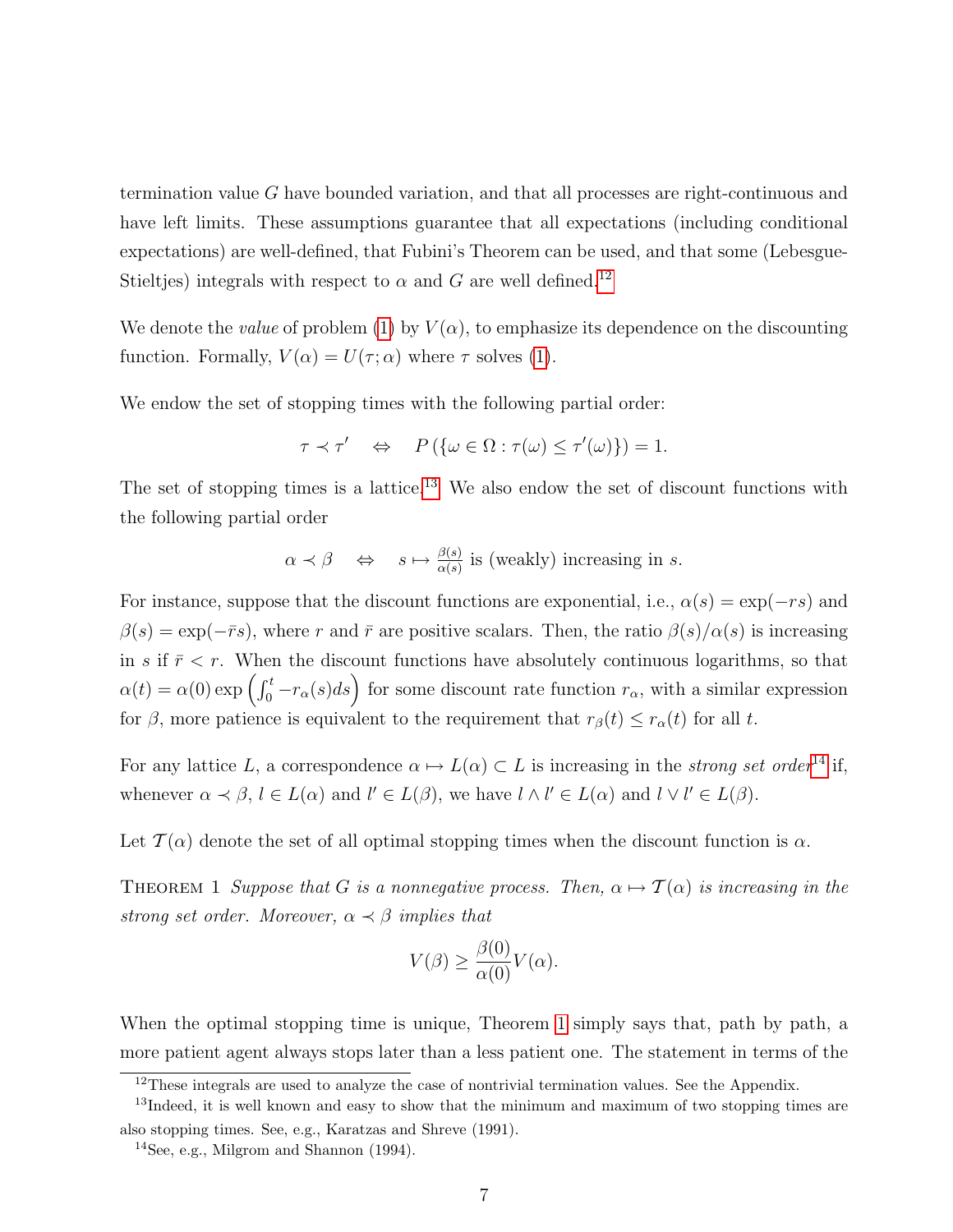strong set order deals with the more complicated case where there are multiple maximizers. In that more general case, Theorem [1](#page-6-3) says that if the less patient does not stop, at some given time, there is always an optimal strategy for the more patient agent that entails not stopping at that time. Reciprocally, if it is optimal for the more patient to stop immediately, it is also optimal for the less patient agent to do so.

We now prove Theorem [1](#page-6-3) when the termination value is zero. The general case is shown in the Appendix. The proof is based on several lemmas.

<span id="page-7-0"></span>LEMMA 1 Let  $\tau$  and  $\hat{\tau}$  be two stopping times, and consider the events

$$
A = \left\{ \omega \in \Omega : \hat{\tau} \le \tau \text{ and } E\left[\int_{\hat{\tau}}^{\tau} \alpha(s)u_s ds | F_{\hat{\tau}} \right] < 0 \right\} \text{ and}
$$

$$
B = \left\{ \omega \in \Omega : \hat{\tau} \ge \tau \text{ and } E\left[\int_{\hat{\tau}}^{\tau} \alpha(s)u_s ds | F_{\hat{\tau}} \right] > 0 \right\}.
$$

If  $\tau$  solves [\(1\)](#page-5-3), then  $P(A) = P(B) = 0$ .

Proof. Let  $A_{\varepsilon} = \{ \omega \in \Omega : \hat{\tau} \leq \tau \text{ and } E \left[ \int_{\hat{\tau}}^{\tau} \alpha(s) u_s ds | F_{\hat{\tau}} \right] \leq -\varepsilon \}$  for  $\varepsilon > 0$ . If we prove that  $P(A_{\varepsilon}) = 0$  for all  $\varepsilon > 0$ , continuity of P and monotonicity of  $A_{\varepsilon}$  will imply that  $P(A) = P(\cap A_{\varepsilon}) = 0$ . Suppose on the contrary that  $P(A_{\varepsilon}) > 0$  for some  $\varepsilon > 0$ , and let  $\tau^* = \hat{\tau} 1_{\omega \in A_{\varepsilon}} + \tau 1_{\omega \notin A_{\varepsilon}}$ . Since  $A_{\varepsilon}$  is  $F_{\hat{\tau}}$  measurable,  $\tau^*$  is a stopping time. Moreover, letting  $g(s) = \alpha(s)u_s$  and  $A_\varepsilon^c = \Omega \setminus A_\varepsilon$ ,

$$
E\left[\int_0^{\tau^*} \alpha(s)u_s ds\right] = P(A_\varepsilon^c)E\left[\int_0^{\tau^*} g(s)ds | A_\varepsilon^c\right] + P(A_\varepsilon)E\left[\int_0^{\tau^*} g(s)ds | A_\varepsilon\right]
$$
  
\n
$$
= P(A_\varepsilon^c)E\left[\int_0^{\tau} g(s)ds | A_\varepsilon^c\right] + P(A_\varepsilon)E\left[\int_0^{\tau^*} g(s)ds | A_\varepsilon\right]
$$
  
\n
$$
\geq P(A_\varepsilon^c)E\left[\int_0^{\tau} g(s)ds | A_\varepsilon^c\right] + P(A_\varepsilon)(E\left[\int_0^{\tau} g(s)ds | A_\varepsilon\right] + \varepsilon)
$$
  
\n
$$
= E\left[\int_0^{\tau} g(s)ds\right] + P(A_\varepsilon)\varepsilon,
$$

which contradicts optimality of  $\tau$ . The equality  $P(B) = 0$  is proved similarly.

Suppose that  $\tau$  is an optimal stopping time when the discounting function is  $\alpha$ . We define the function  $v: R_+ \to R$  by

<span id="page-7-1"></span>
$$
v(s) = E[u_s 1_{s < \tau}];\tag{2}
$$

 $v(s)$  is the expected payoff rate at time s, where the payoff is zero in the event that one has stopped before  $s$  (i.e.,  $s \geq \tau$ ). By the optimality of  $\tau$ ,  $V(\alpha) = E\left[\int_0^{\tau} \alpha(s) u_s ds\right]$  and Fubini's theorem implies that

$$
V(\alpha) = \int_0^{\bar{t}} \alpha(s)v(s)ds.
$$
 (3)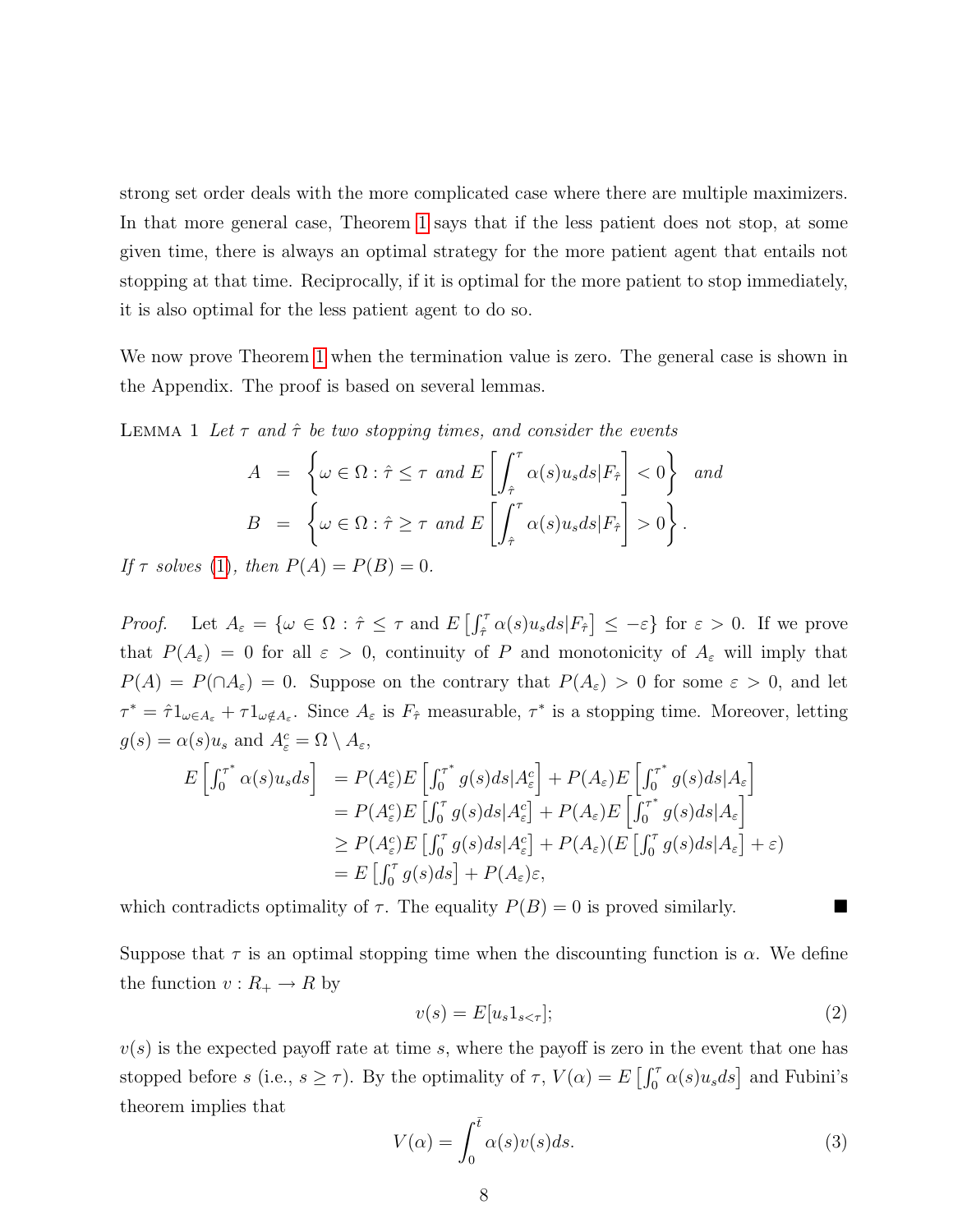The next result is a simple consequence of the fact that, at every point in time, the expected payoff of an optimizing agent looking forward must be non-negative.

<span id="page-8-0"></span>LEMMA 2 For all t in  $[0, \bar{t})$ ,  $\int_t^{\bar{t}} \alpha(s)v(s)ds \ge 0$ .

*Proof.* By definition of  $v$ ,

$$
\int_{t}^{\bar{t}} \alpha(s)v(s)ds = E\left[\int_{t}^{\bar{t}} \alpha(s)u_{s}1_{s<\tau}ds\right]
$$
  

$$
= E\left[E\left[\int_{t}^{\bar{t}} \alpha(s)u_{s}1_{s<\tau}1_{t<\tau}ds|\mathcal{F}_{t}\right]\right]
$$
  

$$
= E\left[E\left[\int_{t}^{\tau} \alpha(s)u_{s}ds|\mathcal{F}_{t}\right]1_{t<\tau}\right].
$$

Optimality of  $\tau$  and Lemma [1](#page-7-0) imply that the inner expectation is almost surely nonnegative if  $t < \tau$ . Therefore, the random variable  $E[\int_t^{\bar{t}} \alpha(s)u_s1_{s<\tau}ds|\mathcal{F}_t]1_{t<\tau}$  is always nonnegative, and so is its expectation.

The next lemma is proved in Quah and Strulovici (2009).

LEMMA 3 Suppose that  $\gamma$  and h are integrable real-valued functions defined on some compact interval  $[x', x'']$  of  $\mathbb{R}$ , with  $\gamma$  increasing. If  $\int_x^{x''}$  $x^{x'}$   $h(s)ds \geq 0$  for all x in  $[x', x'']$ , then

<span id="page-8-1"></span>
$$
\int_{x'}^{x''} \gamma(s)h(s)ds \ge \gamma(x') \int_{x'}^{x''} h(s)ds. \tag{4}
$$

We now conclude the proof of Theorem [1](#page-6-3) for the case of zero termination value. Consider two discount functions  $\alpha \prec \beta$ , and optimal stopping times  $\tau \in \mathcal{T}(\alpha)$  and  $\tau' \in \mathcal{T}(\beta)$ . We need to show that i)  $\tau \vee \tau'$  is optimal for  $\beta$ , and that ii)  $\tau \wedge \tau'$  is optimal for  $\alpha$ . We first show i). Consider any outcome  $\omega \in \Omega$ , and  $t < \tau(\omega)$ . It is enough to show that

<span id="page-8-2"></span>
$$
E\left[\int_t^\tau \beta(s)u_s|\mathcal{F}_t\right] \ge 0
$$

as it implies that waiting until  $\tau$  is at least weakly better than stopping immediately. We can set without loss of generality  $t = 0$ , since the problem could otherwise be restated with the origin of time at t. We wish to show that  $\int_0^{\overline{t}} \beta(s)v(s)ds \geq 0$  with v as defined by [\(2\)](#page-7-1). Lemma [2](#page-8-0) guarantees that the hypothesis of Lemma [3](#page-8-1) is satisfied, so we obtain

$$
V(\beta) \ge \int_0^{\bar{t}} \beta(s)v(s)ds = \int_0^{\bar{t}} \frac{\beta(s)}{\alpha(s)} \alpha(s)v(s)ds \ge \frac{\beta(0)}{\alpha(0)} \int_0^{\bar{t}} \alpha(s)v(s)ds = \frac{\beta(0)}{\alpha(0)} V(\alpha) \ge 0. \tag{5}
$$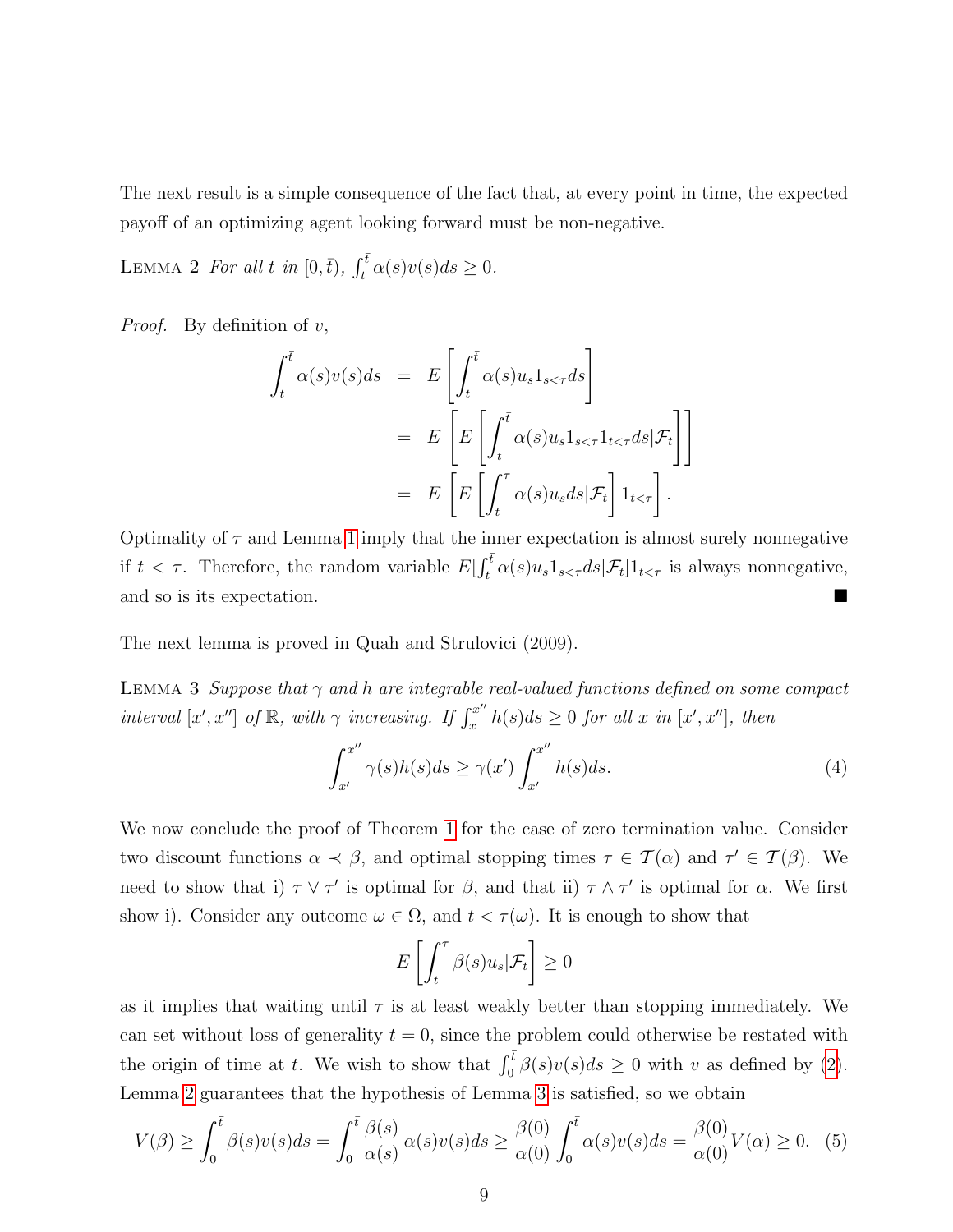We now show ii). Consider  $\omega \in \Omega$  such that  $\tau'(\omega) < \tau(\omega)$ . At time  $t = \tau'(\omega)$ , the optimal continuation value under  $\beta$  is zero, therefore, it must also equal zero under  $\alpha$ , from [\(5\)](#page-8-2). This implies that  $\tau \wedge \tau'$  is optimal for  $\alpha$ .

Theorem [1](#page-6-3) tell us that as future utility is discounted less, the optimal horizon gets longer, independently of the particular stochastic process and payoff function under consideration.

#### 2.2 Negative Termination Value

Here is a simple example showing that a more patient agent can stop earlier than a less patient one when the termination value can take negative values. Consider a deterministic setting where time lies in some finite interval  $[0, t]$ . Suppose that interrupting cash flows at time t results in a termination value of

$$
G(t) = -g \exp(\gamma t)
$$

for some  $g > 0$ . For simplicity, we assume that the utility flow is constant, equal to 0.

An agent with constant discount rate  $\tilde{r}$  must choose  $\tau \in [0, \bar{t}]$ . One can think of this problem as procrastinating a chore that worsens with time.

If  $r' < \gamma < r$ , then the more patient  $(r')$  stops immediately, while the less patient stops at the latest time  $t = \overline{t}$ . Indeed, the present value for stopping at t is

$$
-g\exp\left( \gamma-\tilde{r}\right) t,
$$

which is increasing or decreasing, depending on whether  $\tilde{r}$  is less or greater than  $\gamma$ .

## 3 Optimal Stopping Combined with Optimal Control

There are many situations in which an agent, in addition to the stopping time, can also control the state, possibly at some cost. For example, an entrepreneur makes multiple decisions concerning a project in addition to its interruption time. In this section we examine the extent to which our earlier results could be extended to this setting.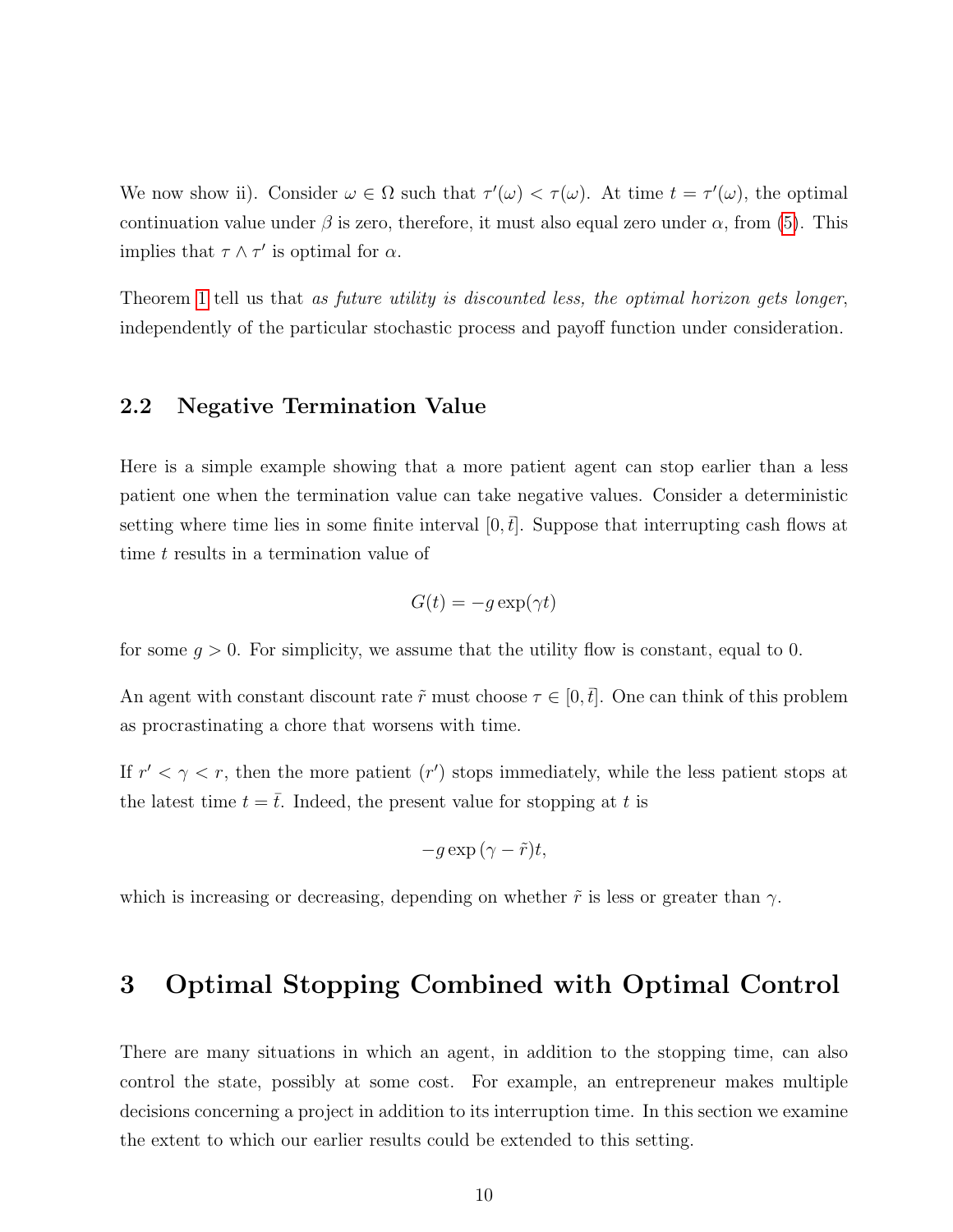Consider the following optimization problem: choose  $\hat{\tau}$  and  $\hat{\lambda}$  to

<span id="page-10-3"></span>maximize 
$$
U(\hat{\tau}, \hat{\lambda}; \alpha) = E\left[\int_0^{\hat{\tau}} \alpha(s) u(x(s), \hat{\lambda}(s), s) ds + \alpha(\hat{\tau}) G_{\hat{\tau}}\right],
$$
 (6)

where the processes  $\{x_t\}$  and  $\{\hat{\lambda}_t\}$  and the stopping time  $\hat{\tau}$  are adapted to some filtered probability space  $(\Omega, P, \mathcal{F} = {\{\mathcal{F}_t\}})$  and such that the law of the process  $\{x_t\}_{t\geq 0}$  is controlled by  $\hat{\lambda}$  in the sense that, for each t, the law of  $\{x_s\}_{s\leq t}$  depends not only on exogenous uncertainty but also on the path  $\{\hat{\lambda}_s\}_{s\leq t}$ <sup>[15](#page-10-0)</sup> Later, we will focus on the case where x is a Markov process, but this assumption is not needed for now. We assume that  $\{x_t\}$  takes values in some topological space  $\mathcal X$  and that the process  $\{\hat\lambda\}_t$  is an *admissible* control, i.e., an adapted process taking values in some set<sup>[16](#page-10-1)</sup>  $\Lambda$  such that the process x is uniquely defined<sup>[17](#page-10-2)</sup> and such that  $E\left[\int_0^{\bar{t}} |\alpha(s)u(x(s),\lambda(s),s)|ds\right]$  is finite. We maintain our earlier assumption that the function  $\alpha$  and the process G are uniformly bounded and have bounded variation.

<span id="page-10-4"></span>Let  $V(\alpha)$  denote the value of [\(6\)](#page-10-3) when  $\alpha$  is the discount function.

THEOREM 2 (GENERAL VALUE MONOTONICITY) Suppose that  $G$  is a nonnegative process and that  $\alpha$  and  $\beta$  are discount functions for problem [\(6\)](#page-10-3) such that  $\alpha \prec \beta$ . Then,

$$
V(\beta) \ge \frac{\beta(0)}{\alpha(0)} V(\alpha).
$$

*Proof.* Consider any pair  $(\tau, \lambda)$  that is optimal for the discount function  $\alpha$ . Now suppose that the same pair  $(\tau, \lambda)$  is used under the discount function  $\beta$ . In that case, we are brought back to the analysis in Section [2,](#page-5-4) with the flow utility  $u_t = u(x_t, \lambda_t, t)$ . Equation [\(5\)](#page-8-2) (or [\(24\)](#page-42-0), for the case of a positive termination value) shows the result.

It would be tempting to conclude that the optimal stopping time is also increasing with patience. However, that result is generally false. Since optimal controls may differ under

<span id="page-10-0"></span><sup>&</sup>lt;sup>15</sup>In principle, we could allow the control to be based on partial observation only. In that case,  $\hat{\lambda}$  would depend on a subfiltration of F, for example based on some injective function of  $y_t = v(x_t)$  (i.e., the underlying state  $x_t$  is not fully and directly observable). While such extension would not affect the qualitative arguments of this section, it would be technically more involved, if only to guarantee that the optimal control problem is well defined in such environment. See for example Bensoussan (1992).

<span id="page-10-2"></span><span id="page-10-1"></span><sup>&</sup>lt;sup>16</sup>One could allow  $\Lambda$  to deterministically vary with time.

<sup>17</sup>See Fleming and Soner (1993).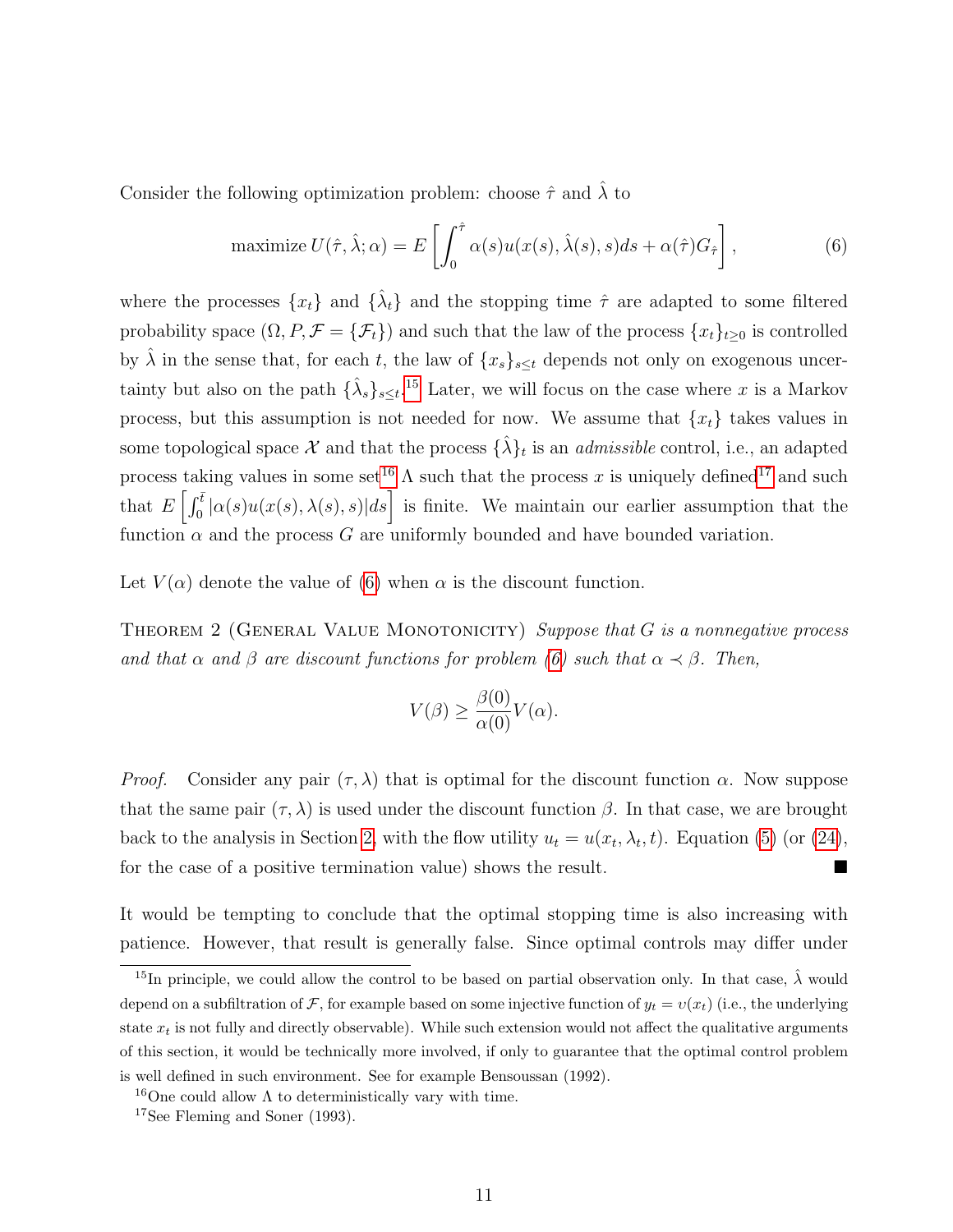$\alpha$  and  $\beta$ , the state processes may follow different paths, which in turn can lead to noncomparable stopping times. An example where more patience results in an earlier stopping time is provided in Section [4.3.](#page-17-0)

When the state has Markov dynamics, one can show in full generality that the *continuation* domain, i.e., the set of states for which stopping is suboptimal, increases with patience. We show this result first, and then use it to provide a simple condition under which the optimal stopping time does increase with patience.

#### 3.1 Domain-Based Comparative Statics for Markov Processes

Suppose now that  $\{x_t\}$  is a Markov process: for any t' and control  $\{\lambda_s\}_{s\geq t'}$ , the distribution of  $\{x_s\}_{s\geq t'}$  depends on past history only through  $x_{t'}$ . Also suppose that the termination value process is of the form  $G_t = G(x_t, t)$  for some function G of state and time. In this case, it is well known that the value function depends, at any time  $t$ , only on the current state  $x_t$  and time  $t: V_t = V(t, x_t)$  for some function V.

For any discount function  $\alpha$ , define the *continuation domain* at time t by

$$
C(\alpha, t) = \{x : V(\alpha, t, x) > G(t, x)\}.
$$

 $C(\alpha, t)$  is the set of states at which stopping at time t (and, thus, getting termination value  $G(t, x)$  is strictly suboptimal. In general,  $C(\alpha, t)$  varies with time, but if x has timehomogeneous dynamics and  $G(x, t)$  only depends on x,  $C(\alpha, t)$  is a constant subset of X. For example, if x is a one-dimensional controlled diffusion, then  $C(\alpha, t)$  is typically (though not necessarily) an interval  $[a, b]$  such that it is optimal to stop exactly when  $x_t$  hits one boundary of that interval.<sup>[18](#page-11-0)</sup> The next result says that the continuation domain expands with patience.

<span id="page-11-1"></span>THEOREM 3 Suppose that x is a Markov process, that  $G_t = G(x_t, t)$  is nonnegative, and that  $\alpha \prec \beta$ . Then, for all t,

$$
C(\alpha, t) \subset C(\beta, t).
$$

<span id="page-11-0"></span><sup>&</sup>lt;sup>18</sup>In Sections [4,](#page-12-0) and [7.3,](#page-35-0) the interval is of the form  $[a,\infty)$ .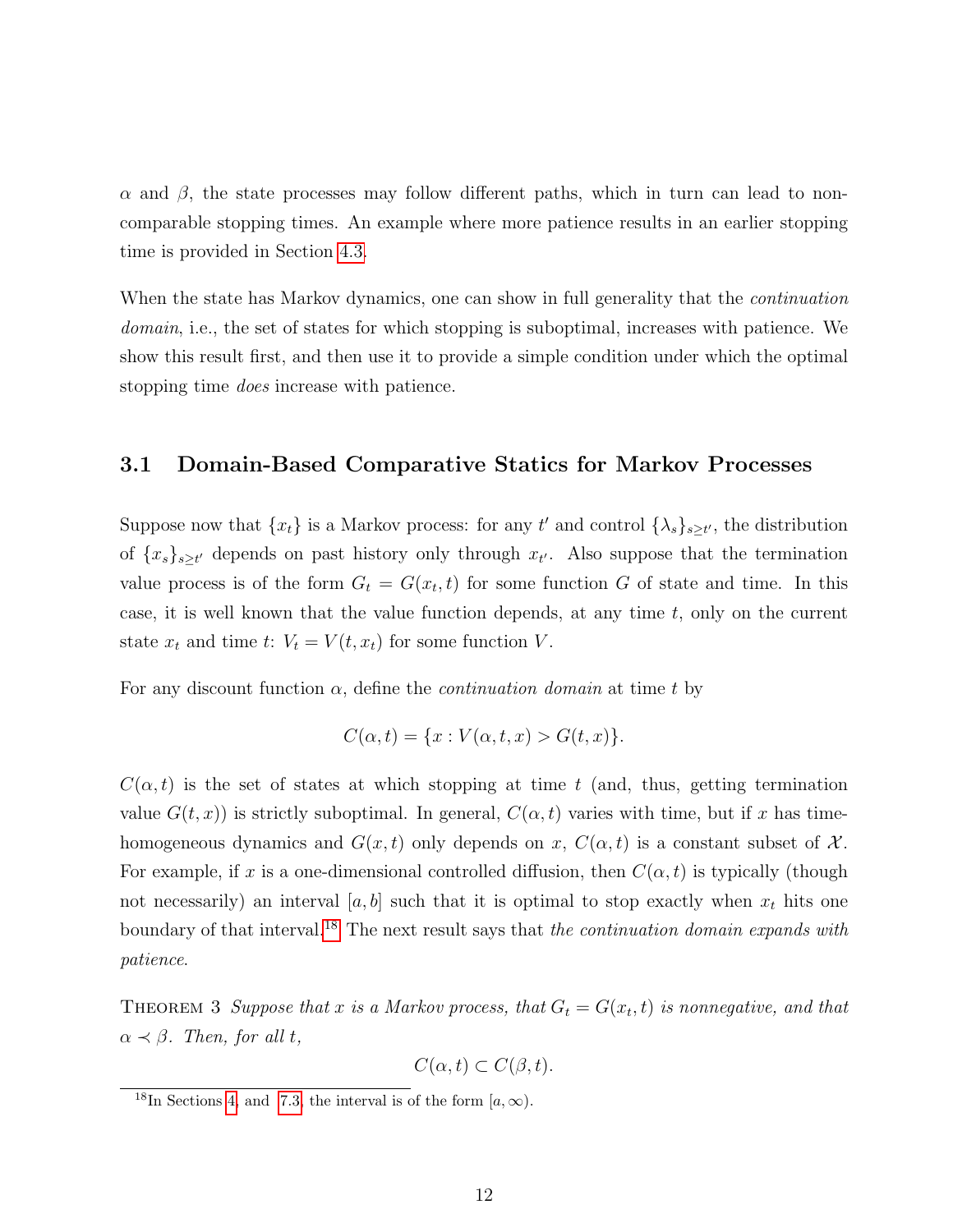*Proof.* Suppose that  $x \in C(\alpha, t)$ . This means that  $V(\alpha, t, x) > G(t, x)$ . Theorem [2,](#page-10-4) applied at time t, implies that  $V(\beta, t, x) \ge V(\alpha, t, x)$ , so  $x \in C(\beta, t)$ .

Theorem [3](#page-11-1) applies, for example, to experimentation problems where the state  $x$  is the belief of the agent about an arm. Theorem [3](#page-11-1) tells us that the experimentation domain, i.e., the range of beliefs for which experimentation takes place, increases with the decision maker's patience, as detailed in Section [7.4.](#page-36-0)

# <span id="page-12-0"></span>4 Time-Based Comparative Statics for One-Dimensional **Diffusions**

#### 4.1 Monotonicity of State Path and Stopping Time

Consider the following control problem:<sup>[19](#page-12-1)</sup> choose  $\hat{\tau}$  and  $\hat{\lambda}$  to

maximize 
$$
U(\hat{\tau}, \hat{\lambda},; \alpha) = E\left[\int_0^{\hat{\tau}} e^{-rs} u(x(s), \hat{\lambda}(s), s) ds + \alpha(\hat{\tau}) G(x_{\hat{\tau}}, \hat{\tau})\right],
$$
 (7)

subject to

$$
dx_t = \mu(x_t, \hat{\lambda}_t, t)dt + \sigma(x_t, t)dB_t \qquad x_0 = x,
$$

where  $\{x_t\}$  is one dimensional and B is the standard Brownian motion. We assume that  $\sigma$ is bounded below away from zero and that the value function is well defined and smooth<sup>[20](#page-12-2)</sup> to emphasize its dependence on the initial state  $x$  and on the discount rate  $r$ , we denote the value by  $V(x, r)$ .

For expositional simplicity, we focus on comparing exponential discount functions with fixed discount rates. The results of this section hold more generally, as detailed in Appendix [10.3.](#page-43-0)

We make the following assumption.

<span id="page-12-1"></span><sup>&</sup>lt;sup>19</sup>We focus on exponential discounting, although any parameterized family  $\{s \mapsto \alpha(s,r)\}\)r}$  of discount functions ranked according to order of Theorem [1](#page-6-3) and differentiable with respect to r would yield a similar result.

<span id="page-12-2"></span><sup>&</sup>lt;sup>20</sup>The assumption on  $\sigma$  guarantees that the value function is smooth enough to solve almost everywhere the HJB equation used in Lemma [6.](#page-15-0) Smoothness of V guarantees that it solves (uniquely) the HJB equation used in Lemma [6.](#page-15-0) See, e.g., Fleming and Soner (1993).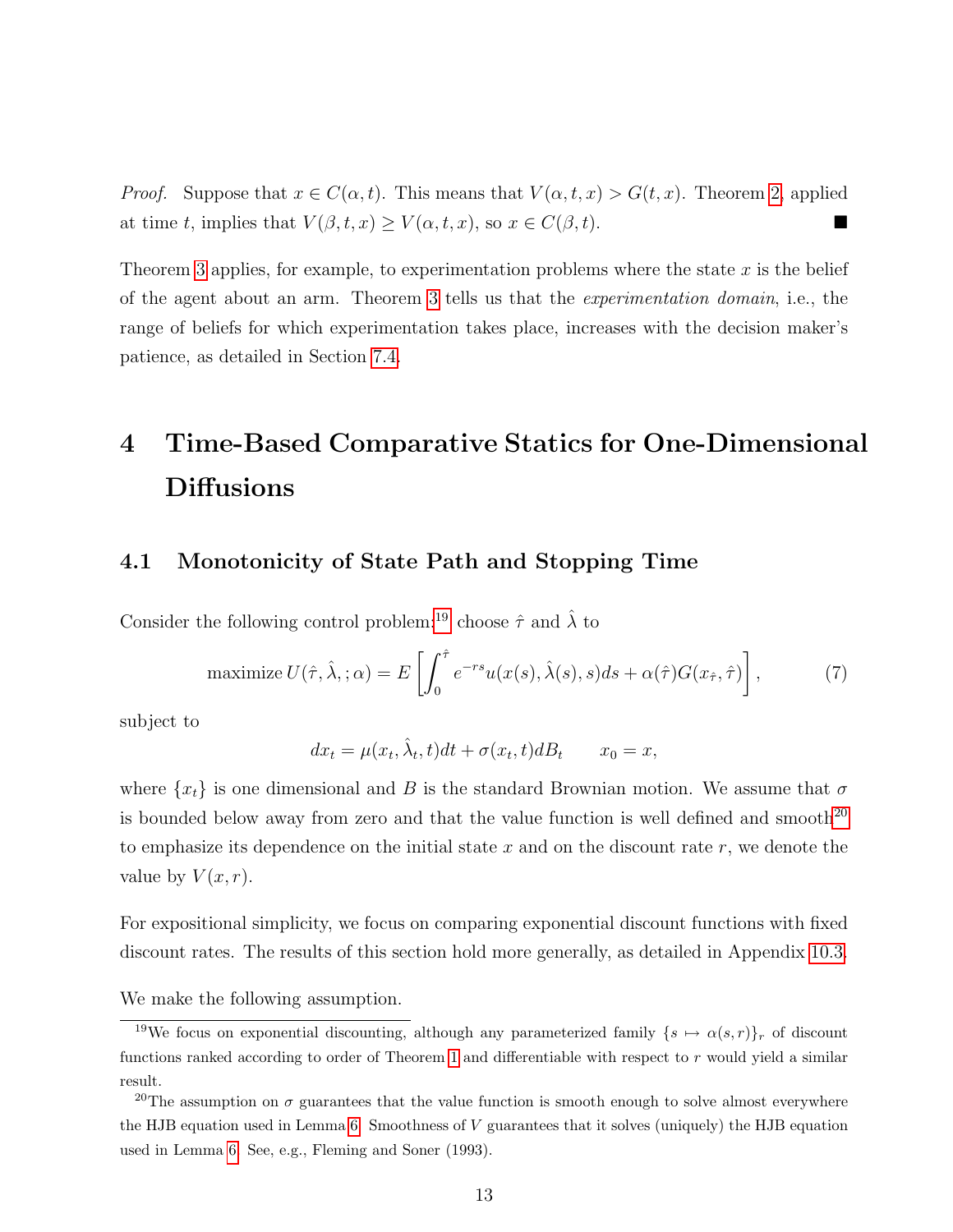ASSUMPTION 1 (MONOTONICITY) u and G are increasing in x for all  $\lambda, t$ .

This assumption on u and G guarantees that the value function  $V(x, r)$  is increasing in x. Indeed, starting from some state y, with  $y > x$ , one can always replicate the control applied when starting from  $x$  and get a higher payoff flow at all times before and upon stopping. More generally, letting  $V(x,t,r)$  denote the value function at time t when the current state is x,  $V(x, t, r)$  is nondecreasing in x. Given the Markov assumption, this implies that there exists a process  $a(t)$  such that the optimal stopping time is given by  $\tau = \inf\{x_t \notin (a_t, \infty)\}\.^{21}$  $\tau = \inf\{x_t \notin (a_t, \infty)\}\.^{21}$  $\tau = \inf\{x_t \notin (a_t, \infty)\}\.^{21}$ The assumed smoothness of the value function implies that it must satisfy the following Hamilton-Jacobi-Bellman (HJB) equation:<sup>[22](#page-13-1)</sup>

<span id="page-13-5"></span>
$$
0 = \sup_{\lambda} \left\{ u(x,\lambda,t) + \mu(x,\lambda,t)V_x(x,t,r) + V_t(x,t,r) + \frac{1}{2}\sigma^2(x)V_{xx}(x,t,r) - rV(x,t,r) \right\}.
$$
\n(8)

We first make a change of variable, replacing the initial control variable by a direct determination of the drift. Let  $v(x, m, t) = \sup\{u(x, \lambda, t) : \mu(x, \lambda, t) = m\}$ , with  $v(x, m, t) = -\infty$ if the defining set is empty. Thus,  $v(x, m, t)$  is the maximal utility one can achieve at  $(x, t)$ while providing a drift  $m$  to the state. We assume that this maximum is achieved whenever v is finite. The optimal control problem can be reexpressed in terms of  $m$ .

<span id="page-13-2"></span>
$$
0 = \sup_{m} \left\{ v(x, m, t) + mV_x(x, t, r) + V_t(x, t, r) + \frac{1}{2} \sigma^2(x) V_{xx}(x, t, r) - rV(x, t, r) \right\}.
$$
 (9)

Any drift-control process  $\{m_t\}$  that achieves at all times the supremum in [\(9\)](#page-13-2) is an optimal control. We assume that [\(9\)](#page-13-2) has at least one maximizer for all  $(x, t)$ . Reciprocally, a control process that fails to achieve the supremum in [\(9\)](#page-13-2) on a set of positive measure is suboptimal.<sup>[23](#page-13-3)</sup> Let  $M(x, t, r)$  denote the set of maximizers of [\(9\)](#page-13-2) for state x, time t, and discount r. Fixing the initial condition x, let  $X(x, r) \subset \mathcal{C}([0, \bar{t}], \mathbb{R})$  denote<sup>[24](#page-13-4)</sup> the set of paths obtained starting from x when using an admissible selection from  $M$ : at each time t, the drift satisfies  $m_t \in M(x_t, t, r)$ . Thus, for each realization  $\omega$  of the underlying Brownian motion,  $X(x, r)$  contains all trajectories of the state obtained from using an optimal control at each

<span id="page-13-1"></span><span id="page-13-0"></span><sup>&</sup>lt;sup>21</sup>Indeed, recall that the continuation domain at time t consists of the states x such that  $V(x, t, r) > G(x, t)$ .

 $22$ The HJB equation is based on a model where the discount function, from any time s onwards, is given by  $\alpha(s,t) = \exp(-r(t-s))$ , for  $t \geq s$ . The factor  $\exp(rs))$  does not affect the agent's decisions, compared to a model where the discount function equals  $\alpha(s, t) = \exp(-rt)$ . See Section [6](#page-23-0) for the case of time inconsistency.

<span id="page-13-3"></span><sup>&</sup>lt;sup>23</sup>Precisely, one may show that any HJB-maximizing control strictly dominates any control that does not solve [\(9\)](#page-13-2) for a time set of positive measure.

<span id="page-13-4"></span><sup>&</sup>lt;sup>24</sup>C ([0, t̄], ℝ) denotes the set of real-valued continuous functions defined on [0, t̄] (or [0, ∞), if  $\bar{t} = +\infty$ ).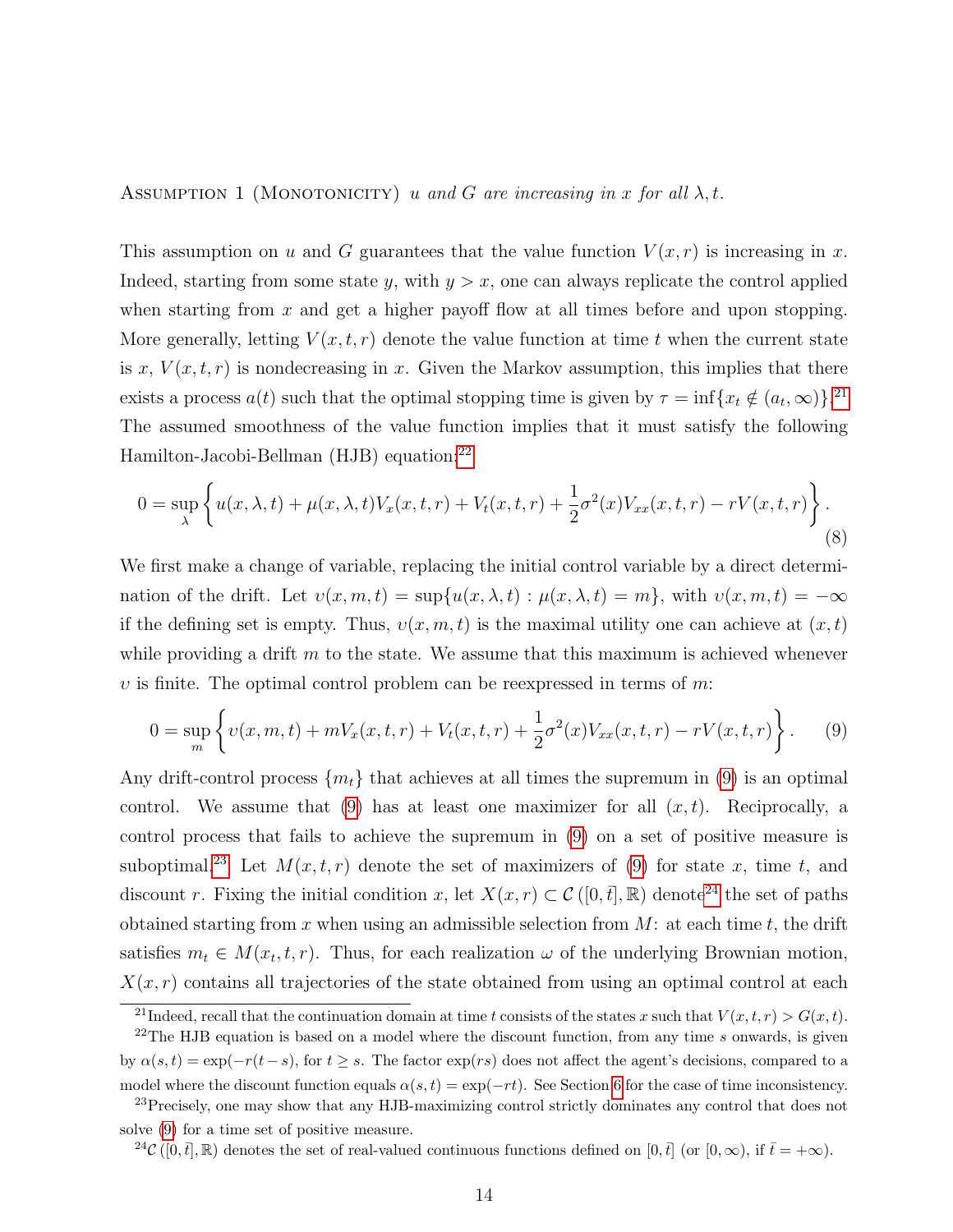time. When [\(9\)](#page-13-2) has everywhere a unique maximizer,  $X(x, r)$  simply contains the optimal trajectory of the state. We endow the set of real-valued processes with time domain  $[0,t]$ with the partial order

$$
x \prec y \Leftrightarrow Pr(\{\omega : x_t(\omega) \le y_t(\omega) \text{ for all } t \le \overline{t}\}) = 1.
$$

Finally, let  $T(x, r)$  denote the set of optimal stopping times at discount rate r. The set of stopping times is endowed with the same partial order as in Section [2.](#page-5-4)

<span id="page-14-1"></span>THEOREM 4 Suppose that  $G(x,t)$  is nonnegative for all x and t. Then,  $M(x,t,r)$ ,  $X(x,r)$ and  $\mathcal{T}(x,r)$  are decreasing in r in the strong set order.

When the optimizers are unique, Theorem [3](#page-11-1) means that i) the optimal drift, ii) the state path, and iii) the optimal stopping time are all increasing in patience, in their respective domain. As for Theorem [1,](#page-6-3) the strong set order statement deals with the more general case where there exist multiple optimizers. For instance, for any trajectory of the state optimally generated by a less patient agent, there exists an optimal trajectory for the more patient agent that is everywhere above the first trajectory.

We show the result for the case of a zero termination value. The general case is shown in the Appendix (Section [10.2\)](#page-42-1). Suppose that  $(x, t) \mapsto \lambda(x, t)$  is a maximizer of [\(8\)](#page-13-5), and, hence defines an optimal control. Let

<span id="page-14-2"></span><span id="page-14-0"></span>
$$
h_s = E\left[u(y_s, \lambda(y_s, s), s)1_{\tau(y)\geq s} - u(x_s, \lambda(x_s, s), s)1_{\tau(x)\geq s}\right],
$$
\n(10)

where the expectation is taken with respect to the Wiener measure on the Brownian noise.

LEMMA 4 For all t,  $\int_t^{\infty} e^{-rs} h_s ds \ge 0$ .

Proof. Proceeding as in the proof of Lemma [2,](#page-8-0) one may show that

$$
\int_t^{\infty} e^{-rs}h_s ds = E\left[V(y_t, t)1_{t \leq \tau(y)} - V(x_t, t)1_{t \leq \tau(x)}\right].
$$

Since  $V(y_t, t) \ge V(x_t, t) \ge 0$  and  $1_{t \le \tau(y)} \ge 1_{t \le \tau(x)}$  (the latter because it takes more time to hit the lower boundary when starting from a higher level), the difference inside the expectation is nonnegative almost surely and, therefore, so is the expectation.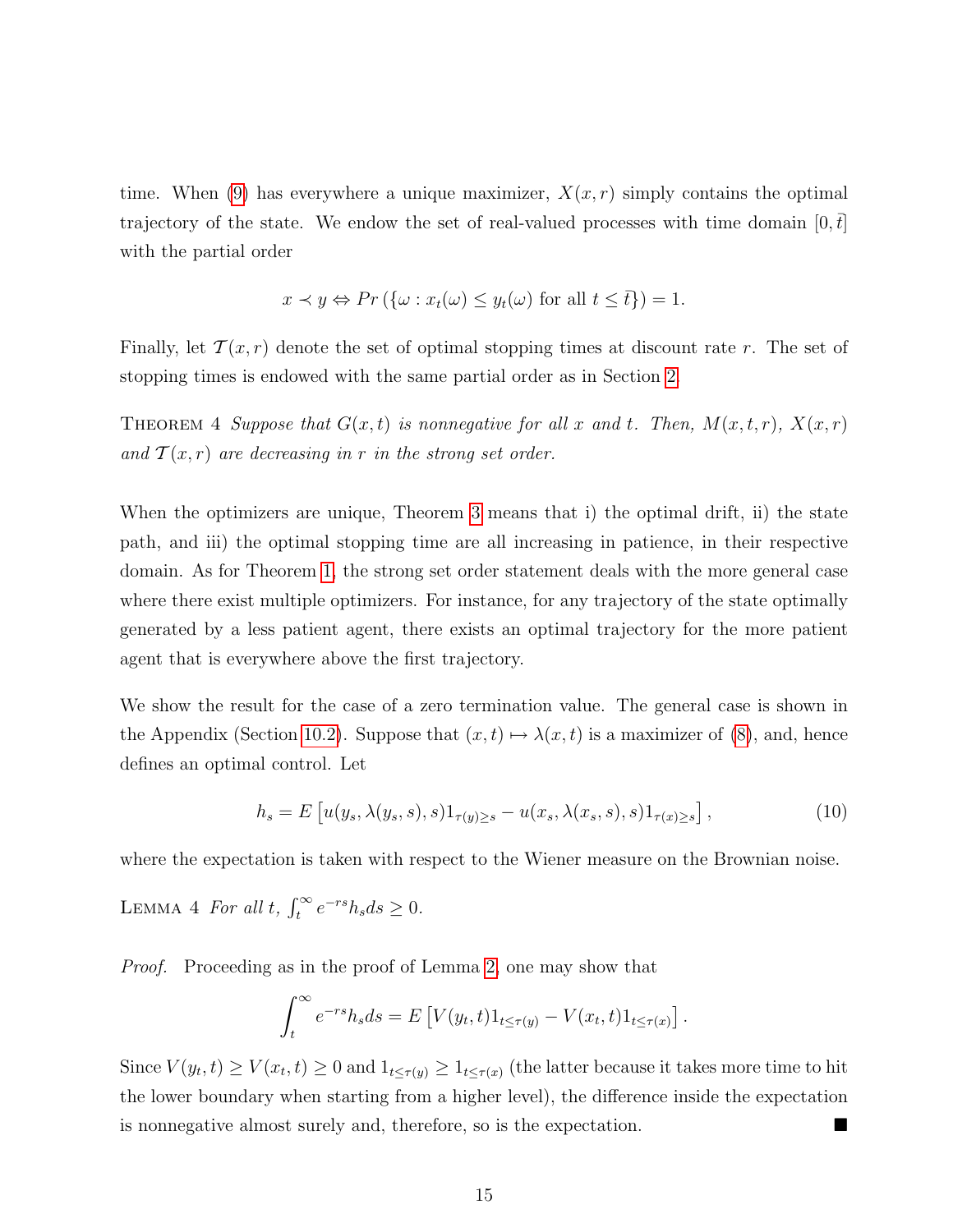Using Lemma [3,](#page-8-1) this time with the function  $\gamma(s) = s$ , we conclude from Lemma [4](#page-14-0) that

<span id="page-15-2"></span>
$$
\int_0^\infty s e^{-rs} h_s ds \ge 0.
$$

From the definition of  $h$ , this inequality may be rewritten as

$$
E\left[\int_0^{\tau(y)} s e^{-rs} u(y_s, \lambda(y_s, s), s) ds\right] \ge E\left[\int_0^{\tau(x)} s e^{-rs} u(x_s, \lambda(x_s, s), s) ds\right]
$$
(11)

For the rest of the proof we focus on the time-homogeneous case, dropping direct dependence on t for expositional simplicity. The general case is easily obtained from the proof below. Let  $V(x, r)$  denote the value function starting with x with discount r.

<span id="page-15-3"></span>LEMMA 5  $V(x, r)$  is submodular in  $(x, r)$ .

*Proof.* By a generalized envelope theorem (see Milgrom and Segal,  $2002$ ),  $25$ 

$$
V_r(x,r) = \frac{\partial}{\partial r} E\left[\int_0^{\tau} e^{-rt} v(x_t, \lambda_t) dt\right],
$$

evaluated at the optimal controls  $\lambda$  and  $\tau$ . Computing the derivative explicitly,

$$
V_r(x,r) = E\left[\int_0^{\tau} (-t)e^{-rt}v(x_t,\lambda_t)dt\right].
$$

This implies that for  $y > x$ ,

$$
V_r(y,r) - V_r(x,r) = -E\left[\int_0^{\tau(y)} s e^{-rs} v(y_s, \lambda(y_s)) ds\right] + E\left[\int_0^{\tau(x)} s e^{-rs} v(x_s, \lambda(x_s)) ds\right],
$$

<span id="page-15-0"></span>which is less than zero from  $(11)$ .

LEMMA 6  $M(x, r)$  is decreasing in r in the strong set order.

Proof. The drift-control HJB equation for the problem (simplified for the time–homogeneous case) is

$$
0 = \sup_{m} \left\{ v(x, m) + mV_x(x, r) + \frac{1}{2}\sigma^2(x)V_{xx}(x, r) - rV(x, r) \right\}.
$$

<span id="page-15-1"></span><sup>&</sup>lt;sup>25</sup>The parameter r does not affect the distribution of the underlying process, which justifies the application of the theorem.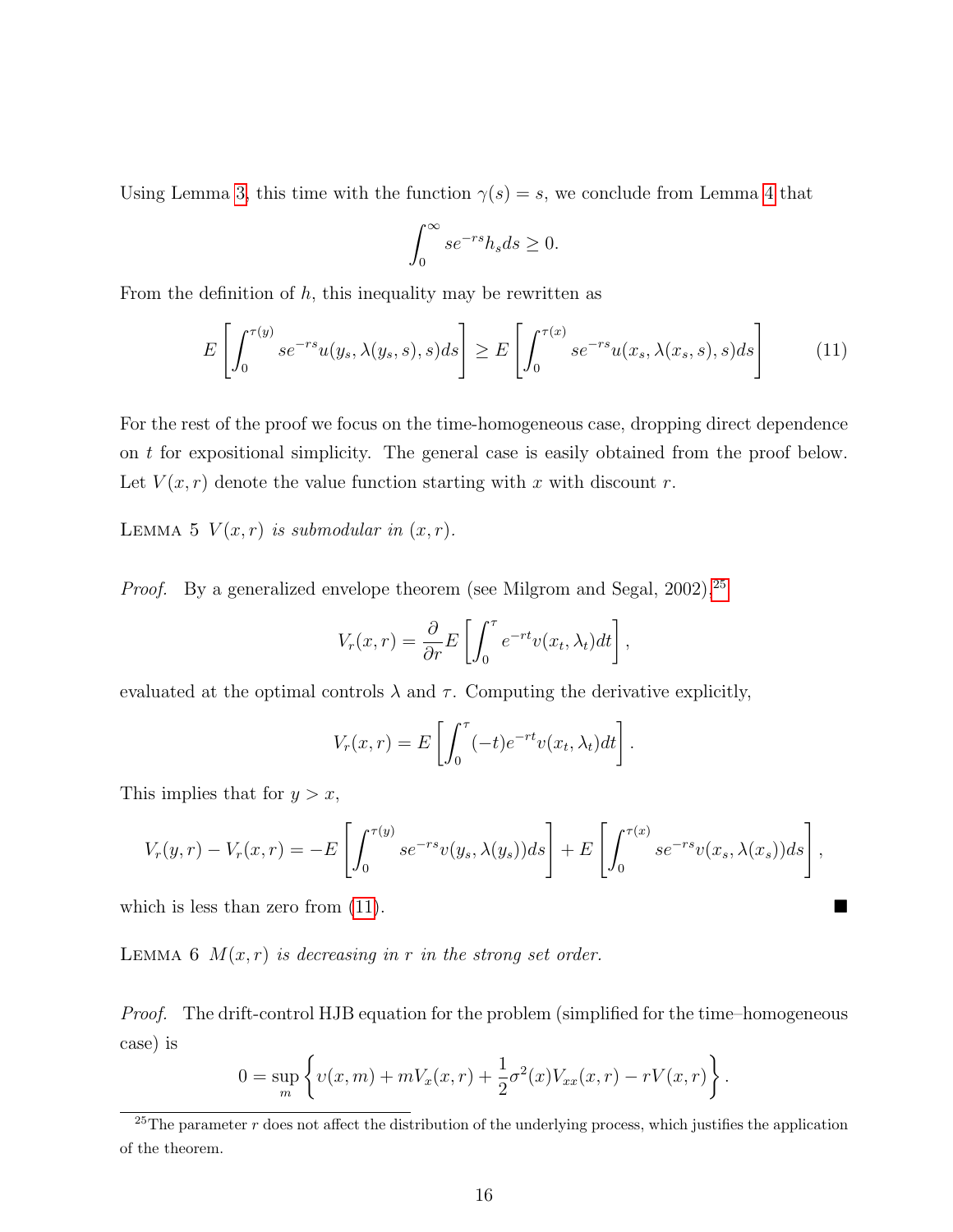The objective is submodular in  $(m, r)$ . Indeed, its cross-derivative with respect to m and r equals  $V_{xr}$ , which is less than zero, since V is submodular in  $(x, r)$  from Lemma [5.](#page-15-3) Therefore, the set of maximizers,  $M(x, r)$ , is decreasing in r in the strong set order, for each x (see Topkis (1978) and Milgrom and Shannon (1994)).

We can now conclude the proof of Theorem [4](#page-14-1) for the case of zero termination value.

*Proof.* Given some initial condition x, let  $x'_t$  denote any optimal trajectory for rate r', and let  $\mu'_{t}$  denote the corresponding drift control. For  $r < r'$ , Lemma [6](#page-15-0) implies that there exists a selection  $\bar{\mu}(x)$  of  $M(x,r)$  for all x such that  $\bar{\mu}(x_t') \geq \mu'_t$  for all t. Now consider any optimal control  $\mu_t$  for discount rate r that coincides with  $\bar{\mu}(x_t)$  whenever the resulting trajectory x is such that  $x_t = x'_t$ . By construction, the paths of  $x_t$  and  $x'_t$  cannot cross because, given that they are continuous, they must first touch, and the moment they touch (i.e. have the same value of the state variable at the same time), the assumption of the drifts guarantees that the path of the lower discount rate receives a higher drift.<sup>[26](#page-16-0)</sup> We know from Theorem [3](#page-11-1) that the boundary  $a(r)$  is increasing in r. Combining the above implies that  $x_t(r)$  hits  $a(r)$ later than  $x_t(r')$  hits  $a(r')$ , path by path, so  $\tau(x,r) \geq \tau(x,r')$ ).

#### 4.2 Control Monotonicity

We now show that, when the drift is increasing in the control, then the control is increasing in patience for any state. Suppose that  $\lambda$  is one-dimensional and that the drift function  $\mu$ is increasing in  $\lambda$ . Then, proceeding as in Lemma [6](#page-15-0) but using the original HJB equation [8](#page-13-5) instead of [9,](#page-13-2) one can show that the set  $\Lambda(x, r)$  of maximizers of the equation is decreasing in r. Indeed, the objective jointly depends on  $\lambda$  and r through  $u(x, \lambda) + V_x(x, r)\mu(x, \lambda)$ , which is submodular in r and  $\lambda$ . In fact, a similar argument holds if  $\lambda$  is multidimensional and the functions u are  $\mu$  is supermodular in  $\lambda$ .

THEOREM 5 Suppose that  $\mu$  is increasing in  $\lambda$  and that u and  $\mu$  are supermodular in  $\lambda$ (which always holds if  $\lambda$  is one dimensional). Then,  $\Lambda(x,r)$  is decreasing in r, in the strong set order.

<span id="page-16-0"></span> $26$ Continuity plays an important role in this argument. In discrete time, or if jumps were allowed, the paths could cross each other.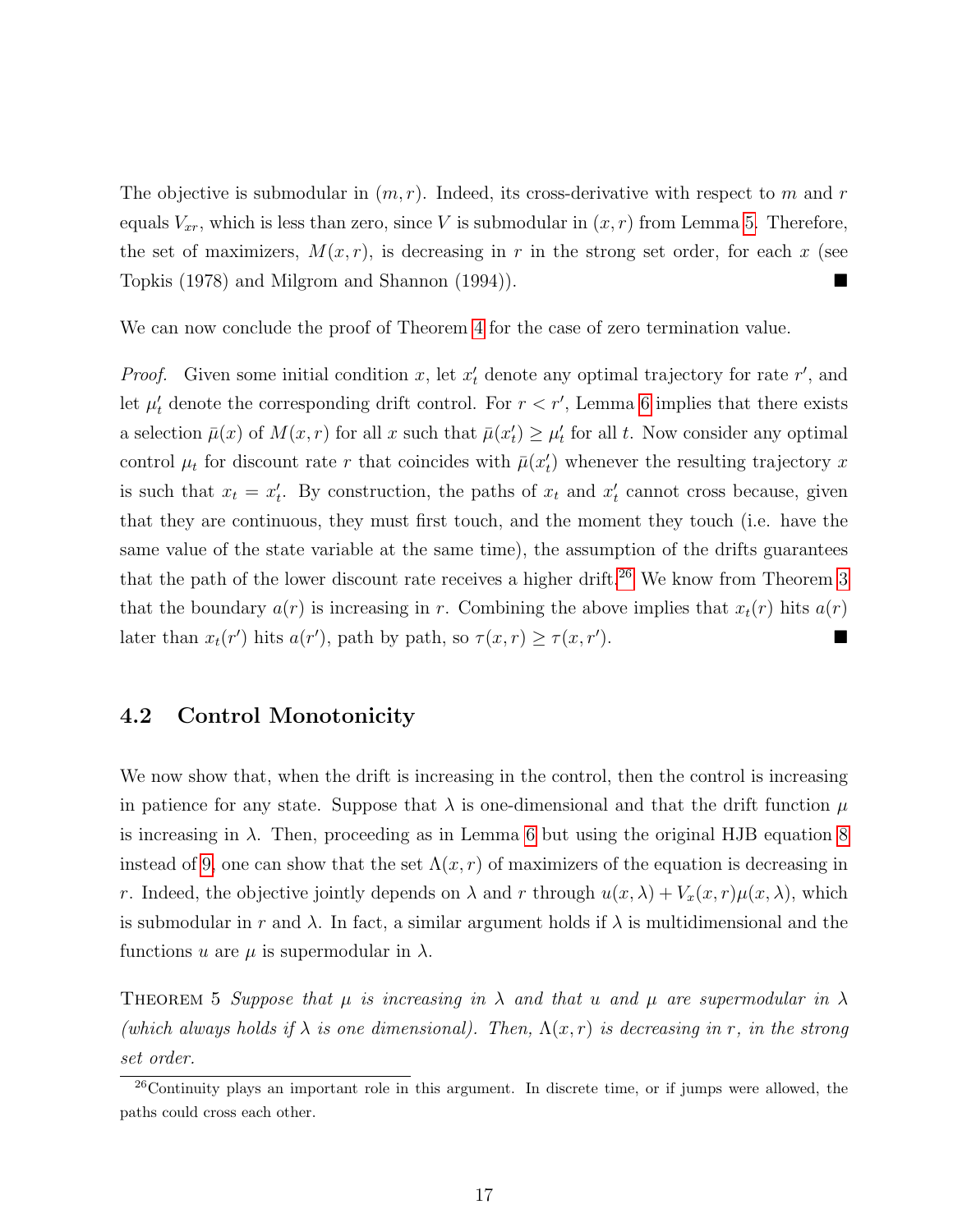# <span id="page-17-0"></span>4.3 Deterministic Counterexample for Time-Based Comparative Statics

We provide an example of a problem where the more patient agent stops earlier.

Suppose that  $x_0 = 0$  and that there are two control levels:  $\Lambda = \{1, 2\}$ . Suppose that utility flow is given by  $u(x, \lambda) = M$  for  $x \in [1, 10]$ ,  $u(x, \lambda) = -M$  for all  $x > 10$  where M is a large positive constant, and  $u(x, 1) = 1$  and  $u(x, 2) = -0.01$  for  $x \in [0, 1)$ . Finally, suppose that

$$
\frac{dx}{dt} = \lambda_t.
$$

In this problem, thus, the state can only go up. Moreover, it is clearly optimal to stop at  $x = 10$ , and not before, since there is always a control yielding positive utility before that level. Thus, the continuation domain is  $C = [0, 10]$  for all discount functions. Finally, it is optimal to spend as much time as possible in the region with payout rate  $M$ , i.e. set  $\lambda(x) = 1$  for  $x \in [1, 10]$ . The only question, therefore, is how fast to get to  $x = 1$ . A very impatient agent will never use the control  $\lambda(x) = 2$  for x sufficiently close to 0, because that control yields negative instantaneous utility, while the reward  $(M)$  is 'far away', arriving only when  $x_t = 1$ . By contrast, a patient agent puts more value on future cash flows; from his perspective, the small negative cash flow 0.01 is only incurred for a short time, and leads to high cash flows. Thus it seems possible that for sufficiently high values of  $M$ , the more patient agent will choose  $\lambda(x) = 2$  for all  $x \in [0,1)$  and therefore stop sooner than a less patient agent.

We now confirm this intuition formally. The HJB equation for this problem, for  $x \in [0,1]$ , is, assuming a constant discount rate r,

$$
0 = \max\{-rV(x) + 1 + V'(x); -rV(x) - 0.01 + 2V'(x)\},\
$$

where the first term corresponds to the control  $\lambda = 1$  and the second term to  $\lambda = 2$ . Thus it is optimal to choose  $\lambda = 2$  if and only if

<span id="page-17-1"></span>
$$
V'(x) \ge 1.01.\tag{12}
$$

We will check that for  $r$  small enough, the solution to the HJB equation is maximized by the second term, which corresponds to control  $\lambda = 2$ . The general solution to

$$
-rV(x) - 0.01 + 2V'(x) = 0
$$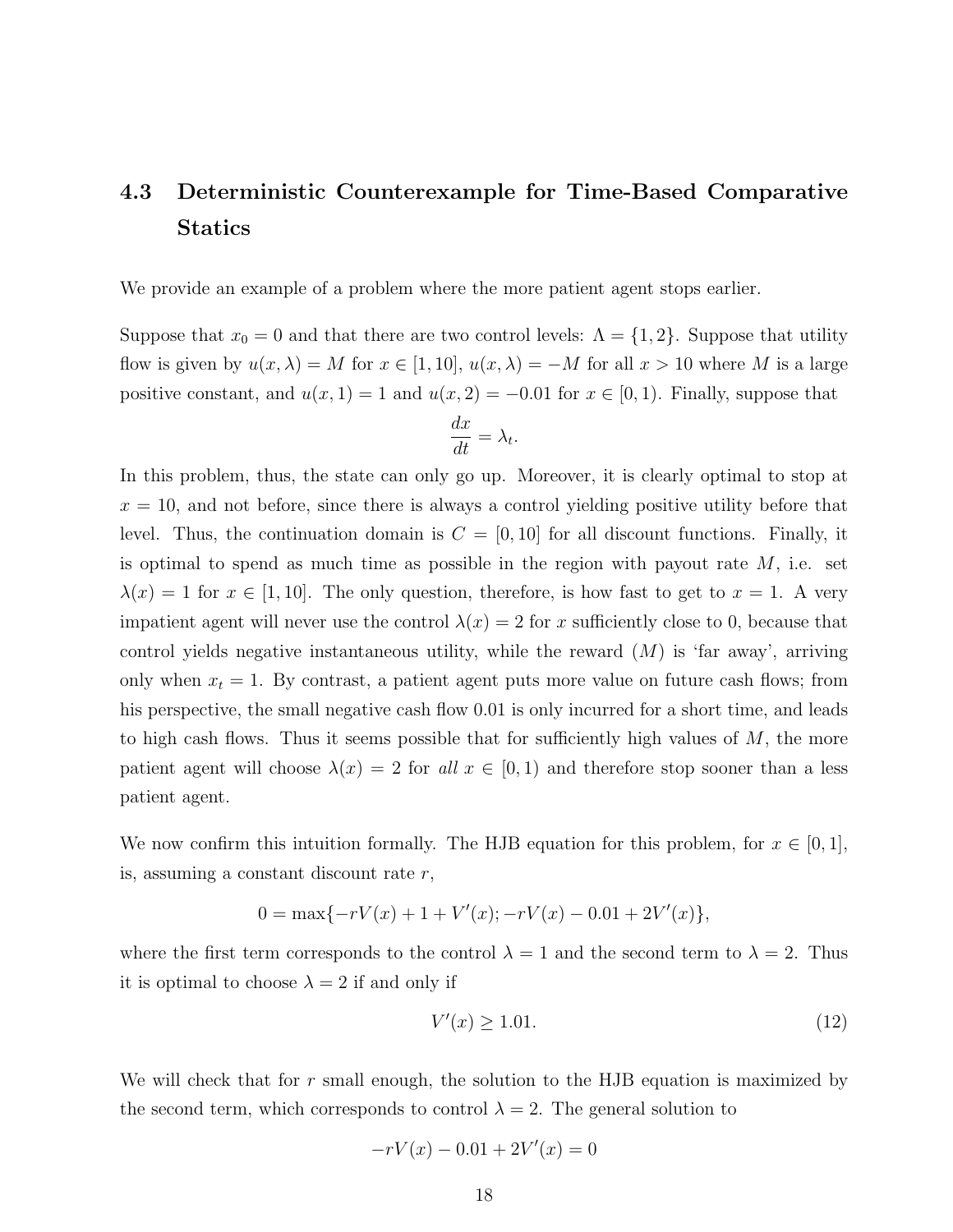<span id="page-18-1"></span>is

<span id="page-18-2"></span>
$$
V(x) = \frac{-0.01}{r} + c \exp\left(\frac{rx}{2}\right). \tag{13}
$$

The boundary condition is  $V(1) = M[1 - \exp(-rT)]/r$ , where T is the time it takes for x to go from 1 to 10 under control  $\lambda = 1$  (so  $T = 9$ ). This implies that

<span id="page-18-4"></span>
$$
c = \frac{e^{-r/2}}{r} \left[ M \left( (1 - e^{-rT}) + 0.01 \right], \right. \tag{14}
$$

and hence that

$$
V'(x) = \frac{\exp(r(x-1)/2)}{2} \left[ M\left(1 - e^{-rT}\right) + 0.01 \right] \ge \frac{\exp(-r/2)}{2} \left[ M\left(1 - e^{-rT}\right) + 0.01 \right],\tag{15}
$$

which is uniformly, arbitrarily large for M large and  $r$  fixed. In particular, at a given discount rate  $\tilde{r}$ , there is  $\tilde{M}$  such that [\(12\)](#page-17-1) is satisfied. This shows that the function V defined by [\(13\)](#page-18-1), with c defined in [\(14\)](#page-18-2), and the control  $\lambda = 2$  solve the HJB equation, and hence setting  $\lambda(x) = 2$  for all  $x \in [0, 1)$  is optimal for this agent.<sup>[27](#page-18-3)</sup>

On the other hand, for a fixed  $\hat{x} \in (0,1)$  and with  $M = \tilde{M}$ , it is clear from [\(15\)](#page-18-4) that [\(12\)](#page-17-1) will be violated if r is sufficiently high above  $\tilde{r}$ . Such an agent's optimal control will involve choosing  $\lambda(x) = 1$  for at least some  $x \in [0,1)$ ; consequently, she will stop *later* than the agent with discount rate r.

### <span id="page-18-0"></span>5 Stochastic Discount Factor

Dynamic stochastic models in macroeconomics and finance typically involve stochastic discounting, where the stochastic discount is a "state price deflator," representing some (ran-dom) intertemporal rate of substitution between (in discrete time) consecutive periods.<sup>[28](#page-18-5)</sup>

Another, related, reason for considering stochastic discounting is to think of discounting as the borrowing rate of a firm. The firm does not know today what borrowing rate will be available in a year from now. If there is procyclicality between the interest rate and the

<span id="page-18-3"></span> $27$ From straightforward inspection of the righthand side of [\(15\)](#page-18-4), one can show the following, sharper result: for all  $M > 1$ , there exists  $\bar{r}$  such that for all  $r' < \bar{r}$ , it is optimal to set  $\lambda = 2$  for all  $x \le 1$ .

<span id="page-18-5"></span> $^{28}$ See, e.g., Duffie (2001).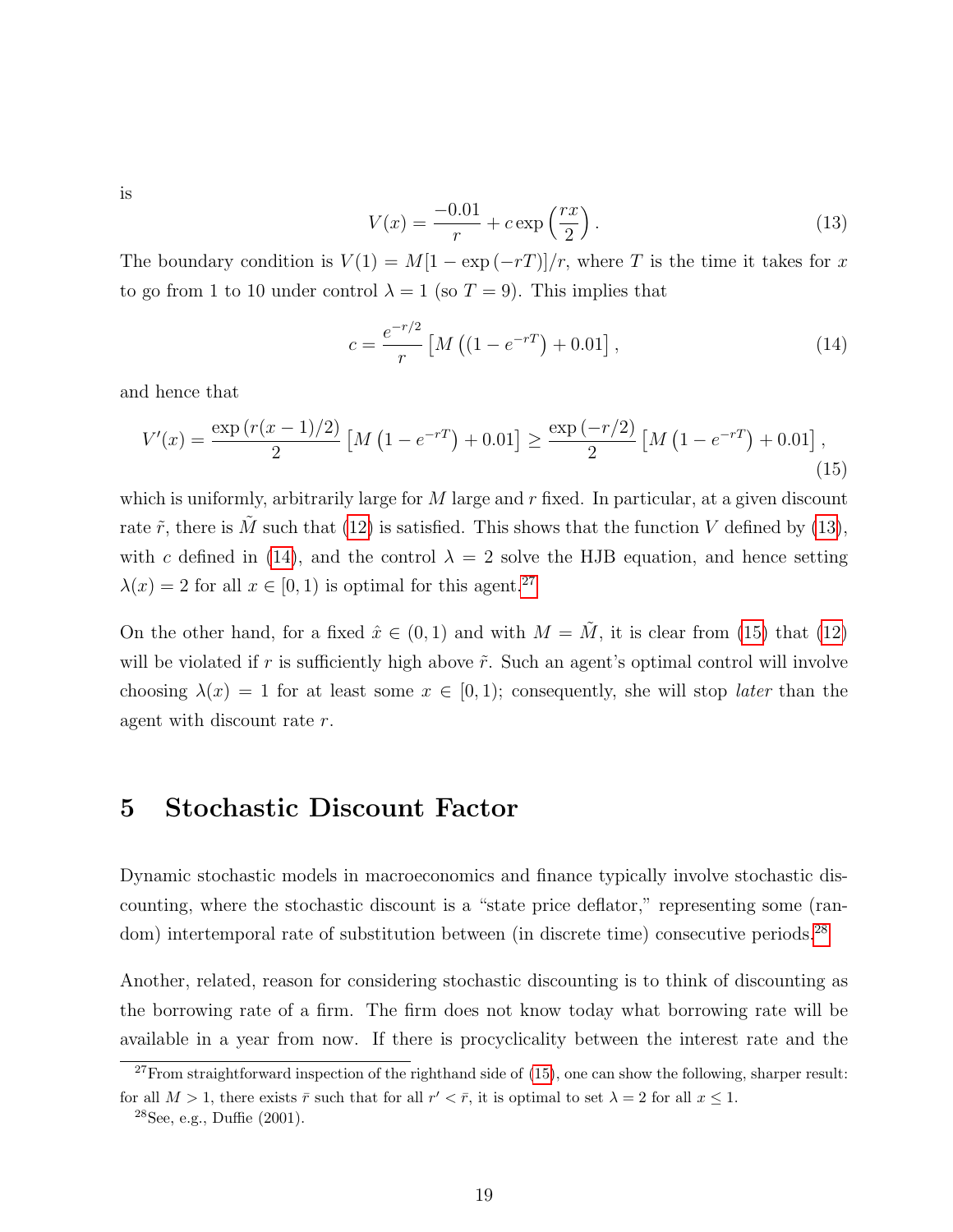firm profit (or if on the contrary, its profits are countercyclical with respect to the general borrowing rate, or lending rate), the discounting rate and cash flows are correlated.

Discounting may also be stochastic because the borrowing rate of the firm depends on its credit rating. In this case, there is an obvious connection between cash flows and discounting. Performance pricing loans and step up bonds are examples of debt contracts where the interest rate depends on some performance measure of the borrower.

This section contains two examples showing that even in simple settings, stochastic discounting can result in the more patient agent stopping earlier, and two theorems providing general conditions under which this is ruled out. The first theorem is based on some positive correlation condition. The second theorem assumes a single crossing condition on the utility function, combined with some reference-based notion of patience. A natural extension of the patience order on stochastic discount function is that, path by path, the ratio process  $\beta(s)/\alpha(s)$  is increasing in s. The first counter example exploits correlation between that ratio and the cash-flows. Striking, however, the second counter example is based on deterministic cash flows. Intuitively, stochastic discounting causes discounted future cash flows to behave as if cash flows were also stochastic. From the agent's viewpoint, the two sources of uncertainty play a similar role on his present value. For simplicity, the counter examples are built in discrete time.

#### 5.1 Counter Example I: Discount-Cash Flow Correlation

Consider a risky investment over three periods  $\{0, 1, 2\}$ , with two states of the world, "high" and "low," which are equally likely. The cash-flows in Period 0 and 1 are  $-1$  and  $-2$ , respectively. The cash-flow in Period 2 is 21 if the state is high, and -4 if the state is low.

Suppose that agent A has the deterministic discount function  $\alpha(t) = \left(\frac{1}{2}\right)^2$  $(\frac{1}{2})^t$ . Agent A strictly prefers to make the investment, since he gets a present value of  $-1 + \frac{1}{2}(-2)$  + 1  $rac{1}{4}$   $rac{1}{2}$  $\frac{1}{2}(21) + \frac{1}{2}(-4) > 0.$ 

Now consider another agent, B, who has the stochastic discount function  $\beta(0) = 1$  and  $\beta(1) = \frac{1}{2}$ , and  $\beta(2) = \frac{1}{4}$  if the state is high, and  $\beta(2) = \frac{1}{2}$  if the state is low.

At each time  $t \in \{0,1\}$ , B knows only his discount rate between the current period and the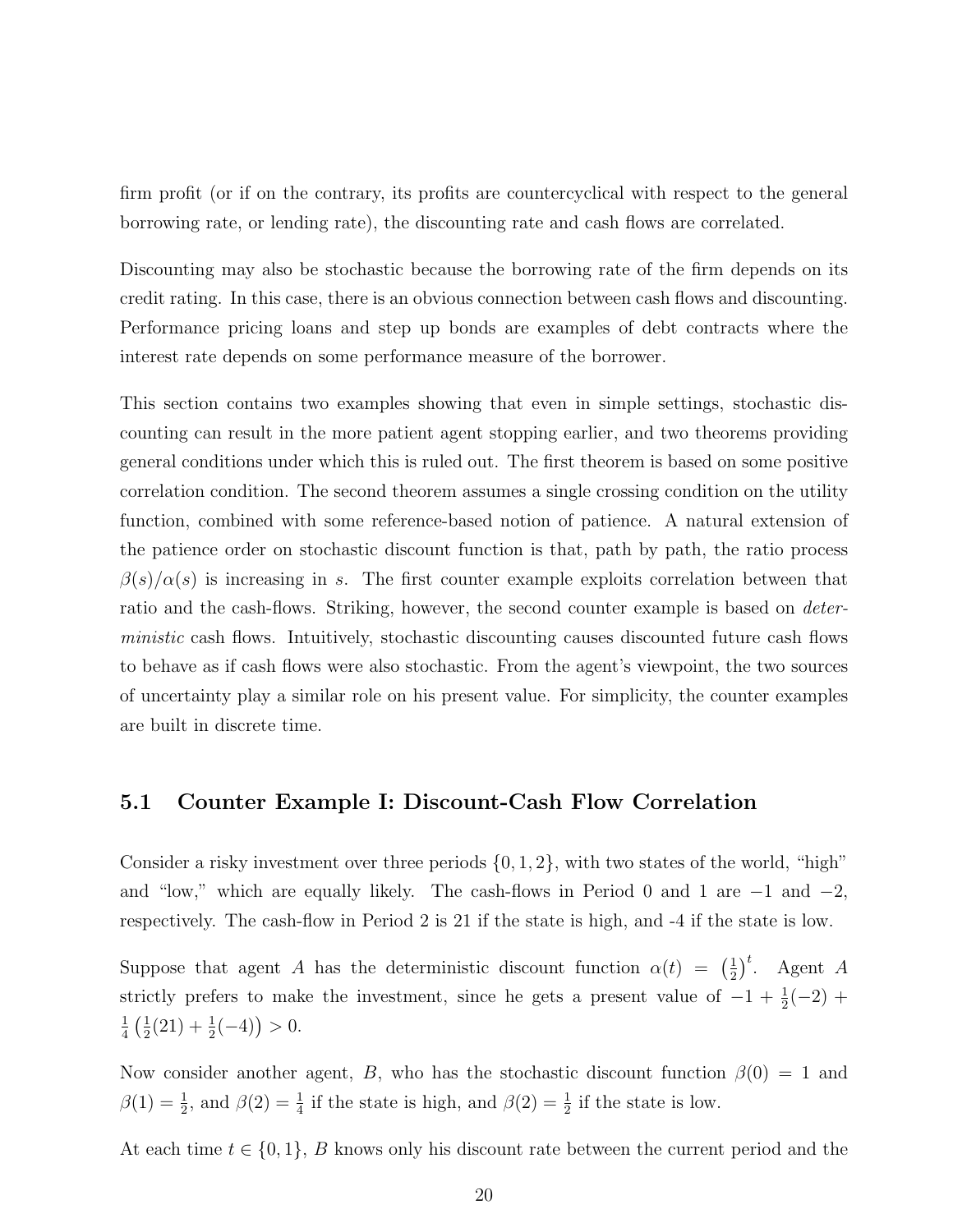next one. In particular, B does not know  $\beta(2)$  when he decides, at time 0, whether to invest in the project.

Agent B is more patient than agent A: the ratio  $\beta/\alpha$  is increasing over time for each realization of uncertainty, and strictly so if the state is low. Moreover, B strictly prefers not to invest, because the present value of the project, using his stochastic discount function, is  $-1+\frac{1}{2}(-2)+\frac{1}{4}$ 1  $rac{1}{2}(21) + \frac{1}{2}$ 1  $\frac{1}{2}(-4)$ . This shows that the more patient agent stops earlier.

#### 5.2 Counter Example II: Deterministic Cash Flows

There are four periods  $\{0, 1, 2, 3\}$ , with corresponding cash flows  $-1, -1, -4$ , and 2.1. There are two states of the world, which are equally likely. For computational simplicity, we choose the following discount functions:[29](#page-20-0)

In State I, the discount functions are given by  $\alpha(0) = \beta(0) = \alpha(1) = \beta(1) = \alpha(2) = \beta(2) = 1$ and  $\alpha(3) = \beta(3) = 5$ .

In State II, the discount functions are given by  $\alpha(0) = \beta(0) = \alpha(1) = \beta(1) = \alpha(2) = \alpha(3) =$ 1, and  $\beta(2) = \beta(3) = 3$ .

Thus, agents differ in patience only in State II, and in that case,  $\beta/\alpha$  strictly increases between Periods 1 and 2. For each state,  $\beta/\alpha$  is weakly increasing in time, so that agent B is more patient that A, and strictly so in State II.

At each time  $t \in \{0, 1, 2\}$ , agents only know their discount rate between the current period and the next period. In particular, they do not know which state (I or II) has realized until period 1.

Agent A strictly prefers to go all the way to Period 3, whereas Agent B strictly prefers to stop immediately. Indeed,

 $PV^{I} = -1 \times 1 - 1 \times 1 - 4 \times 1 + 2.1 \times 5 = 4.5,$ 

conditional on State I. In State II, both agents have a negative present value for the cash

<span id="page-20-0"></span> $^{29}$ It is easy to modify the example so that discount functions be decreasing in time and/or less than one, but that makes the computations less obvious.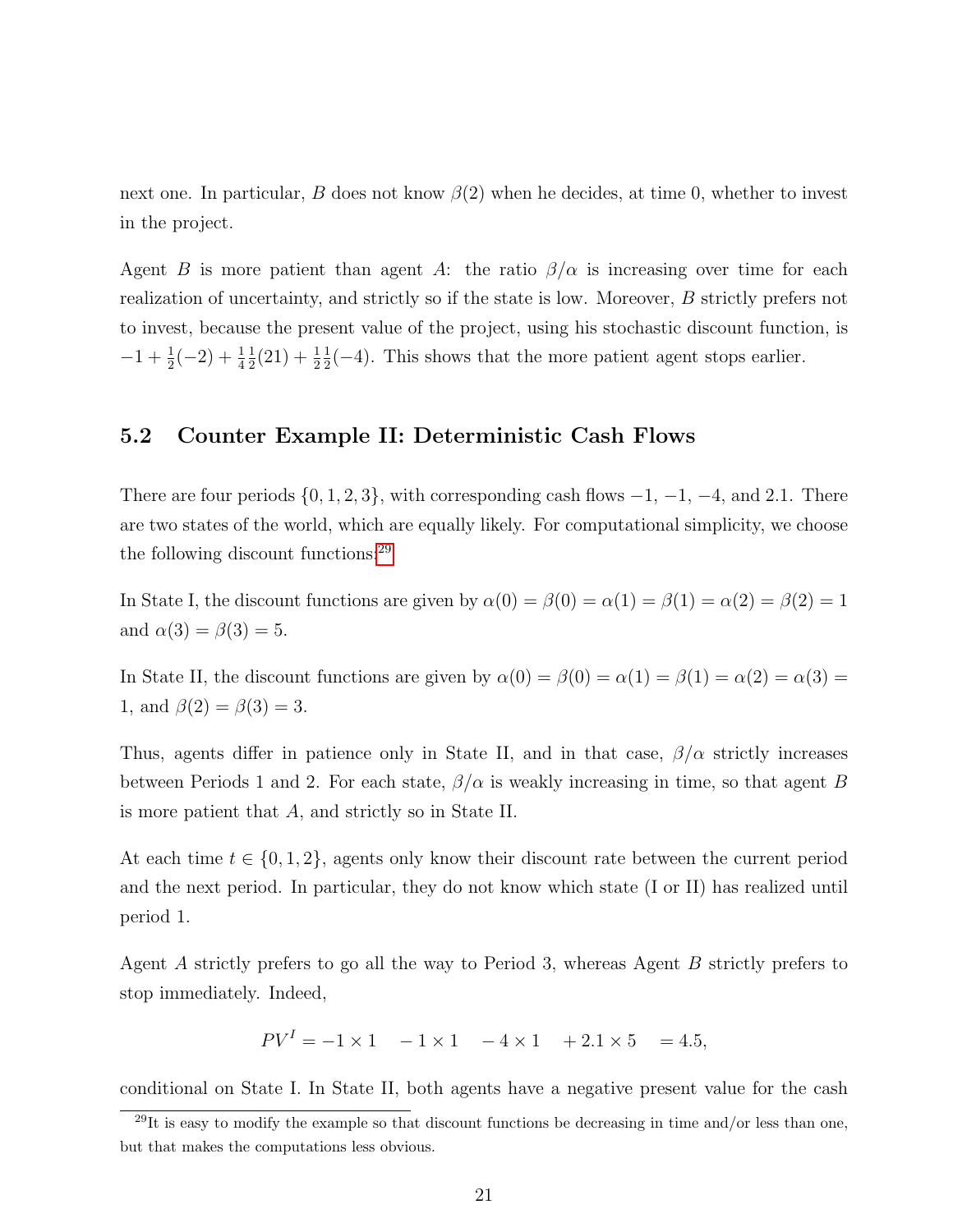flows:

$$
PV^{II,A} = -1 \times 1 \quad -1 \times 1 \quad -4 \times 1 \quad +2.1 \times 1 \quad = -3.9,
$$

and

$$
PV^{II,B} = -1 \times 1 \quad -1 \times 1 \quad -4 \times 3 \quad +2.1 \times 3 \quad = -7.7,
$$

conditional State II. Aggregating across states, Agent A has a slight but strict preference in favor of the project. However, Agent B values future cash flows more precisely when the present value of these future cash flows is negative, because the discount function is higher in that case. Overall, thus, the value of undertaking the project is negative for him.

#### 5.3 Positive Results with Stochastic Discounting

A stochastic discount function is a positive process defined on  $[0, t]$ . Given two discount functions  $\alpha$  and  $\beta$ , say that  $\beta$  exhibits more patience than  $\alpha$ , still denoted  $\alpha \prec \beta$ ,

$$
Pr\left(\left\{\omega : \frac{\beta(s)}{\alpha(s)} \text{ is increasing on } [0, \bar{t}] \right\}\right) = 1.
$$

An agent solves the following optimal stopping problem (using the notation of Section [2\)](#page-5-4):

$$
V(\alpha) = \sup_{\hat{\tau} \in \mathcal{T}} E\left[\int_0^{\hat{\tau}} \alpha(s) u_s.\right]
$$
 (16)

The only difference with Section [2](#page-5-4) is that  $\alpha$  is now stochastic. For simplicity we also focus the extension on the case without termination value. We impose otherwise the same integrability and other technical conditions as in Section [2.](#page-5-4)

<span id="page-21-0"></span>The positive result requires the following assumption.

ASSUMPTION 2 (POSITIVE CORRELATION) Let  $\tau$  denote any optimal stopping time for  $\alpha$ . For all  $s \in [0, \bar{t}],$ 

$$
Corr\left(\frac{\beta(s)}{\alpha(s)}, \alpha(s)u_s 1_{s < \tau}\right) \ge 0.
$$
\n(17)

<span id="page-21-1"></span>THEOREM 6 Suppose that  $\alpha \prec \beta$  and that Assumption [2](#page-21-0) holds. Then,  $\mathcal{T}(\alpha) \prec \mathcal{T}(\beta)$  in the strong set order. Moreover,

$$
V(\beta) \ge \frac{\beta(0)}{\alpha(0)} V(\alpha).
$$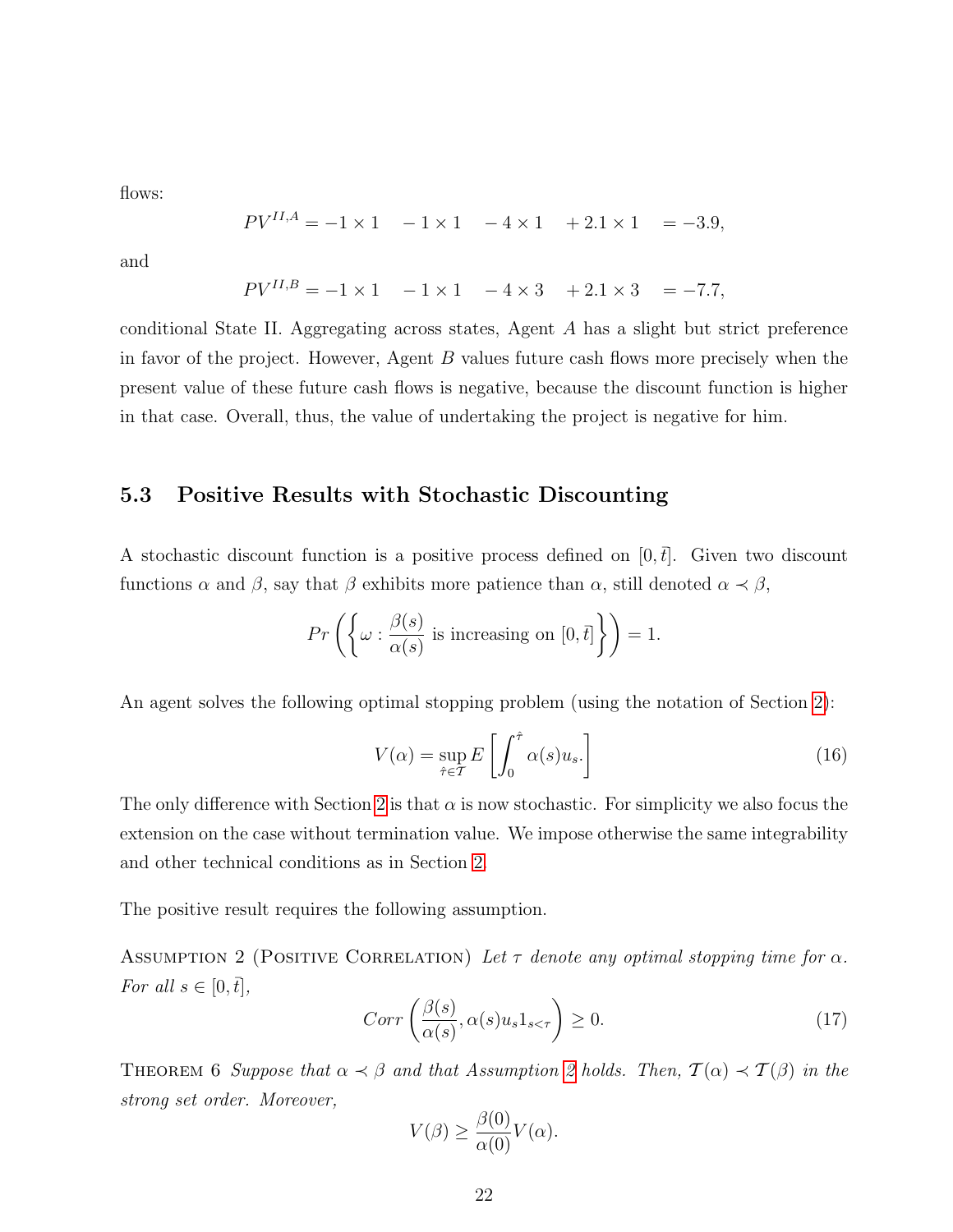Intuitively, Assumption [2](#page-21-0) means that the Agent  $B$  ( $\beta$  discount) is more likely to value future cash flows more relative to Agent A ( $\alpha$  discount) when i) these cash-flows are higher, ii) A values these cash flows more, and iii)  $\tilde{A}$  is less likely to have stopped already.

Proof. Without loss of generality, it suffices to show that if it is strictly optimal for A to continue beyond  $t = 0$ , then it is also strictly optimal for B to do so. Optimality of  $\tau$  implies that  $E[V_t 1_{t < \tau}] \geq 0$  and, hence,<sup>[30](#page-22-0)</sup> that

$$
\int_{t}^{\bar{t}} E[\alpha(s)u_s 1_{s<\tau}]ds \ge 0
$$

for all  $t \leq \overline{t}$ . Since Agent B can always choose the stopping time  $\tau$ , we have (using, again, the same manipulation as in the proof of Theorem [1\)](#page-6-3),

$$
V(\beta) \ge \int_0^\infty E\left[\frac{\beta(s)}{\alpha(s)}\alpha(s)u_s 1_{s<\tau}\right]ds \ge \int_0^\infty E\left[\frac{\beta(s)}{\alpha(s)}\right] \times E[\alpha(s)u_s 1_{s<\tau}]ds,
$$

where the inequality comes from Assumption [2.](#page-21-0) The function  $E[\beta(s)/\alpha(s)]$  is increasing in s, since  $\beta(s)/\alpha(s)$  is increasing path by path. Applying Lemma [3,](#page-8-1) we conclude that

$$
V(\beta) \ge \frac{\beta(0)}{\alpha(0)} V(\alpha).
$$

This shows that if  $V(\alpha)$  is strictly positive, then so is  $V(\beta)$  and, hence, that it is also strictly suboptimal for B to stop immediately. The rest of the proof follows that of Theorem [1.](#page-6-3)  $\blacksquare$ 

The proof only requires that  $E[\beta/\alpha]$  be increasing, which is a weaker requirement than pathwise monotonicity of the ratio. Assumption [2](#page-21-0) involves the optimal stopping time  $\tau$ used for discount  $\alpha$ . The next result relies on assumptions directly expressed on primitives. Patience is compared, across discount functions, with respect to some reference point of the utility function.

Suppose that  $u_s = u(x_s, s)$  where x is some one-dimensional state, and that, for each s,  $u(\cdot, s)$ has the single crossing property: there exists  $\bar{x}_s$  such that  $u(x, s) \geq (\leq)0$  for  $x \geq (\leq) \bar{x}_s$ . Also suppose that the discount factors are stochastic only through the state  $x$ . That is,

$$
\alpha_s = \alpha(x_s, s)
$$

for some function  $\alpha$ , with a similar expression for  $\beta$ . Such specification where payoffs and the discount factor depend on some common underlying process arises, for instance, in affine term structure models.<sup>[31](#page-22-1)</sup>

<span id="page-22-1"></span><span id="page-22-0"></span><sup>30</sup>See Lemma [2.](#page-8-0)

 $31$ See Duffie (2001, Chapter 7) for a discussion of such models.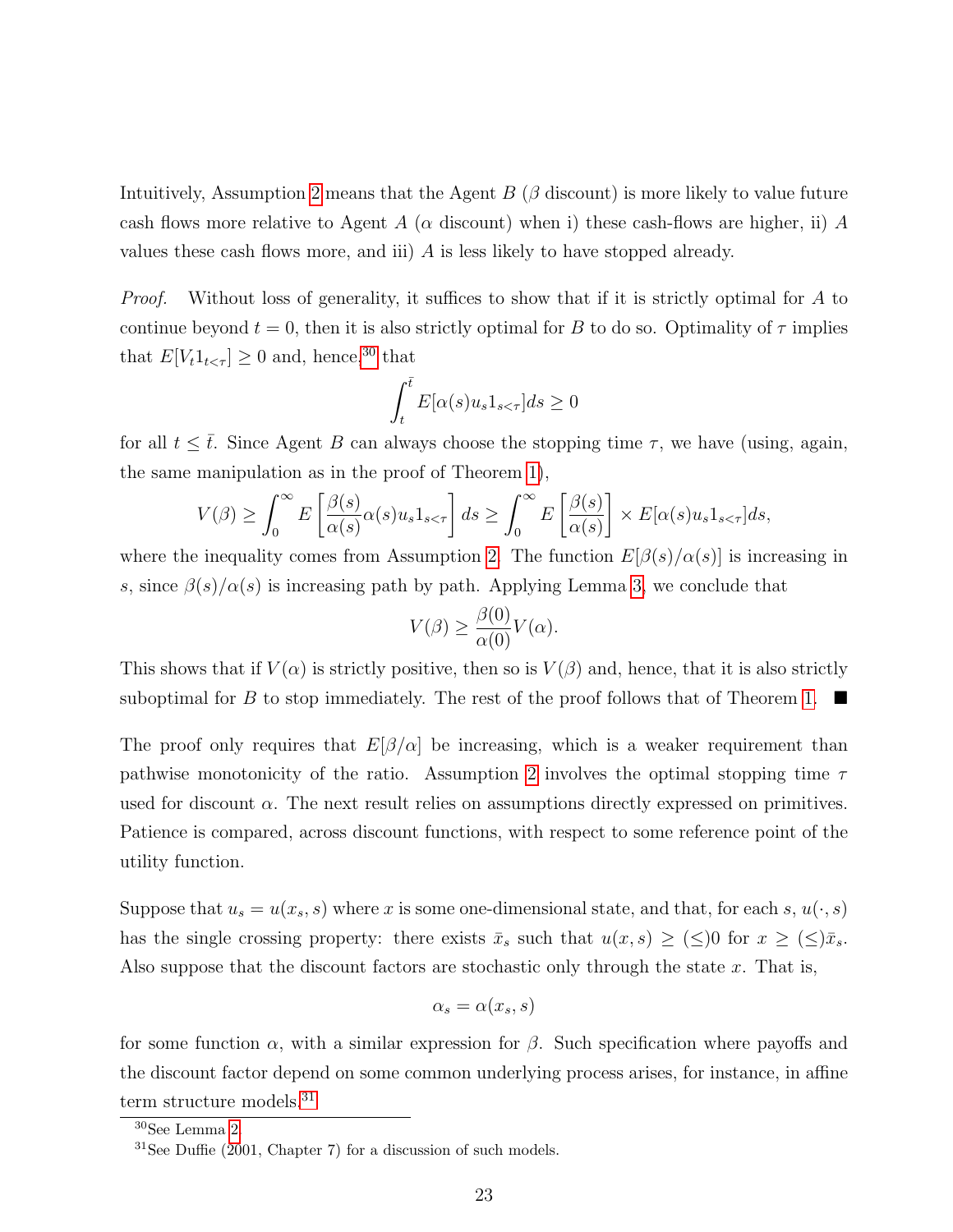<span id="page-23-1"></span>We modify the definition of patience as follows:

ASSUMPTION 3 (REFERENCE-BASED PATIENCE) Say that  $\beta$  exhibits more reference-based patience than  $\alpha$ , denoted  $\alpha \prec^{ref} \beta$  if the two following conditions hold:

- 1.  $\frac{\beta(x,s)}{\alpha(x,s)}$  is increasing in x, for each  $s \in T$ .
- 2.  $\frac{\beta(\bar{x}_s,s)}{\alpha(\bar{x}_s,s)}$  is increasing in s.

When the reference point  $\bar{x}_s$  is independent of s, the second condition is identical to the patience order introduced in Section [2.](#page-5-4) In general, that condition applies the patience ordering by evaluating players' discounting at time s at the pivotal (or reference) state level  $\bar{x}_s$ . The first condition is akin to a monotone likelihood ratio property and comes in pair with the single crossing property to obtain comparative statics.

THEOREM 7 Suppose that  $\alpha \prec^{ref} \beta$ . Then,  $\mathcal{T}(\alpha) \prec \mathcal{T}(\beta)$  in the strong set order. Moreover,

$$
V(\beta) \ge \frac{\beta(0)}{\alpha(0)} V(\alpha).
$$

Proof. The proof is identical to that of Theorem [6,](#page-21-1) except for the following. Single-crossing of the utility function u and monotonicity of the ratio  $\beta/\alpha$  with respect to x imply that

$$
E\left[\frac{\beta(x_s, s)}{\alpha(x_s, s)}\alpha(x_s, s)u(x_s, s)1_{s < \tau}\right] \ge \frac{\beta(\bar{x}_s, s)}{\alpha(\bar{x}_s, s)} \times E[\alpha(x_s, s)u(x_s, s)1_{s < \tau}]
$$

The second part of Assumption [3](#page-23-1) then implies that we can apply Lemma [3](#page-8-1) as in the proof of Theorem [6,](#page-21-1) and reach the same conclusion.

## <span id="page-23-0"></span>6 Time Inconsistency

How are the results affected if the agent is time-inconsistent? Following the literature on time-inconsistency, starting with Strotz (1955), we consider both "naive" and "sophisticated" agents. A time-inconsistent agent is characterized by a discount function  $\alpha(s,t)$  for  $s \leq$ t such that, at time s, his time-preference for future cash–flows are determined by the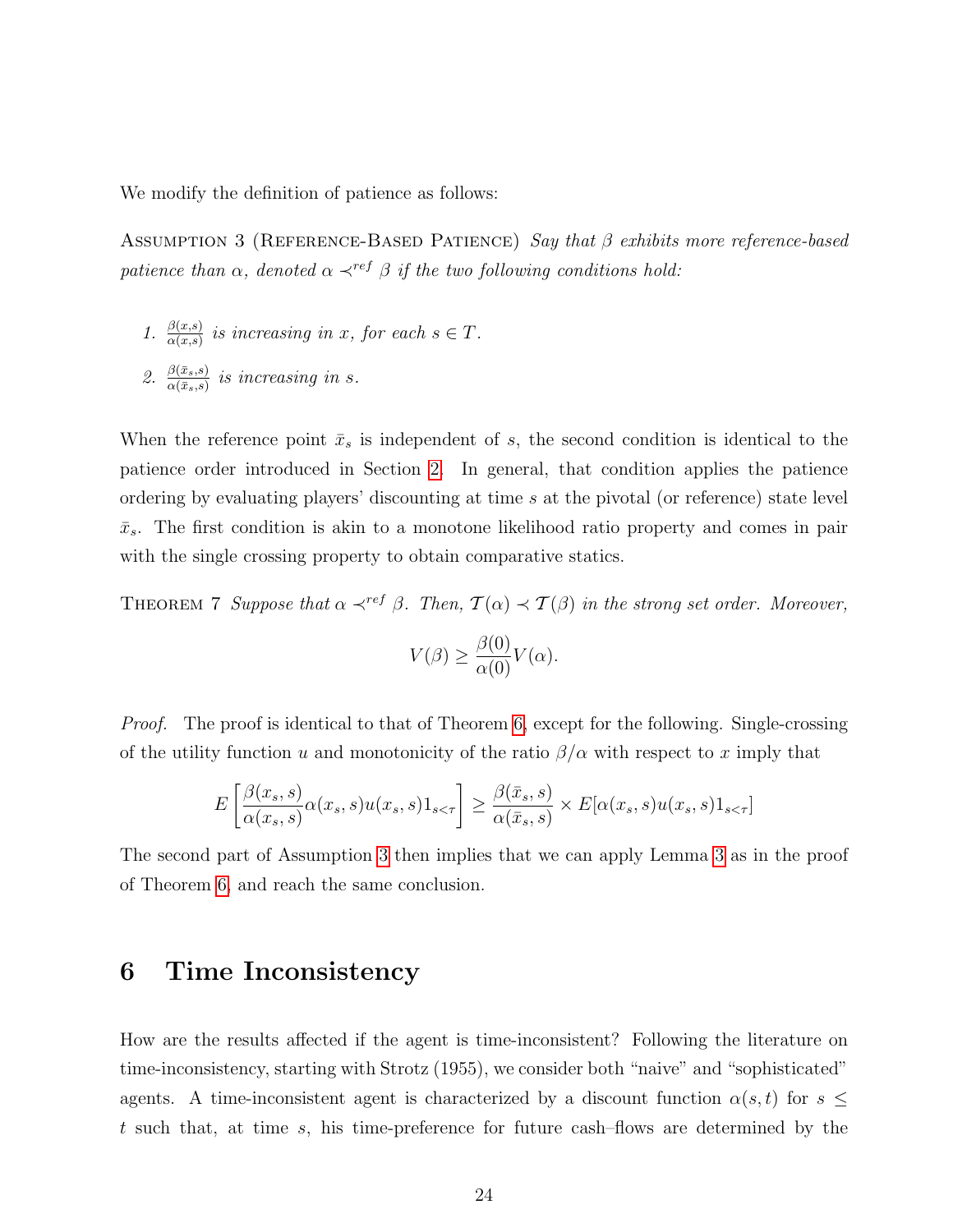discount function  $\alpha(s, \cdot)$ . An agent is time consistent if  $\alpha(s, t)$  is independent of s.<sup>[32](#page-24-0)</sup> Timeinconsistency gives rise to a game between the selves of an agent at different times, who have misaligned preferences over cash flow streams. A naive agent completely ignores the fact that he is time inconsistent, while a sophisticated agent fully takes this problem into account.

DEFINITION B is more patient than A, denoted  $\alpha \prec^{inc} \beta$ , if at each time t, the ratio

$$
\frac{\beta(s,t)}{\alpha(s,t)}
$$

is increasing in t, for  $t \geq s$ .

In this section, we first show that the results of Section [2](#page-5-4) extend to the case of naive agents. We then provide an example showing that when agents are sophisticated, the more patient agent can stop earlier than the less patient one. We show that, when time inconsistency takes the form of *decreasing patience*, a condition satisfied by hyperbolic and quasi-hyperbolic discounting, the equilibrium stopping time of a sophisticated agent increases with patience. Furthermore, we show that a naive agents always stop later than a sophisticated one with the same discount function. We also introduce a notion of partial sophistication, and show that the equilibrium stopping time is decreasing in the agent's degree sophistication, provided that the discount function exhibits decreasing patience. This result can also be interpreted in the context of an agency with successive agents who take control in turn over the stopping decision and are decreasingly patient: more changes of control result in earlier stopping.

For simplicity, we focus on the pure-stopping setting of Section [2.](#page-5-4)

#### 6.1 Naive Agents

As in Section [2,](#page-5-4) let  $\mathcal{T}(\alpha)$  denote denote the set of stopping times such that

$$
\tau \in \mathcal{T}(\alpha) \Leftrightarrow V_{\tau}(\alpha(\tau, \cdot)) = 0,
$$

where, for any  $s \in T$  and discount function  $\beta: T \to \mathbb{R}_{++}$ ,  $V_s(\beta)$  is the value function, at time t, of a time-consistent agent with discount function  $\beta$ . A naive agent, at time t, believes that

<span id="page-24-0"></span><sup>&</sup>lt;sup>32</sup>More precisely, if the ratio  $\alpha(s,t)/\alpha(s',t)$  is independent of t, for any s, s'.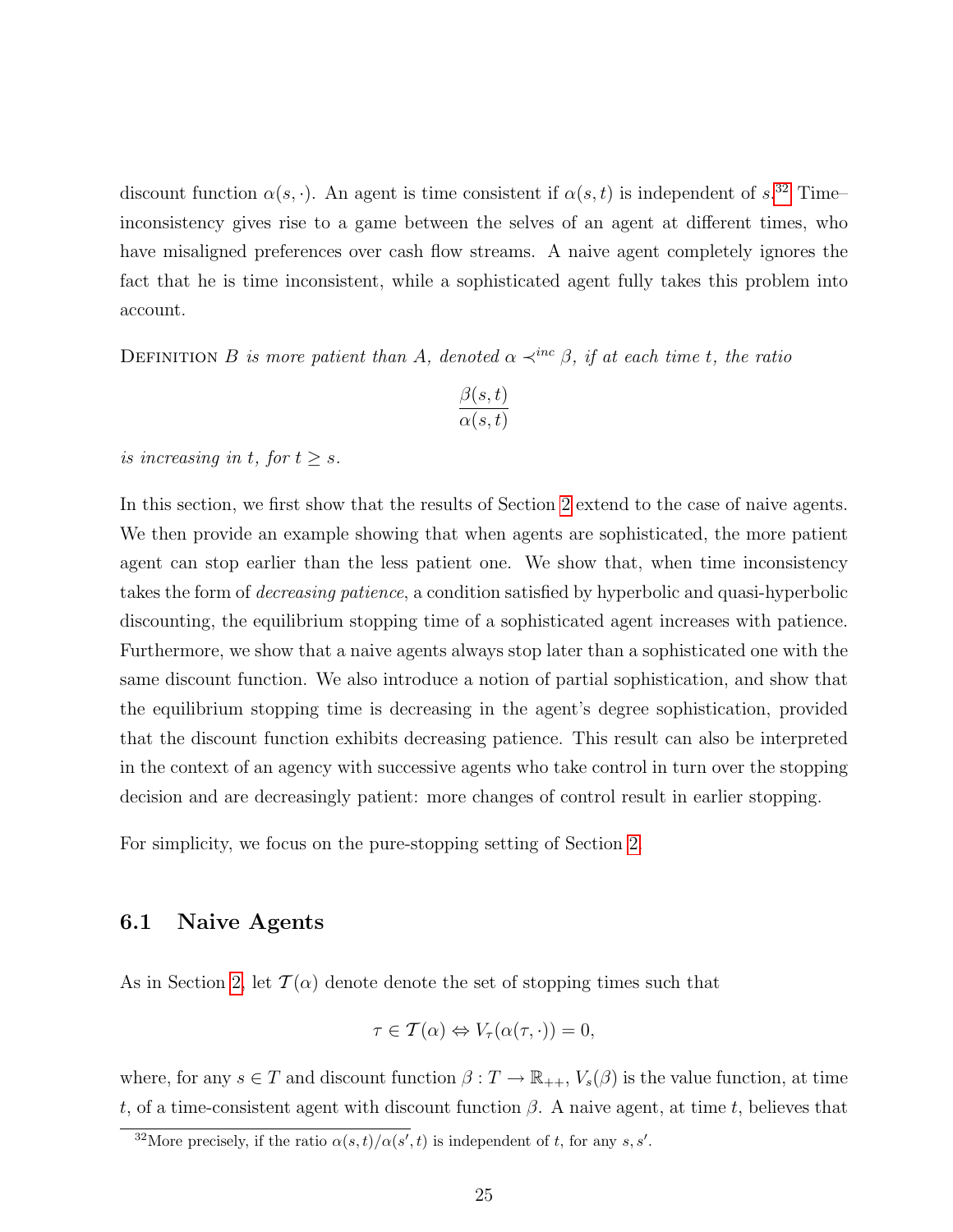his future selves all have the discount function  $\alpha(t, \cdot)$ . Therefore, he believes that stopping is optimal if and only if  $V_s(\alpha(s, \cdot) = 0$ .  $\mathcal{T}(\alpha)$  is thus the set of all "optimal" stopping times, seen from a naive agent's viewpoint.

THEOREM 8 Suppose that A and B are naive agents and that B is more patient than A. Then,  $\alpha \mapsto \mathcal{T}(\alpha)$  is increasing in the strong set order. Moreover,  $\alpha \prec^{inc} \beta$  implies that

$$
V(\beta) \ge \frac{\beta(0)}{\alpha(0)} V(\alpha).
$$

*Proof.* Let  $\tau \in \mathcal{T}(\alpha)$ . For any  $s < \tau$ ,  $V_s(\alpha(s, \cdot)) > 0$ . That value function is exactly the same as the one computed in Section [2.](#page-5-4) Since  $\alpha(s, \cdot) \prec \beta(s, \cdot)$ , Theorem [1](#page-6-3) applied to time s and discount functions  $\beta(s, \cdot)$  and  $\alpha(s, \cdot)$  implies that

$$
V_s(\beta(s,\cdot)) \ge \frac{\beta(s,s)}{\alpha(s,s)} V_s(\alpha(s,\cdot)).
$$

Therefore,  $B$  finds it strictly suboptimal to stop at time  $t$  whenever  $A$  does. The rest of the proof is identical to that of Theorem [1.](#page-6-3)

#### 6.2 Sophisticated Agents: A Counter Example

We first provide an example, with sophisticated agents, where the more patient agent stops earlier. In that case, the multiple selves (one for each time) of an agent play an equilibrium where, at each time, exactly one of the selves makes a single move. For a formal definition of such equilibria, see Section [6.3.](#page-26-0) For the example, an informal description suffices. For simplicity, we consider a discrete-time counter example.

Consider a deterministic stream of cash flows given by the sequence

$$
1, -M, \frac{M}{n}, \frac{M}{n}, \dots, \frac{M}{n}, 0, 0, \dots,
$$

where  $M = 10$ , say, n is a (large) integer, and there are exactly  $n+1$  periods where the cash flow equals  $\frac{M}{n}$ . An agent must decide when to interrupt this cash flow.

Suppose that the impatient agent,  $A$ , is time–consistent with a discount rate of 100% (i.e., the discount factor between two periods is  $1/(1+1) = 0.5$ , and the discount function satisfies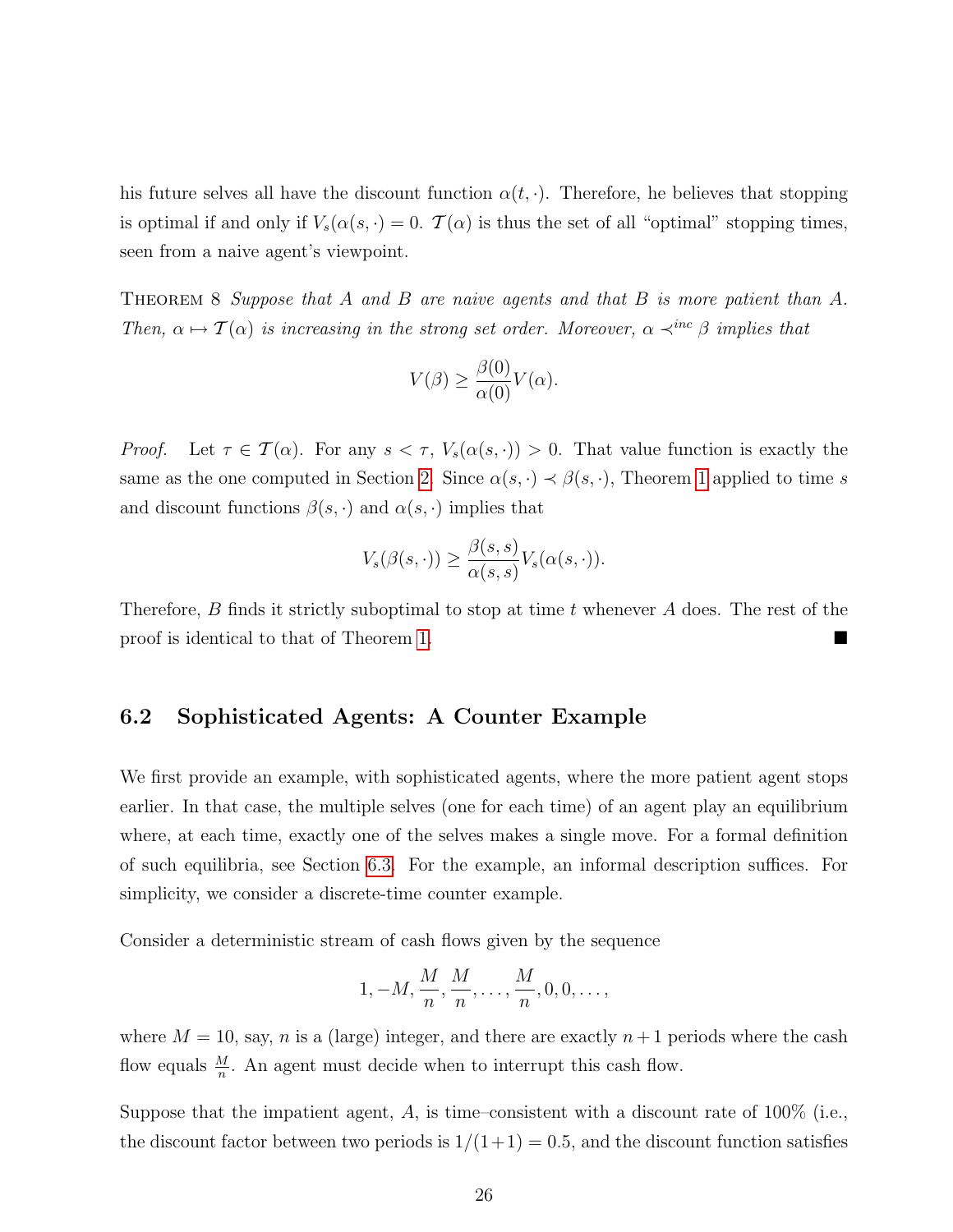$\alpha(t) = 0.5^t$ . Then, A takes the first cash flow (1), and stops before getting  $-M$ , because the present value of  $-M$  followed by the (arbitrarily) small amounts  $M/n$  is negative.

Suppose that the patient agent, B has the same discount function as A at period 0 (i.e., a constant discount rate of 100%), but becomes extremely patient after period 1. For simplicity, suppose that the discount function of the agent after period 1 is flat.<sup>[33](#page-26-1)</sup> Formally, B has the discount function  $\beta(0,t) = 0.5^t$  ( $t \ge 0$ ) at time 0 and the discount function  $\beta(s,t) = 1$  $(t \geq s)$  at any time  $s > 0$ .

If B does not stop immediately, his Period-1 self will want to incur the loss  $-M$  in order to get future total benefits close to  $(n+1)M/n > M$ . For the Period 1 self, who is perfectly patient, it is indeed optimal to go through the entire stream of cash flows.

However, seen from the Period-0 B's perspective, the stream of cash flow  $-M$ ,  $M/n$ , .... has a large negative present value, which more than offsets the benefit of the positive Period 0 cash flow. Therefore, B prefers to forgo that immediate positive cash flow by stopping immediately, rather than have his future selves go through the entire stream of cash flows.

Therefore, the more patient agent, B, stops at Period 0, while the less patient, A, stops at Period 1.

#### <span id="page-26-0"></span>6.3 Sophisticated Agents with Decreasing Patience

Time is discrete, with final period  $\bar{t}$ . Cash flows  $\{u(t)\}_{t\leq \bar{t}}$  follow any arbitrary (possibly non Markovian) process with finite unconditional and conditional expectations. We focus on pure-strategy equilibria: at each time  $s$ , the  $s$  self of the agent optimally decides whether or not to interrupt the cash flows, if no previous self has already done so, given the strategy profile of his future selves. Formally, let  $T = \{0, 1, \ldots, t\}$  denote the set of periods, and  $\mathcal{H}^t$ denote the set of cash-flow histories from time 0 to time  $t$  excluded.<sup>[34](#page-26-2)</sup> The set of outcomes is then given by  $\Omega = H^{\bar{t}+1}$ . A pure-strategy equilibrium is a binary map  $e : \{(t, h) : t \in$  $T, h \in \mathcal{H}^t$   $\mapsto \{C, S\}$  that determines, for each t and  $h \in \mathcal{H}^t$ , whether the t-self of the

<span id="page-26-2"></span><span id="page-26-1"></span><sup>&</sup>lt;sup>33</sup>Since cash flows are equal to zero after finitely many periods, such assumption is not problematic.

 $34\text{By convention, we assume that at time } t$ , the agent must decide whether to continue before observing the time  $t$  cash flow. The opposite convention, where current-period uncertainty is resolved before the agent's decision to continue, does not affect the analysis.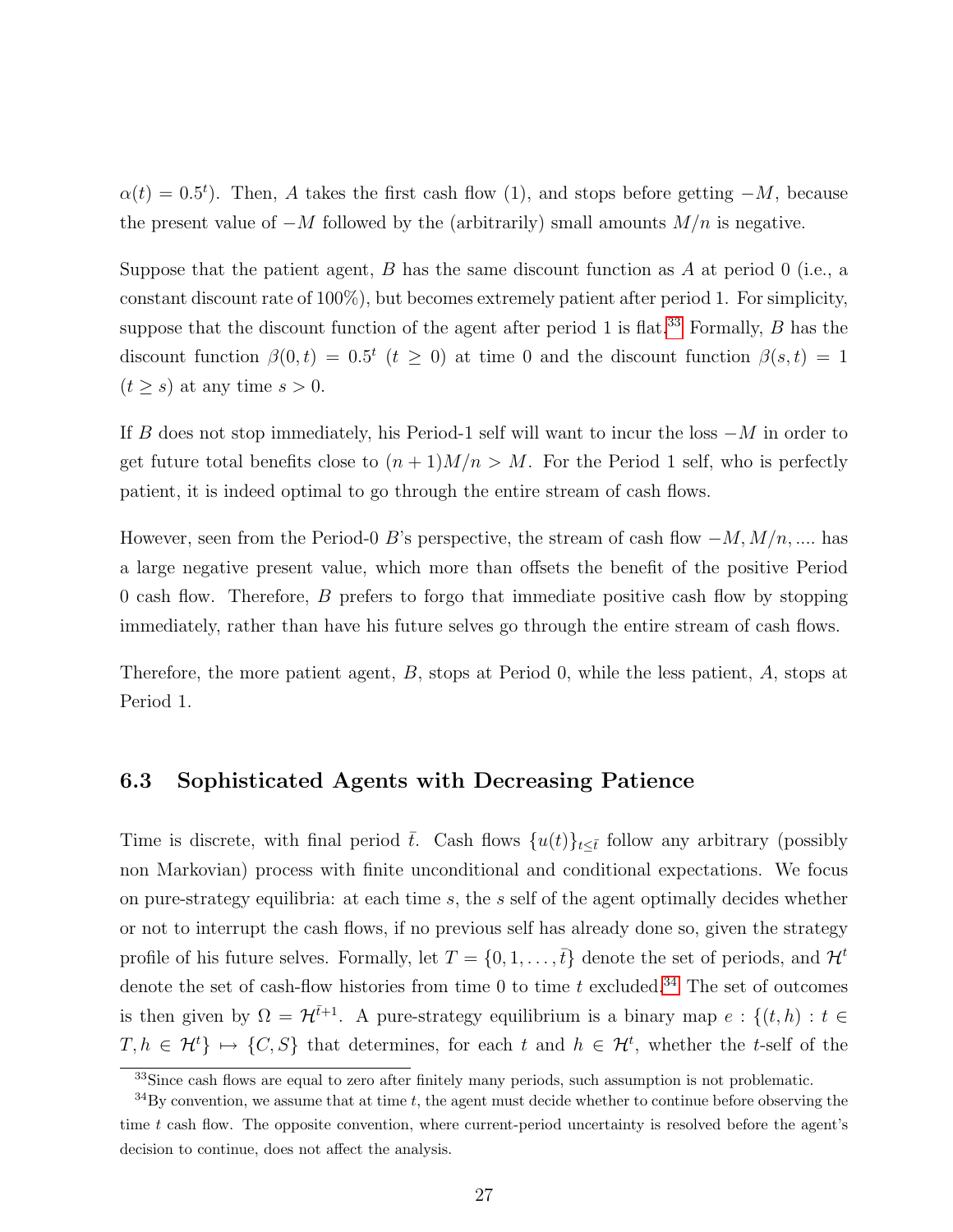agent continues (C) or stops (S), given that previous selves have continued. Optimality requires that  $e(t, h) = C$  only if the value function conditional on continuing is positive. (For simplicity, we rule out here any termination value, so that stopping yields zero.) We also assume, to pin down the equilibrium, that any indifferent agent stops. With these assumptions, the equilibrium is unique and can be computed by backward induction.

For  $s \leq t$ , let  $\alpha(s,t)$  denote the discount factor of the s-self at time t. Let  $\mathcal{S}(\alpha)$  denote the set of pairs  $(t, h)$ , with  $h \in \mathcal{H}^t$ , at which the agent stops, in equilibrium. This set is completely determined by backward induction, and is independent of play history up to time t (excluded): whether the t-self decides to continue or stop only depends on the behavior of his future selves, not of his past selves. If  $\omega \in \Omega$  denotes the realized sequence of cash flows, let  $\omega^t \in \mathcal{H}^t$  denotes the truncation of  $\omega$  up to time t. The equilibrium stopping time  $\tau^{\alpha}$  of an agent with discount function  $\alpha$  is given by

$$
\tau^{\alpha}(\omega) = \inf\{t : (t, \omega^t) \in \mathcal{S}(\alpha)\}.
$$

Let also  $\tau_t^{\alpha}$  denote the stopping time of the agent restricted to  $\tau_t^{\alpha} \geq t$ , i.e., when all selves before time  $t$  are forced to continue. From the previous observation, we have

$$
\tau_t^{\alpha}(\omega) = \inf\{t' : (t', \omega^{t'}) \in \mathcal{S}(\alpha) \text{ and } t' \ge t\}.
$$

The stopping times are stochastic, because the cash-flow histories  $(\omega^t)$  are stochastic.

For any  $s \leq t$  and history  $h \in \mathcal{H}^t$ , let  $\bar{V}^t_s(h)$  denote the continuation value of the s-self of the agent, from time  $t$  onwards, if all selves before time  $t$  are forced to continue, and cash-flow history h has been realized. In particular,

$$
\bar{V}_s^t(h) = E\left[\sum_{t'=t}^{\tau_t^{\alpha}-1} \alpha(s, t') u(t') | h\right],
$$

where by convention the sum equals zero if the index set is empty, and where  $\tau = \bar{t} + 1$  if the agent never stops.

Decreasing patience is formalized as follows.

ASSUMPTION 4 (DECREASING PATIENCE)  $\alpha$  exhibits decreasing patience if, for any  $s < s'$ ,  $\alpha(s',\cdot) \prec \alpha(s,\cdot)$  on the time interval  $T \cap [s',\overline{t}]$ :

$$
\frac{\alpha(s,t)}{\alpha(s',t)}
$$
 is increasing in t for  $t \ge s'$ .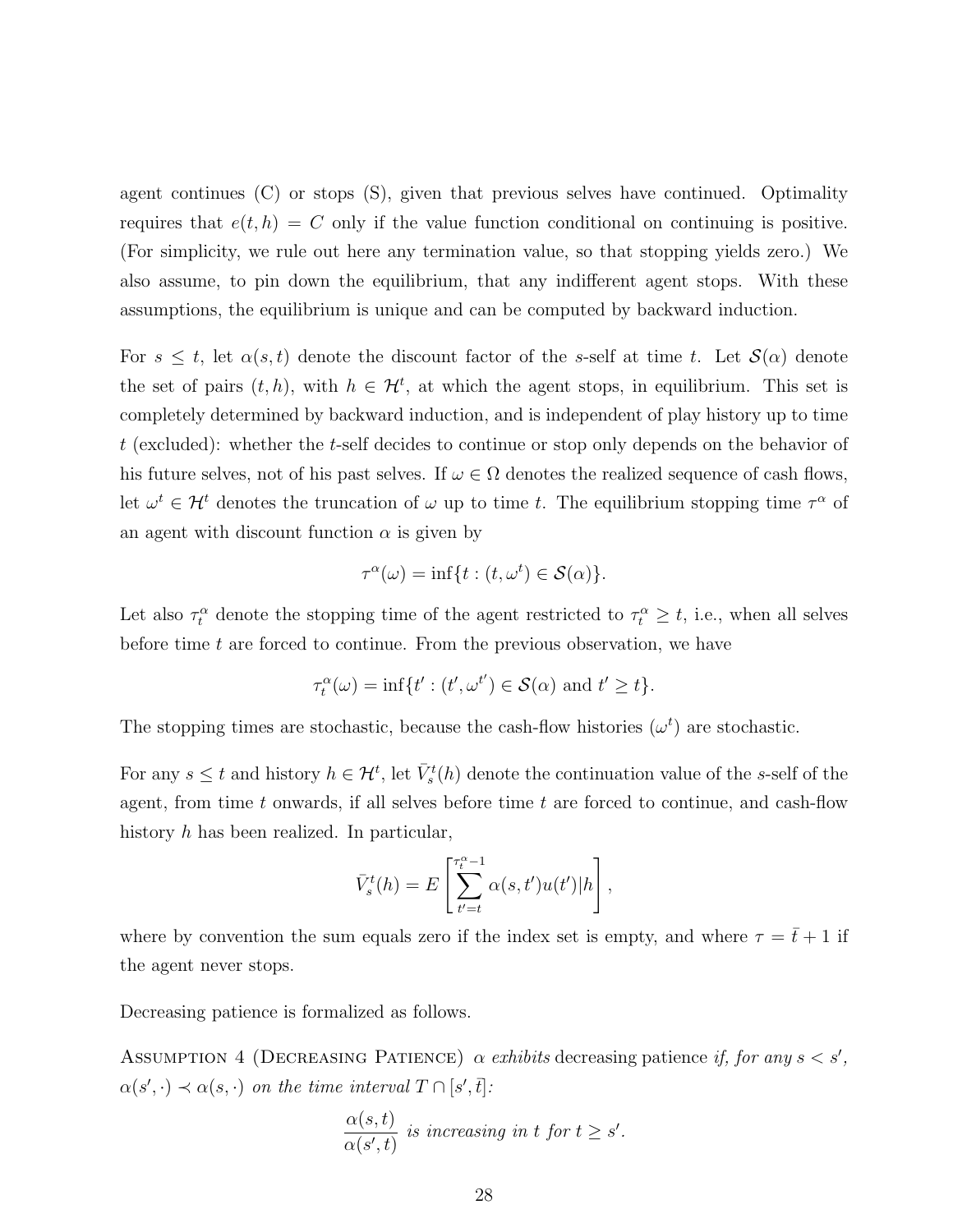Decreasing patience is satisfied by the two most popular ways of modeling time–inconsistency. The proof of the following examples is trivial and omitted: it suffices to check that  $\alpha(s,t)/\alpha(s',t)$ is increasing in  $t \geq s'$ , for any  $s < s'$ .

EXAMPLE 1 (HYPERBOLIC DISCOUNTING) Decreasing Patience holds for hyperbolic discounting, defined as

$$
\alpha(s,t) = 1/(1 + k(t - s))
$$

for  $t > s$ , where k is some positive parameter.

EXAMPLE 2 (QUASI-HYPERBOLIC DISCOUNTING) Decreasing Patience holds for quasi-hyperbolic discounting, defined as

$$
\alpha(s,t) = 1 \text{ if } t = s
$$

and

$$
\alpha(s,t) = \beta \times \delta^{t-s} \text{ for } t > s.
$$

<span id="page-28-1"></span>LEMMA 7 Suppose that  $\alpha$  exhibits decreasing patience. Then, for any  $s \leq t$  and history  $h \in \mathcal{H}^t$ , we have

$$
\bar{V}_s^t(h) \ge 0.
$$

*Proof.* We show by backward induction on s that for any  $t \geq s$  and  $h \in \mathcal{H}^t$ ,

$$
\bar{V}_s^t(h) \ge 0.
$$

For  $s = \bar{t}$  (and thus,  $t = s$ ), the final self can always avoid the last cash flow and get 0, which proves the condition, since  $\tau_{\bar{t}}^{\alpha}$  is chosen by the last self. Suppose now that the induction hypothesis holds for all  $s' > s$ . We will show that it holds for s. For  $t = s$ , the inequality holds because the s self can always interrupt cash flows immediately and get 0, and would indeed do so if his present value, conditional on continuing, were negative. Now suppose that  $t > s$  and  $h \in \mathcal{H}^t$ . We have

$$
\bar{V}_s^t(h) = \sum_{t'=t}^{\bar{t}} \alpha(s, t')v(t'),
$$

where  $v(t') = E[u(t')]1_{t' < \tau_t^{\alpha}} |h]$ . We now show that for all  $\tilde{t} \geq t$ ,

<span id="page-28-0"></span>
$$
\sum_{t'=t}^{\bar{t}} \alpha(t, t')v(t') \ge 0.
$$
\n(18)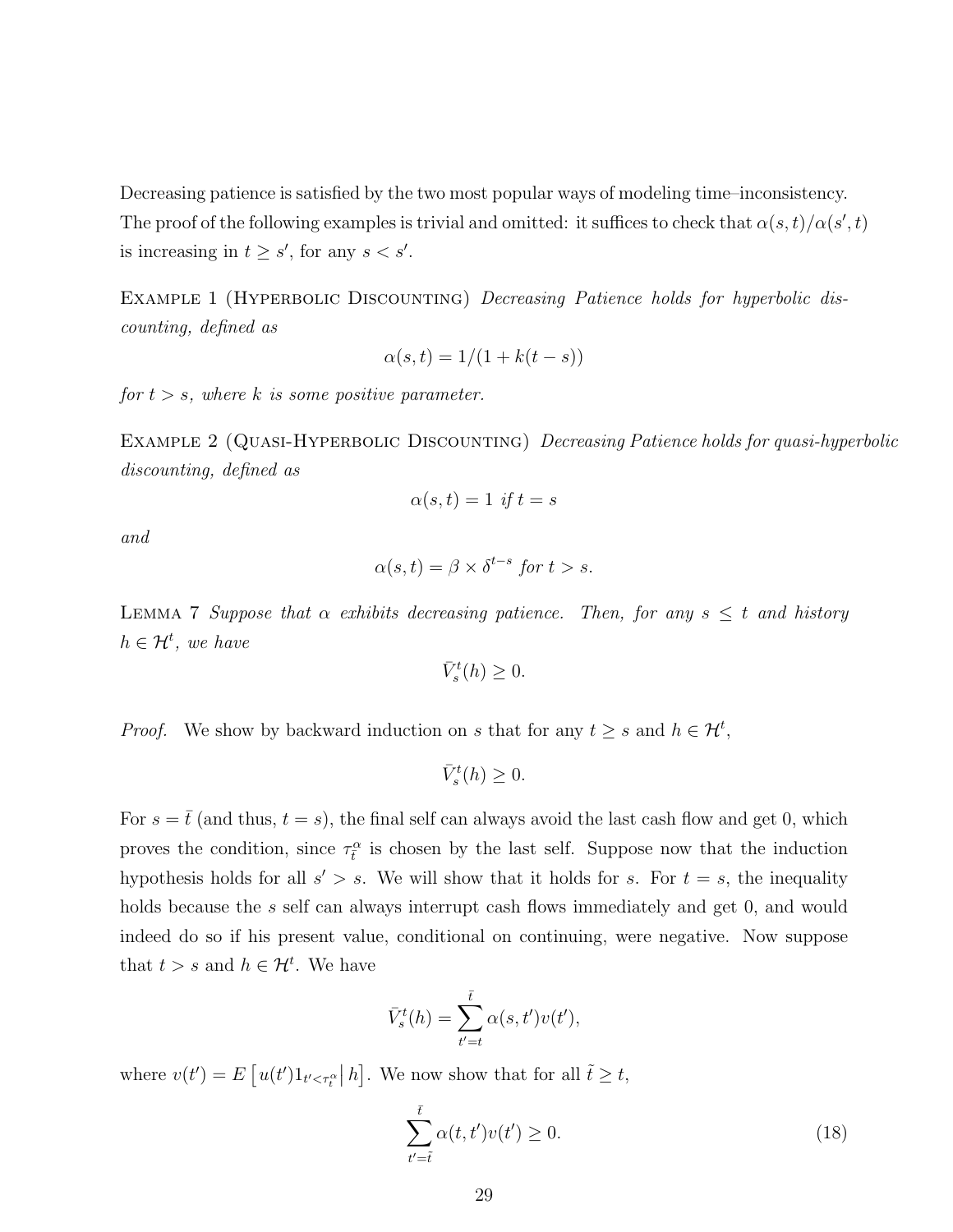We can write this expression as

$$
E\left[1_{\tilde{t}\leq\tau_t^{\alpha}}\sum_{t'=t}^{\tau_t^{\alpha}-1}\alpha(t,t')u(t')\middle|h\right]=E\left[1_{\tilde{t}\leq\tau_t^{\alpha}}E\left[\sum_{t'=t}^{\tau_t^{\alpha}-1}\alpha(t,t')u(t')\middle|\tilde{h}\right]\middle|h\right],
$$

where  $\tilde{h}$  is the history at time  $\tilde{t}$ , and we use the fact that  $\tau_t^{\alpha} = \tau_t^{\alpha}$  whenever  $\tilde{t} \leq \tau_t^{\alpha}$  (see observation above). The inner expectation is equal to  $\bar{V}_t^{\tilde{t}}(\tilde{h})$  and is nonnegative, by the induction hypothesis. This shows [\(18\)](#page-28-0).

Applying the discrete version of Lemma [3](#page-8-1) (see Quah and Strulovici (2009)), and using that  $\alpha(s, \cdot) \succ \alpha(t, \cdot)$ , we conclude that

$$
\sum_{t'=t}^{\bar{t}} \alpha(s, t')v(t') \ge \frac{\alpha(s, t)}{\alpha(t, t)} \sum_{t'=t}^{\bar{t}} \alpha(t, t')v(t') \ge 0,
$$

which proves the induction step and the lemma.

<span id="page-29-0"></span>To clarify the notation, we let  $\bar{V}_s^t(h; \alpha)$  denote the value function  $\bar{V}_s^t(h)$  for agent  $\alpha$ .

THEOREM 9 Suppose that  $\alpha$  and  $\beta$  both exhibit decreasing patience, and that  $\beta \succ^{inc} \alpha$ . Then,

$$
\mathcal{S}(\beta) \subset \mathcal{S}(\alpha)
$$

and, for all  $(s, h)$  with  $h \in \mathcal{H}^s$ ,

$$
\bar{V}_s^s(h; \beta) \ge \frac{\beta(s, s)}{\alpha(s, s)} \bar{V}_s^s(h; \alpha).
$$

*Proof.* Let  $S^s(\alpha)$  denote the set of pairs  $(t, h)$  in  $S(\alpha)$  such that  $t \geq s$ , i.e., the pairs of time-histories, after time  $s$ , at which the agent stops. We show by backward induction on  $s$ that  $\mathcal{S}^s(\beta) \subset \mathcal{S}^s(\alpha)$ . The inclusion holds as an equality for  $s = \overline{t}$ , since both agents continue at  $\bar{t}$  if and only if the expected utility of that period is positive, and get that expected utility, multiplied by their discount factor. Suppose that the inclusion holds for all  $s' > s$ . We will show that it also holds for s. Consider any  $h \in \mathcal{H}^s$ . If A (the  $\alpha$  agent) stops at  $(s, h)$ , then there is nothing to show. Suppose that A continues at  $(s, h)$ . We need to show that B (the β agent) also continues. Since A continues, we have, conditional on  $h, \tau_s^{\alpha} = \tau_{s+1}^{\alpha}$ , and

$$
E\left[\sum_{t=s}^{\tau_s^{\alpha}-1} \alpha(s,t)u(t)\middle|\,h\right] > 0.
$$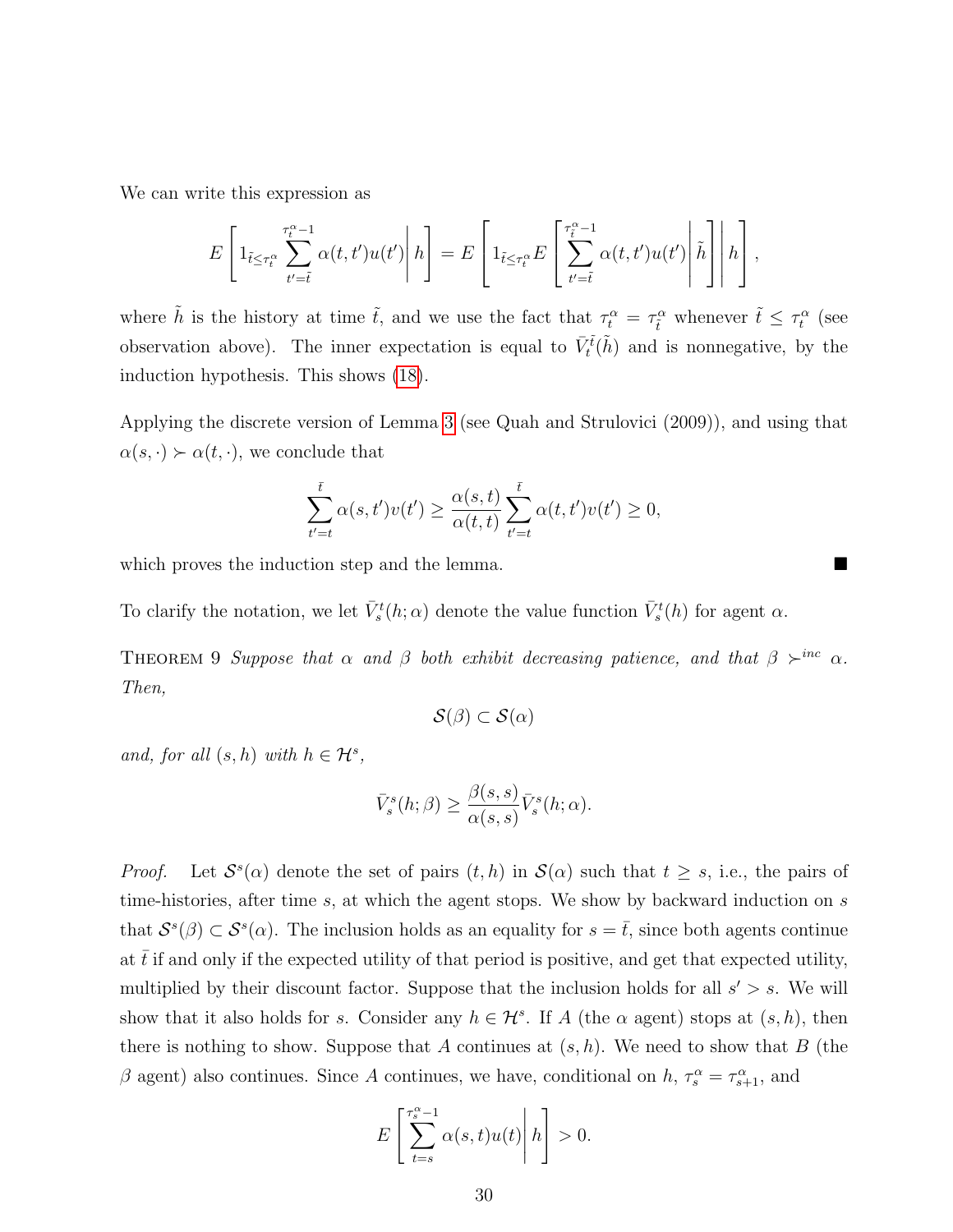If B continues, he gets

<span id="page-30-0"></span>
$$
E\left[\sum_{t=s}^{\tau_{s+1}^{\beta}-1} \beta(s,t)u(t)\middle| h\right].
$$
\n(19)

By the induction hypothesis,  $\tau_{s+1}^{\beta} \geq \tau_{s+1}^{\alpha} = \tau_s^{\alpha}$ . Therefore, [\(19\)](#page-30-0) may be reexpressed as

$$
E\left[\sum_{t=s}^{\tau_s^{\alpha}-1}\beta(s,t)u(t)+\bar{V}_s^{\tau_s^{\alpha}}(h(\tau_s^{\alpha});\beta)\right]h\right],
$$

where  $h(\tau_s^{\alpha})$  is the (random) realized history up until time  $\tau_s^{\alpha}$ . We show that the first term is strictly positive and that the second term is nonnegative. The first term equals

<span id="page-30-1"></span>
$$
\sum_{t=s}^{\bar{t}} \beta(s,t) v(t),
$$

where  $v(t) = E[u(t)1_{t < \tau_s^{\alpha}}|h]$ . We now show that for all  $s' \geq s$ ,

$$
\sum_{t=s'}^{\bar{t}} \alpha(s, t)v(t) \ge 0.
$$
\n(20)

Proceeding as in Lemma [7,](#page-28-1) that expression is equal to

$$
E\left[1_{s'\leq \tau_s^{\alpha}} E\left[\sum_{t=s'}^{\tau_{s'}^{\alpha}-1} \alpha(s,t)u(t)\middle|h'\right]\middle|h\right],
$$

where h' is the history at time s'. The inner expectation is equal to  $\bar{V}_s^{s'}$  $s^{rs'}(h'; \alpha)$ , and is nonnegative by Lemma [7.](#page-28-1) This shows [\(20\)](#page-30-1). An application of the discrete version of Lemma [3,](#page-8-1) along with the fact that  $\beta(s, \cdot) \succ \alpha(s, \cdot)$ , then shows that

<span id="page-30-3"></span>
$$
\sum_{t=s}^{\bar{t}} \beta(s,t)v(t) \ge \frac{\beta(s,s)}{\alpha(s,s)} \sum_{t=s}^{\bar{t}} \alpha(s,t)v(t)
$$
\n(21)

and, therefore, that the first term is strictly positive. The second term is nonnegative, because  $\bar{V}_s^t(h;\beta)$  is always nonnegative, from Lemma [7.](#page-28-1)<sup>[35](#page-30-2)</sup> Therefore, it is strictly optimal for B to continue at  $(s, h)$ , which shows the induction step. Finally, [\(21\)](#page-30-3) implies that  $V_s^s(h; \beta) \geq \frac{\beta(s,s)}{\alpha(s,s)}$  $\frac{\beta(s,s)}{\alpha(s,s)} V_s^s(h,\alpha)$ , which shows the second part of the theorem.

<span id="page-30-2"></span><sup>&</sup>lt;sup>35</sup>Recall that nonnegativity of  $\bar{V}_s^t$  was obtained by backward induction, and holds for all histories leading up to time  $t$ .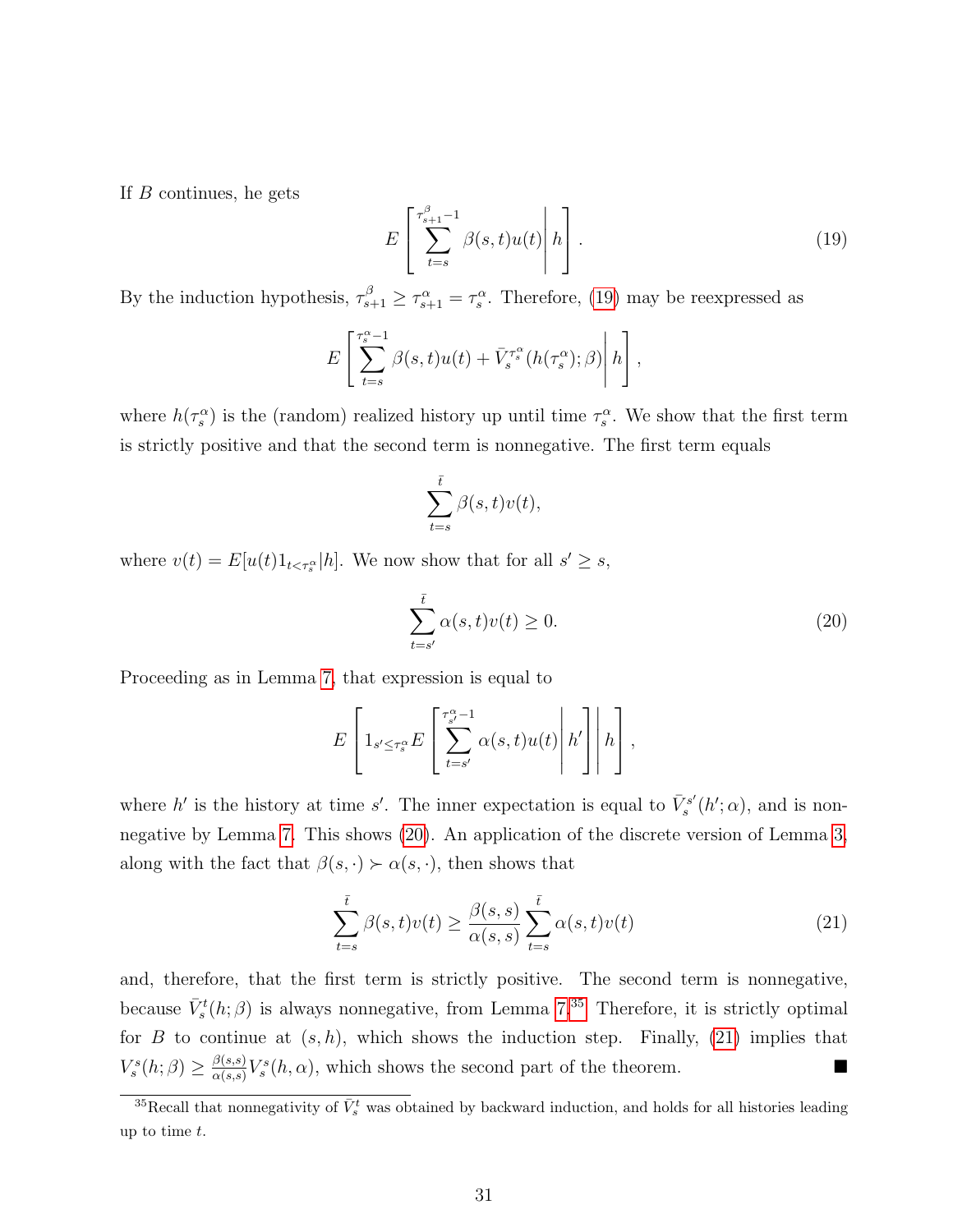#### 6.4 Naive Agent vs. Sophisticated Agent

Let  $\tau^{N}(\alpha)$  ( $\tau^{S}(\alpha)$ ) denote the optimal (equilibrium) stopping time of a naive (sophisticated) agent with discount function  $\alpha^{36}$  $\alpha^{36}$  $\alpha^{36}$  Also let  $V^N(\alpha)$  denote the value function that a naive agent with discount  $\alpha$  thinks he is getting, based on his naive assumption that his future selves have the same discount function as he does. Finally, let  $V^S(\alpha)$  denote the value function of a sophisticated agent with discount  $\alpha$ .

<span id="page-31-1"></span>COROLLARY 1 *[Naive vs. Sophisticated Agent] Suppose*  $\alpha$  *exhibits decreasing patience. Then,* 

$$
\tau^S(\alpha) \le \tau^N(\alpha),
$$

and  $V^S(\alpha) \leq V^N(\alpha)$ .

*Proof.* Consider a time-consistent agent, with discount function  $\beta(s,t) = \alpha(0,t)$  for all s, t. β trivially exhibits decreasing patience, and  $\alpha \prec^{inc} \beta$ , because  $\alpha$  exhibits decreasing patience. Theorem [9](#page-29-0) the implies that the  $\beta$  agent stops at time 0 only if the  $\alpha$  agent stops at time 0. Since the naive agent thinks, at time 0, that he is the  $\beta$  agent, he behaves as the  $\beta$  agent: he stops only if the sophisticated  $\alpha$  agent stops. Iterating the argument for times  $t = 1, 2, \ldots, \bar{t}$ shows that the stopping time of the naive agent is always greater than the stopping time of the sophisticated agent. Finally, Theorem [9](#page-29-0) also implies that the naive agent's perceived value, which is the value of the  $\beta$  agent, weakly exceeds that of the sophisticated agent.  $\blacksquare$ 

In fact, the comparison of value functions in Corollary [1](#page-31-1) has another simpler proof and intuition, which does not require the assumption of decreasing patience. The naive agent thinks that he is time-consistent. Equivalently, he believes that his future selves will do exactly what he wants them to do, in contrast to the sophisticated agent, who realizes that he has to compromise with his future selves. Therefore, it is natural that the naive agent's perceived value function should be higher than the sophisticated agent's. For the same reason, the naive agent's *perceived* continuation value, if he does not stop immediately, is higher than the real continuation value of the sophisticated agent, and so he only wants to stop if the sophisticated agent wants to stop.<sup>[37](#page-31-2)</sup>

<span id="page-31-0"></span> $36$ Recall our simplifying assumption, in this section, that if the agent is indifferent between continuing and stopping, he stops. That assumption uniquely pins down the optimal and equilibrium stopping times.

<span id="page-31-2"></span><sup>&</sup>lt;sup>37</sup>This argument is reminiscent of the control sharing effects in Strulovici (2010): an individual incentives to pursue experimentation are always higher if he is a dictator than if he shares control with other members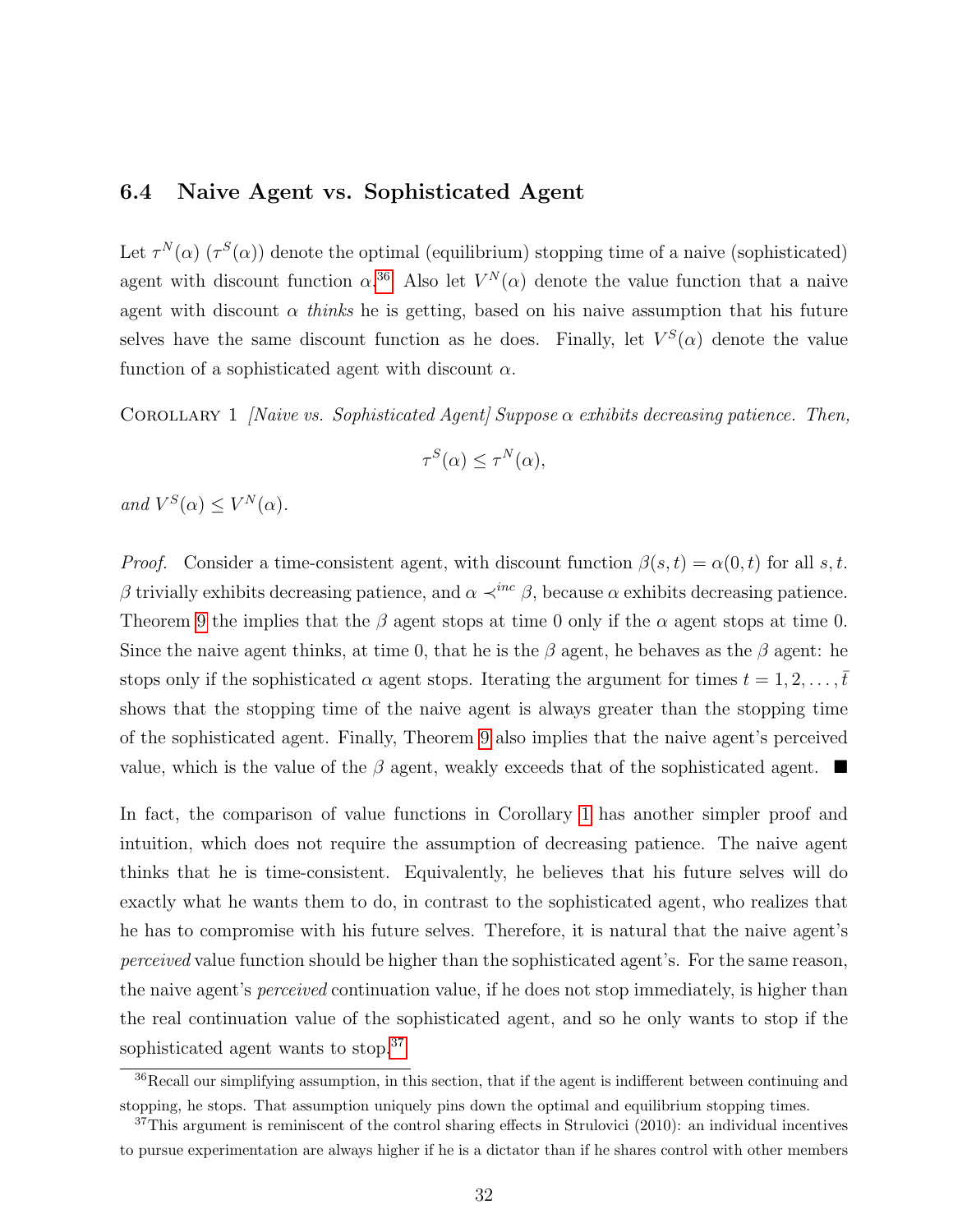#### Sharing Control

Corollary [1](#page-31-1) can be generalized as follows. Let S be a subset of T containing 0. Given  $\alpha$ , we define a new discount function by  $\hat{\alpha}_S$  in the following way: for any s and  $t \geq s$ ,

$$
\hat{\alpha}_S(s,t) = \alpha(s',t)
$$

where

$$
s' = \min\{\tilde{s} \in S : \tilde{s} \le s\}.
$$

In other words,  $s'$  is largest element of  $S$  that is smaller than or equal to  $s$ . The following claims are easy to show.

PROPOSITION 1 Suppose that  $\alpha$  exhibits decreasing patience. Then,

- a) For any  $S \subset T$  containing 0,  $\hat{\alpha}_S$  has decreasing patience.
- b) If  $S' \subset S''$ , then  $\hat{\alpha}_{S'} \succ^{inc} \hat{\alpha}_{S''}$ .

<span id="page-32-0"></span>COROLLARY 2 (GRADUAL CONTROL) Let S' and S" be two subsets of T containing 0 with  $S' \subset S''$ . Then

$$
\mathcal{S}(\hat{\alpha}_{S'}) \subset \mathcal{S}(\hat{\alpha}_{S''}),
$$

and

$$
V(\hat{\alpha}_{S''}) \le V(\hat{\alpha}_{S'}).
$$

Given claims (a) and (b), this corollary follows immediately from Theorem [9.](#page-29-0)

Interpretation: When evaluating the future at date  $t = 0$ , the naive agent uses the discount function corresponding to  $S = \{0\}$  and the (fully) sophisticated agent uses  $S = T$ . Between these extremes, we can imagine differing degrees of sophistication corresponding to different subsets of T. For example, suppose  $S' = \{0, 3, 5\}$ . Then the agent thinks that the date-0 self determines the stopping rule at dates 0, 1, and 2; the date-3 self takes over at dates 3 and 4, and finally the date-5 self determines the stopping rule from date 5 onwards. We say that the agent at  $t = 0$  who uses the discount function  $\hat{\alpha}_{S''}$  is more sophisticated than the agent who uses the discount function  $\hat{\alpha}_{S'}$  if  $S' \subset S''$ .

of society (see Theorems 1 and 8 in that paper). The relevant interpretation here is that the naive agent erroneously believes that he is a dictator over his future selves.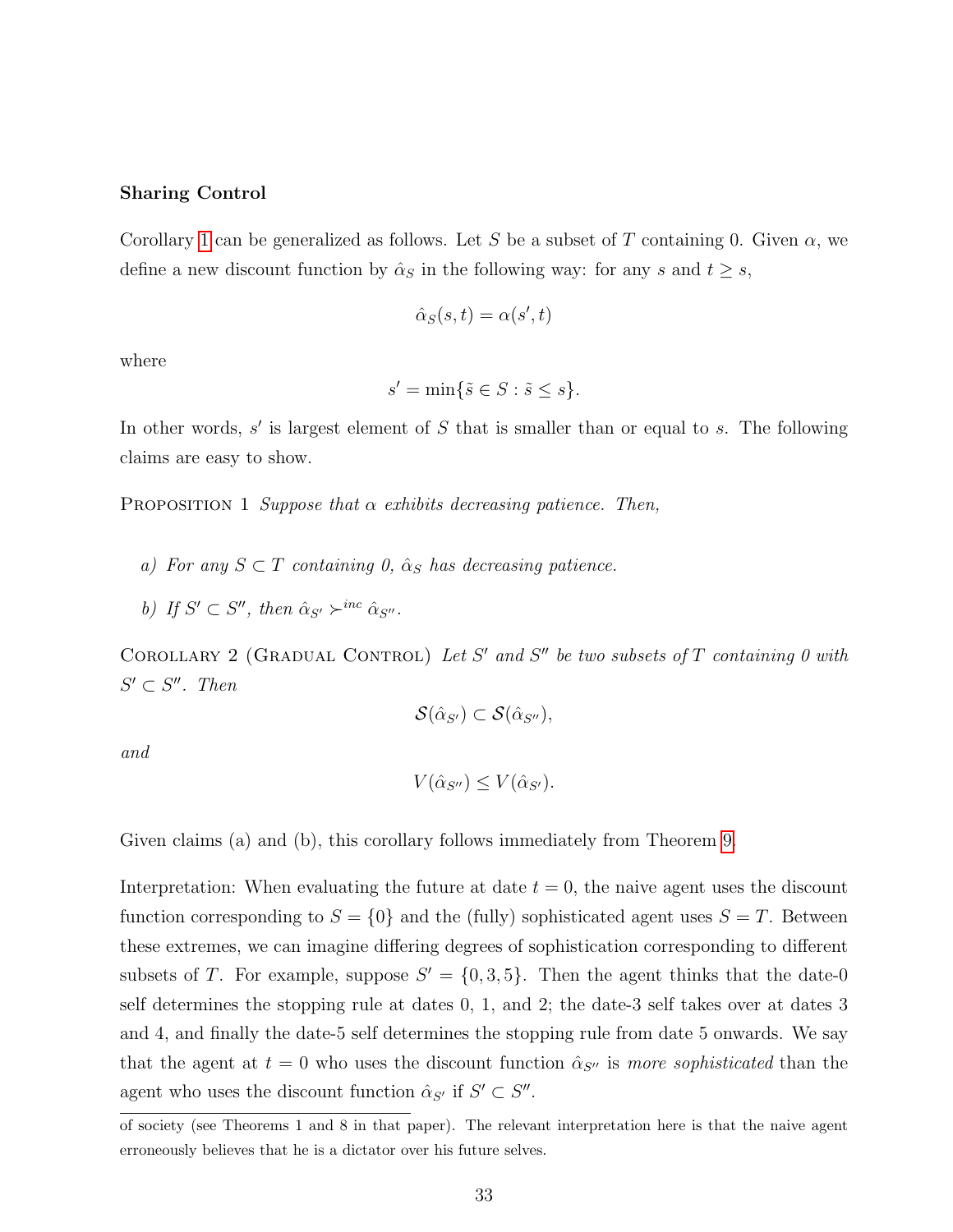When the different temporal selves are interpreted as successive agents, one gets another interpretation. Consider an agency with successive policymakers at each date of set  $S$ , a previous policy maker is replaced by another, less patient decision maker. Corollary [2](#page-32-0) then implies that the more policymaker replacements there are, and the worse the valuation from the viewpoint of the current (date 0) policymaker, and thus the more likely he is to stop. The current policymaker dislikes not only having his tenure shortened, but also when the tenure of his successors is shortened as well. For example,  $V(\hat{\alpha}_{\{0\}}) \geq V(\hat{\alpha}_{\{0,3\}}) \geq V(\hat{\alpha}_{\{0,3,5\}}).$ 

#### Comparing Actual Values of Naive and Sophisticated Agents

The *actual* value of a naive agent can be higher or lower than that of the sophisticated agent. Consider first the case of an agent whose only time-inconsistency is between his time-0 self, on the one hand, and all of his future selves, on the other hand. That is the agent becomes time-consistent from time 1 onwards. In that case, the time 0 agent is playing a game with only one other self, who will get his way from time 1 onwards. The time 0 agent clearly benefits from being aware of that: the sophisticated agent gets a higher value than the real value of the naive agent. However, the naive agent can sometimes get a higher value. Let the payoff stream (with five dates, beginning with date 0) be

$$
0, -1, 1.5, -1, 1.5,
$$

and suppose  $\alpha(s, t) = 1/(1 + 0.6(t - s)).$ 

Clearly, the agent at date 3 will not continue. A sophisticated agent at date 1 knows that and he too will not continue. Therefore, the sophisticated agent stops immediately at date 0 and receives nothing.

The naive agent at date 1 does not know that the date 3 agent will stop. Since

$$
-1 + 1.5(1.6)^{-1} + (-1)(2.2)^{-1} + 1.5(2.8)^{-1} > 0 > -1 + 1.5(1.6)^{-1},
$$

the date-1 agent will continue, thinking that the project will go on until the end, although in fact the project will be stopped at date 3. Therefore, the actual payoff of the naive agent, discounted at date 0, is  $(-1)(1.6)^{-1} + 1.5(2.2)^{-1}$ ; this is positive and thus higher than actual payoff of the sophisticated agent.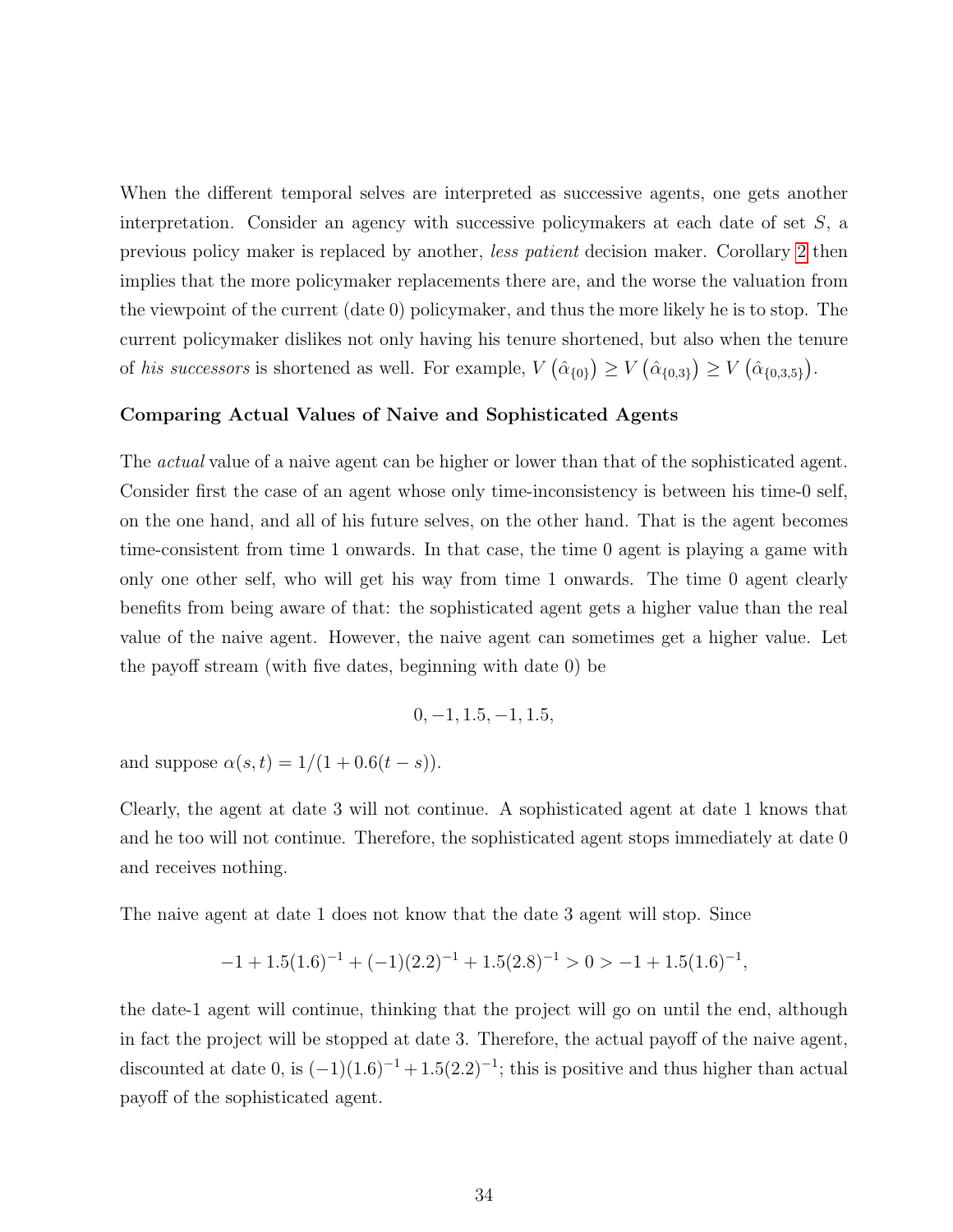# 7 Applications

#### 7.1 Internal Rate of Return

The internal rate of return of a project is the discount rate at which one must discount future cash flows in order to set the present value of the project equal to zero. It is well known that, in many instances, a given cash-flow sequence can give rise to multiple internal rates of return. Non-uniqueness has concerned eminent economists, including Samuelson (1937) and Arrow and Levhari (1969); amongst other things, it undermines the decreasing relation postulated by Keynes between aggregate investment and interest rate. Several attempts were made to restore uniqueness by endogenizing the project's life, a feature known as project "truncatability." Arrow and Levhari (1969) showed, using differential methods and an induction on the number of "roots" of the deterministic cash flow function, that the present value of a project is decreasing in the discount rate, implying that the internal rate of return is (essentially) unique. Results from the previous section extend Arrow and Levhari in multiple directions: i) stochastic cash flows (where the induction method fails) and ii) management of the project, and iii) termination value. This shows the remarkable robustness of the monotonicity studied in their paper and others.

THEOREM 10 For any decision problem of type  $(1)$  or  $(6)$ , the set of discount rates r for which  $V(r) = 0$  is an interval.<sup>[38](#page-34-0)</sup>

The proof is a direct application of Theorem [2.](#page-10-4)

### 7.2 Optimal Growth and Capital Deepening

Consider the following

$$
\max_{c,\tau} E\left[\int_0^{\tau} e^{-rs} u(c_s, k_s, s) ds + e^{-r\tau} G(k_{\tau}, \tau)\right]
$$

subject to

$$
dk_t = H(k_t, c_t, t)dt + \sigma(k_t, t)dB_t,
$$

<span id="page-34-0"></span><sup>&</sup>lt;sup>38</sup>V(r) is the value of the problem when the discount function is  $\alpha(s) = e^{-rs}$ .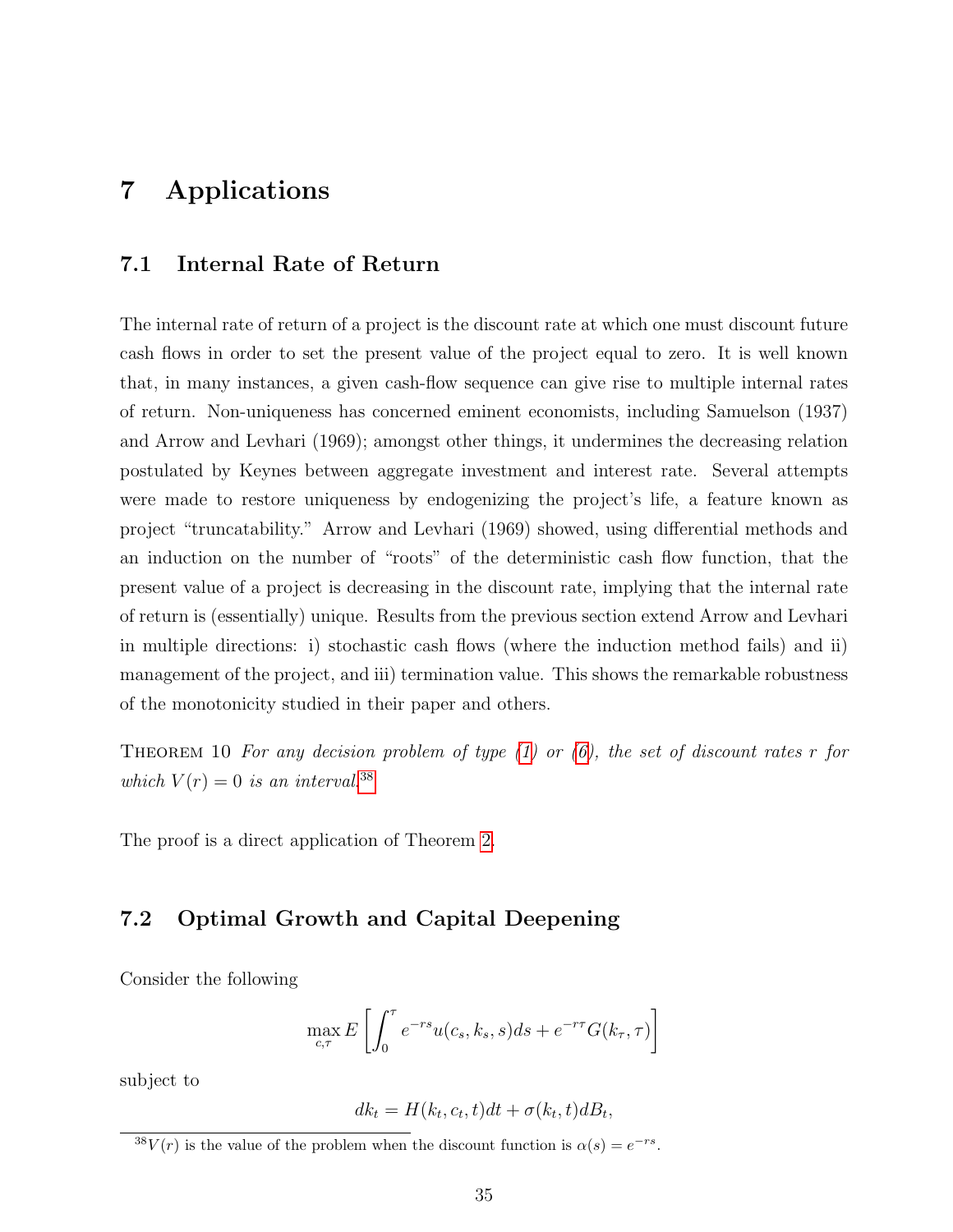where B is the standard Brownian motion, and c is a finite dimensional control.  $k$  represents the capital available at any time, and c's components could correspond to consumption (or, more precisely, the opposite thereof) and labor input, and  $G$  is a retirement value (which one may set to an arbitrary negative number if one is not interested in the stopping part of the result). Suppose that u is increasing in k. Then, one can apply Theorem [4](#page-14-1) to conclude that the trajectories of capital  ${k_t}_{t\in T}$  and the stopping time are decreasing in r.

#### <span id="page-35-0"></span>7.3 Bankruptcy Decisions

As an application of Theorem [1,](#page-6-3) consider the model of endogenous default introduced by Leland (1994) and generalized by Manso et al. (2004). Equity holders of a firm must pay a coupon rate  $c(x)$  to debtholders, where c is decreasing in some performance measure x, and receive a payout rate  $\delta(x)$ , with  $\delta$  increasing in  $x^{39}$  $x^{39}$  $x^{39}$ . The performance measure  $\{x_t\}$  is a time-homogeneous diffusion (for example, geometric Brownian motion, or a mean-reverting) process. The shareholder problem is thus to solve

$$
V(x,r) = \sup_{\hat{\tau} \in \mathcal{T}} E_x \left[ \int_0^{\hat{\tau}} e^{-rt} (\delta(x_t) - c(x_t)) dt \right].
$$

Given the time-homogeneous, Markov structure of the problem, and since  $\delta - c$  is increasing it is easy to show that optimal default takes the form of a hitting time  $\tau_{A_B(r)} = \inf\{t : x_t \leq$  $A_B(r)$ ;  $A_B(r)$  is called the *default-triggering level* of the firm, and is independent of the initial asset level x. Theorem 2 says that  $A_B(r)$  is increasing in r, and Corollary 1 says that  $V(x, r)$  is decreasing in r. We can check this result directly when  $\delta(x) = \delta x$ ,  $c(x) = c$ , and x is the geometric Brownian motion with drift  $\mu$  and volatility  $\sigma$ . In this case, standard computations (see, Manso et al. (2009)) show that

$$
A_B(r) = \frac{\gamma(r)}{\gamma(r) + 1} \left( 1 - \frac{\mu}{r} \right) \frac{c}{\delta},
$$

<span id="page-35-1"></span> $39$ For standard debt, c is a constant. However, in many contracts such as performance-pricing loans or step-up bonds, c increases as some performance measure of the firm deteriorates. This measure maybe the credit rating, or directly related to the earnings (EBITDA, price-earning ratio, etc.) of the issuing firm. See Manso, et al. (2009) for examples. The model can easily be modified to account for tax and bankruptcy costs.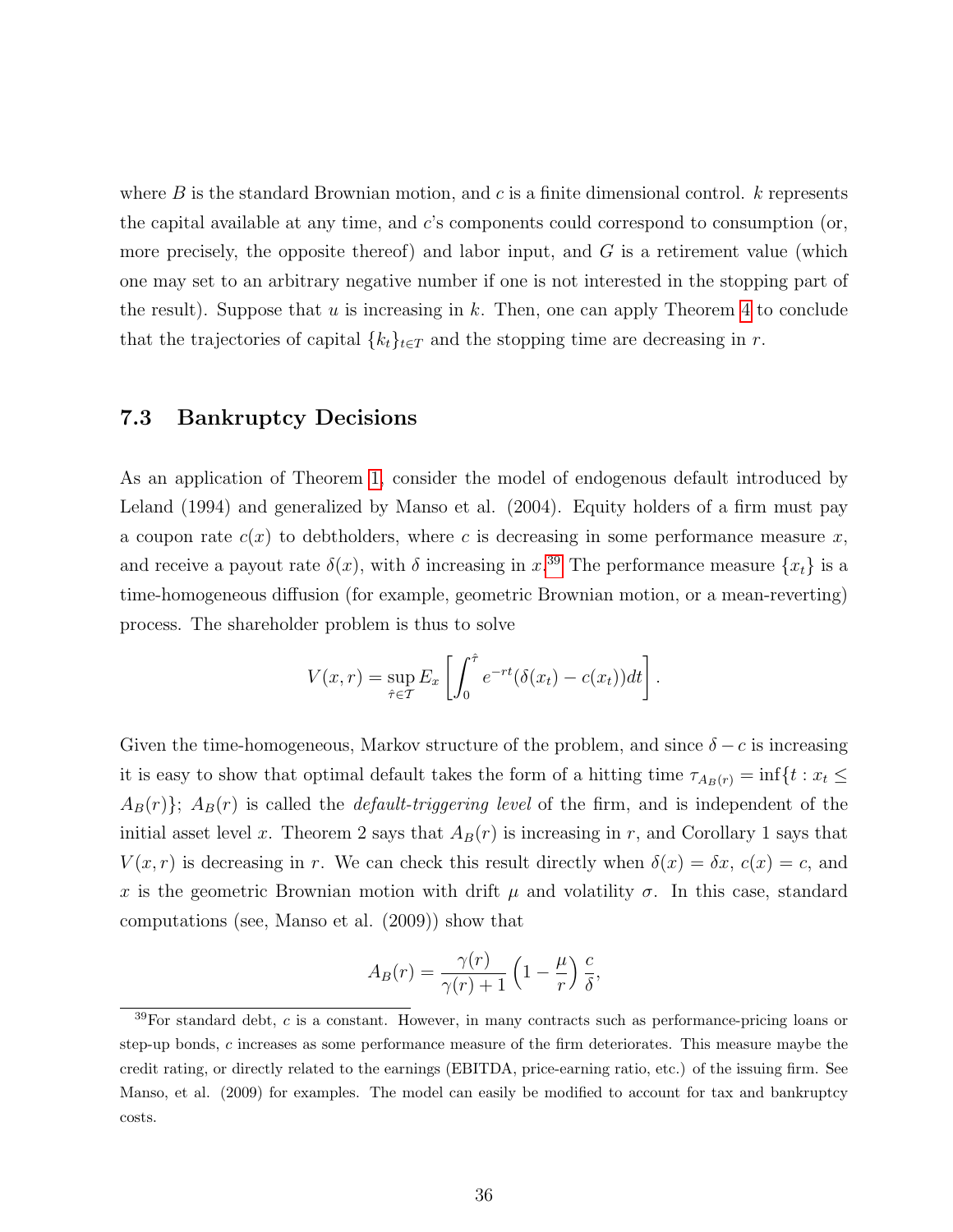where  $\gamma(r) = (m +$ √  $\sqrt{m^2 + 2r\sigma^2}/\sigma^2$  and  $m = \mu - \sigma^2/2$ . Since  $A_B$  increases in  $\gamma$  and  $r^{40}$  $r^{40}$  $r^{40}$ , and  $\gamma(r)$  increases in r, necessarily  $A_B$  increases in r. In general,  $A_B$  cannot be computed explicitly. However, Corollary 1 ensures that monotonicity with respect to the interest rate holds for very general asset processes and coupon and payout profiles.

The result may also be interpreted as connecting household decisions to default on their mortgage with their financial perspective as evaluated with the discount rate. In that light, providing households with a lower interest rate suggests a lower incidence of default decisions.

Finally, the result holds also in the presence of an additional asset management problem and of a termination value.

#### <span id="page-36-0"></span>7.4 Duration of Experimentation

Consider now the standard multi-armed bandit problem originally described by Bellman (1956) and first resolved by Gittins  $(1979)$ .<sup>[41](#page-36-2)</sup> Suppose that at least one of the arms has a known payoff distribution. Without loss, we may suppose that there is only one such safe arm, since the agent will only ever use the safe arm with the highest expected payoff. It is easy to show, in that case, that as soon as the agent chooses the safe arm, he plays that arm forever after, since he does not learn anything new about his problem, and thus faces the same situation over and over again. We may thus say that the agent stops experimentation as soon as he plays the safe arm. Moreover, we may without loss of generality assume that this payoff is equal to zero. Indeed, observe that the agent's optimization problem is unchanged if all cash–flows are translated upwards or downwards by the same amount. Therefore, it is always possible to translate these cash-flows to guarantee that the safe arm has a zero expected cash-flow. Finally, experimentation stops exactly when the Gittins index of each of the arms drops below 0 (the index of the safe arm), and the number of times that an arm is pulled before experimentation stops is exactly the (possibly infinite) time it takes for its Gittins index to drop below zero. That is, the number of times that a given arm is pulled is exactly the number of times that it would be pulled in a two-armed bandit problem with that arm and the safe arm with zero expected payoff (see Whittle, 1980). That latter problem is

<span id="page-36-2"></span><span id="page-36-1"></span><sup>&</sup>lt;sup>40</sup>More precisely,  $A_B$  is the product of two positive factors, each increasing in r.

<sup>41</sup>Fudenberg and Levine (1998) provide a short exposition.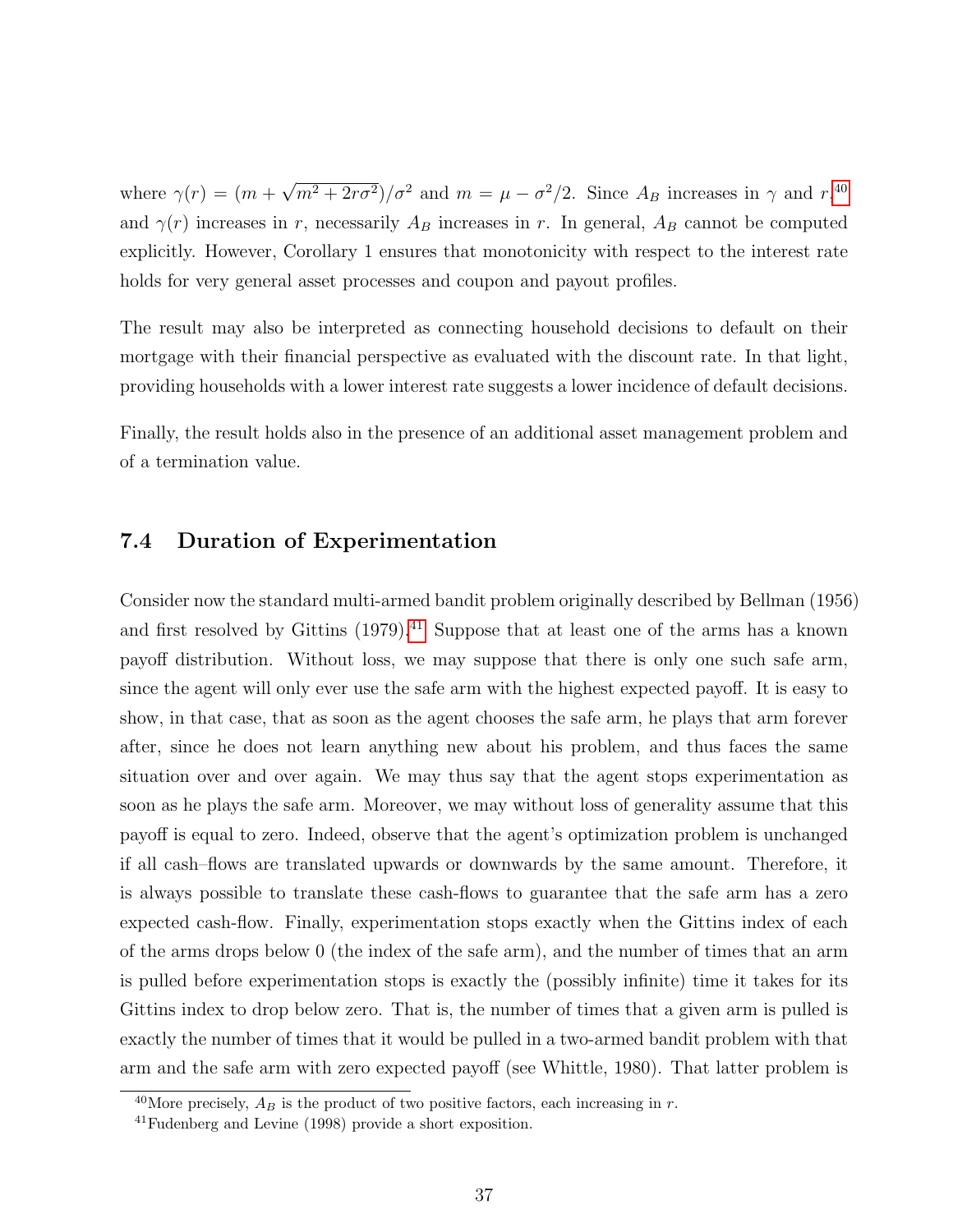a pure stopping problem: the only decision is when to stop playing the risky arm. Moreover, stopping experimentation results in a zero termination value: the cash flow of each period where the safe arm is played has zero expectation, and so the present value of all such cash flows is zero, independently of the discount rate used by the agent.<sup>[42](#page-37-0)</sup> Applying Theorem [1](#page-6-3) then yields the following result.

<span id="page-37-1"></span>COROLLARY 3 In any multi-armed bandit with a safe arm, a more patient agent stops  $ex$ perimentation later.

Cohen and Solan (2008), who characterize the optimal experimentation policy for a twoarmed bandit problem where one arm is safe and the other is a Lévy process with unknown parameters, show the result explicitly, using their characterization. This result generalizes a feature of the cooperative solutions in both the Brownian setting of Bolton and Harris (1999) and the Poisson setting of Keller, Rady, and Cripps (2005). Corollary [3](#page-37-1) generalizes Cohen and Solan's result to an arbitrary learning process.[43](#page-37-2)

In the above setting, the agent's speed of experimentation is fixed: he can only pull one arm at any time (and in models where the agent can split resources across arms, his resource per unit of time is constant over the entire horizon). When the agent can choose the speed of experimentation, his value function is still monotonic, but the actual time spent experimenting is not necessarily increasing with patience. As illustrated by Counterexample [4.3,](#page-17-0) a more patient agent may experiment at a faster rate than a less patient one, resulting in the experimentation boundary being reached faster, when multiple experimentation levels are available. Moreover, all positive results pertain to the case of a single agent. It would be interesting to find an extension for the case of strategic experimentation (see Bolton and and Harris (1999) and Keller, Rady, and Cripps (2005)), or in the context of collective experimentation with voting (see Strulovici (2010)).

<span id="page-37-0"></span> $42$ This argument breaks down with stochastic discounting, if the discount factor is correlated with the cash-flows.

<span id="page-37-2"></span><sup>&</sup>lt;sup>43</sup>All the papers cited in this paragraph allow the agent to split resources, at any time, between the safe arm and the risky arm. For a single agent problem, however, the solution is always "bang-bang," so that the problem is equivalent to forcing the agent to putting all its effort into a single arm, at each time.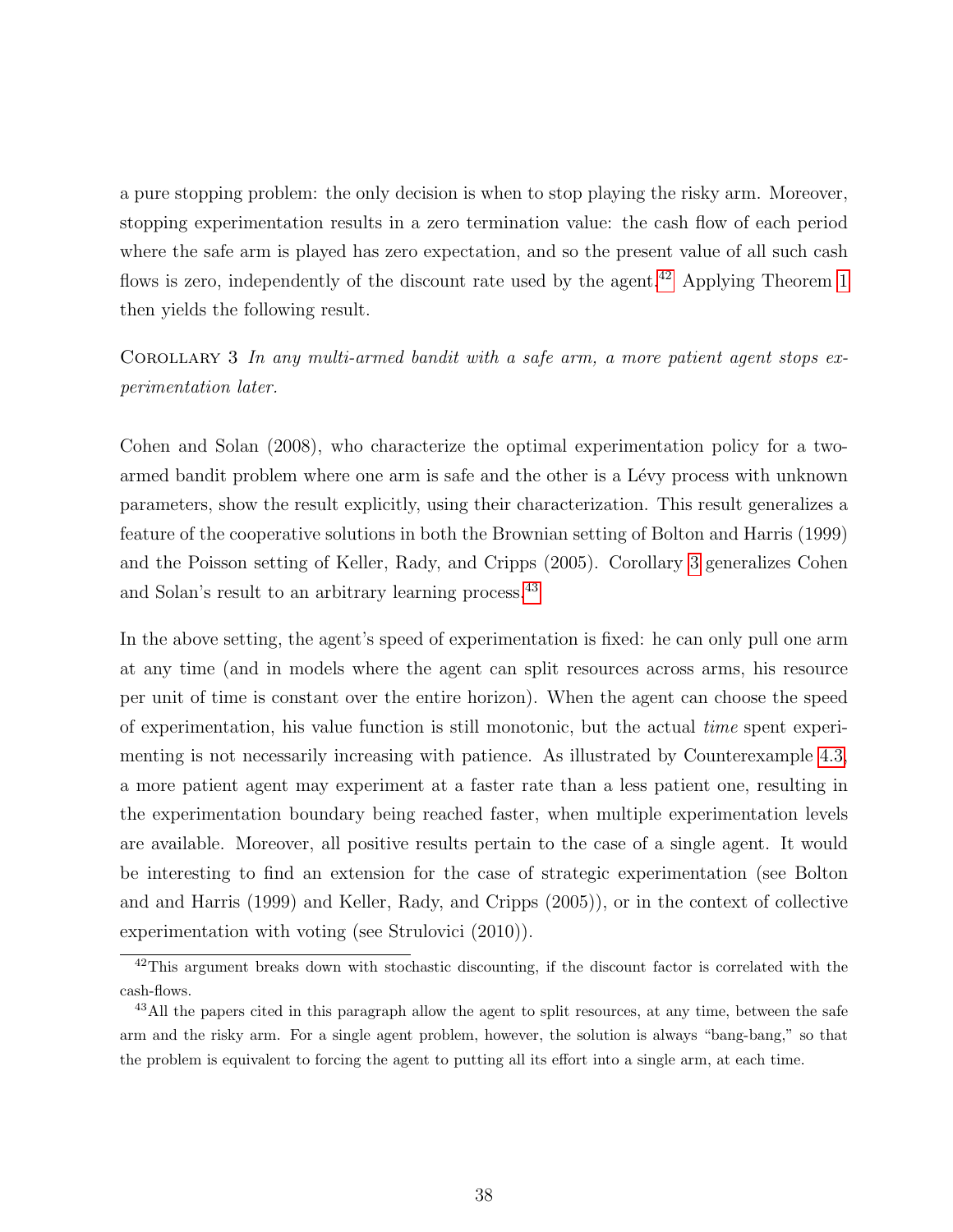### 8 Discussion of Switching Models

A stopping problem is a particular instance of a switching problem. A switching problem is one where the agent alternates between different technologies, projects, or, generally, streams of cash flows. For example, Dixit (1989) studies a model where a firm switches between entry and exit of a commodity market, whose the commodity price fluctuates over time. There is typically a switching cost for moving from one stream to another. Stopping amounts to a particular switching problem with two streams to choose from: the first one is the one available before stopping (project), and the second is identically zero. The switching cost from the first stream to the second one is the termination value of the project, and the switching cost from the second stream to the first one is infinite, so that one never reverts back to the project after stopping.

It is natural to ask whether the results of earlier sections have an extension to switching. In discrete time, a switching problem is simply a kind of control problem, where the state being controlled is the technology or stream of cash flows among those available. The agent can switch to another state, at some cost. Theorem [2](#page-10-4) directly implies that the value is increasing in patience.<sup>[44](#page-38-0)</sup>

In continuous time however, our previous results cannot be directly applied, because switching now takes the form of an "impulse" control, resulting in a lump-sum cost (i.e., not absolutely continuous with respect to the Lebesgue measure on the time domain). We sketch an argument for why value monotonicity should also hold in continuous time.

When switching is costless, the value function of a switching problem is always increasing with patience, because switching can be seen as a control applied on the cash–flow stream, so that Theorem [2](#page-10-4) applies as is, modeling switching as a control. When switching entails lump–sum costs, the argument is more subtle. The first switching time can be thought of as a stopping time, whose termination value is the continuation value of the switching problem. Provided that this continuation value is nonnegative and increasing in patience, the value function of the problem will be increasing in patience as well, by an obvious modification of Theorem [2.](#page-10-4) Showing that the continuation value is monotonic in patience may be proved by a backward induction argument, setting an artificial end of time with a fixed termination

<span id="page-38-0"></span><sup>44</sup>As pointed out in Section [2,](#page-5-4) all results of the paper except those of Section [4,](#page-12-0) hold in discrete time.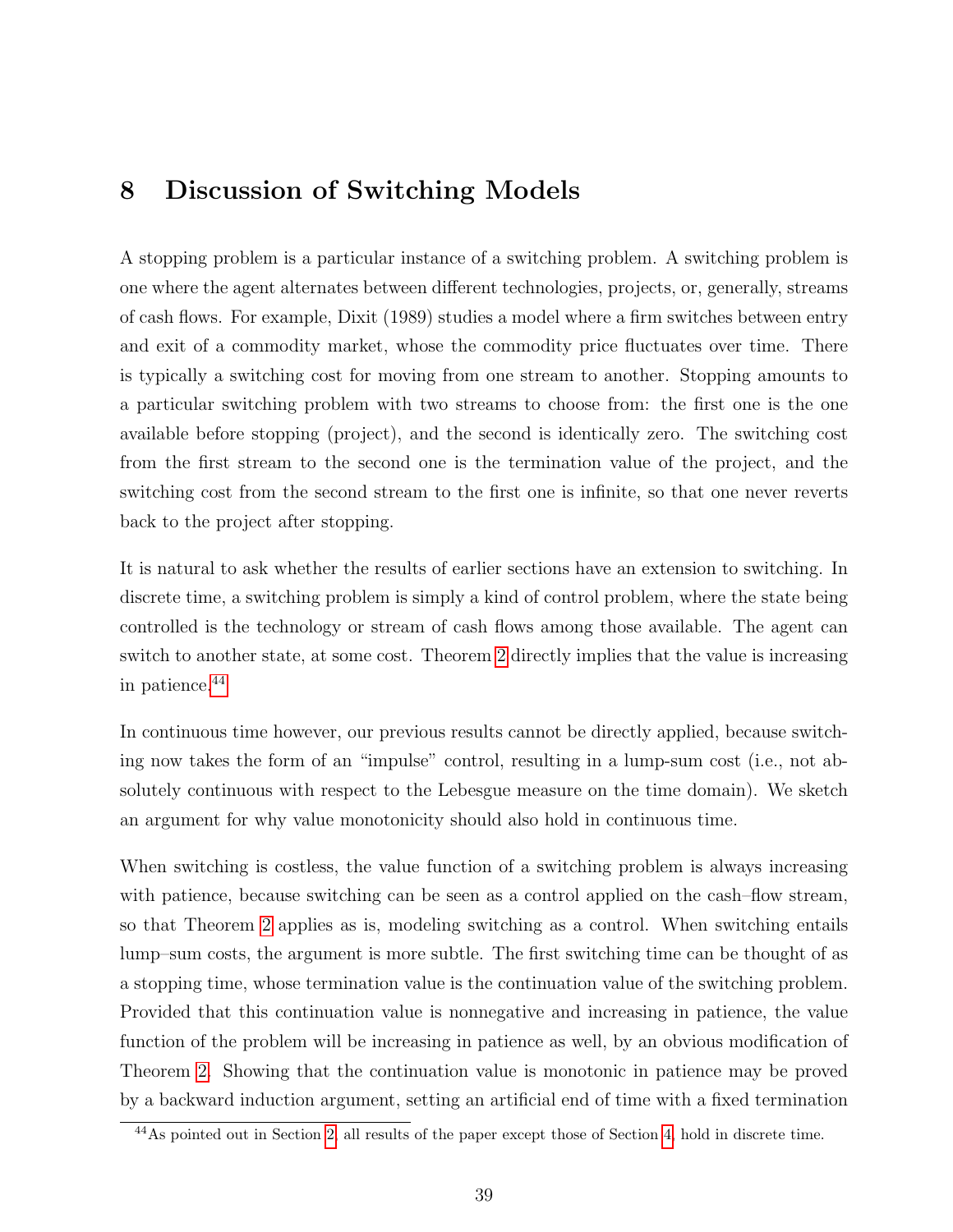value, and proceeding backward in time.

However, while one should expect the value function of a switching problem to be increasing in patience (again, provided that the value function is nonnegative at all times), the switching times themselves have no reason to be ordered in a particular way. One easy way to see this is to think of switching as a control problem (i.e., zero switching costs), and observe that in that case, the intuition from Counterexample [4.3](#page-17-0) applies. Another way to see this is to look at the analysis of Dixit (1989), who shows that the hysteresis interval expands monotonically with the discount rate, which is inconsistent with a more patient agent always switching earlier.

### 9 Conclusion

This paper shows that the expected present value of any cash–flow (or utility) stream which may be interrupted optimally by its undertaker, and which yields a nonnegative termination value, is increasing with patience, even when the cash–flows or utils are stochastic and controlled by the agent. Because of the generality of the setting, the result holds even in situations where control has a long term impact on the payoffs, as in the case, for example, of gas emissions, or of learning about a process. The result must be qualified in several ways.

First, while the capital value of a project is decreasing in the interest rate under very general conditions, the timing of the project interruption need not be monotonic. This means, for instance, that a lower discount rate may result in a project being managed in such a way that it is actually abandoned earlier than under a higher discount rate. This observation is new to our knowledge, and may bear important consequences. For example, one cannot exclude, a priori, that giving a firm access to a lower cost of capital may result in decisions that actually will precipitate its default. However, when the utility flow of the agent is an increasing function of some one-dimensional state, a property that holds in many economic models, we do show that the timing of the project is monotonic in patience, no matter how complicated the control problem of the agent is (in particular, the control variable can have arbitrarily many dimensions).

Second, if the agent has a stochastic discount factor, the result need not hold any more.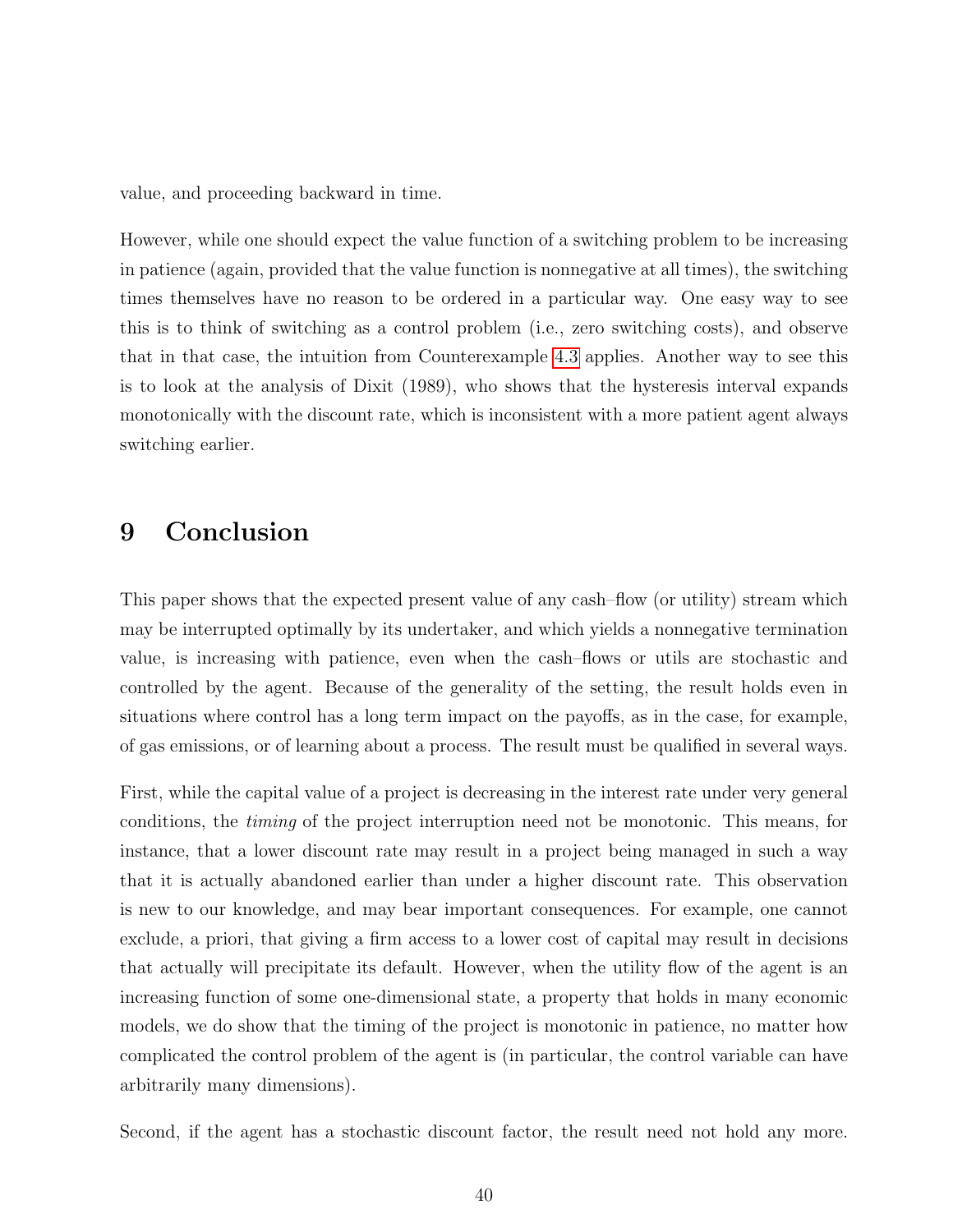This is potentially important, since stochastic discounting is a realistic feature in many applications. Going back the Keynesian relation between investment and interest rate, what if agents anticipate that their future borrowing rate will be correlated with their income or project's income? We provided two examples where the expected present value of a patient agent was actually lower than that of less patient one. One example exploited some negative correlation between the stochastic discount factor and the cash flows, while the other had purely deterministic cash–flows. Fortunately, monotonicity is restored under some correlation condition relating discount factors and cash flows. In particular, what matters is the variation of the ratio of discount factors between the patient and the impatient agents, rather than the discount factors themselves. One loose way to interpret the condition is a procyclicality between how much more patient the patient agent is relative to the other agent, and the cash flows faced by the agent.

Third, the results may be reversed if the agent is time–inconsistent. Intuitively, an agent who is moderately patient today, but anticipates that his future self will be much more patient and ready to incur high immediate costs for long run benefits, may decide to prevent such investment from being available. Thus, increased overall patient may precipitate project interruption. A similar intuition applies if we think of the agent as a representative agent, whose identity at each time represents a generation of individuals. Under such intergenerational interpretation, time–inconsistency is particularly important, as observed by Phelps and Pollak (1968), as the discount function can be interpreted as a measure of altruism towards future generations. If a first, moderately altruistic generation anticipates the second generation to be very altruistic towards far away generations, at the expense, say, of the third generation (which the first generation cares about), then it may behave so as to prevent the second generation from engaging in .

Fourth, we have focused on a single agent. It would be interesting to find general conditions for multiagent environments, including R&D games or when decisions are made collectively, where experimentation is increasing with agents' patience. Robust results may also be obtained in a general equilibrium framework or games with a continuum of agents.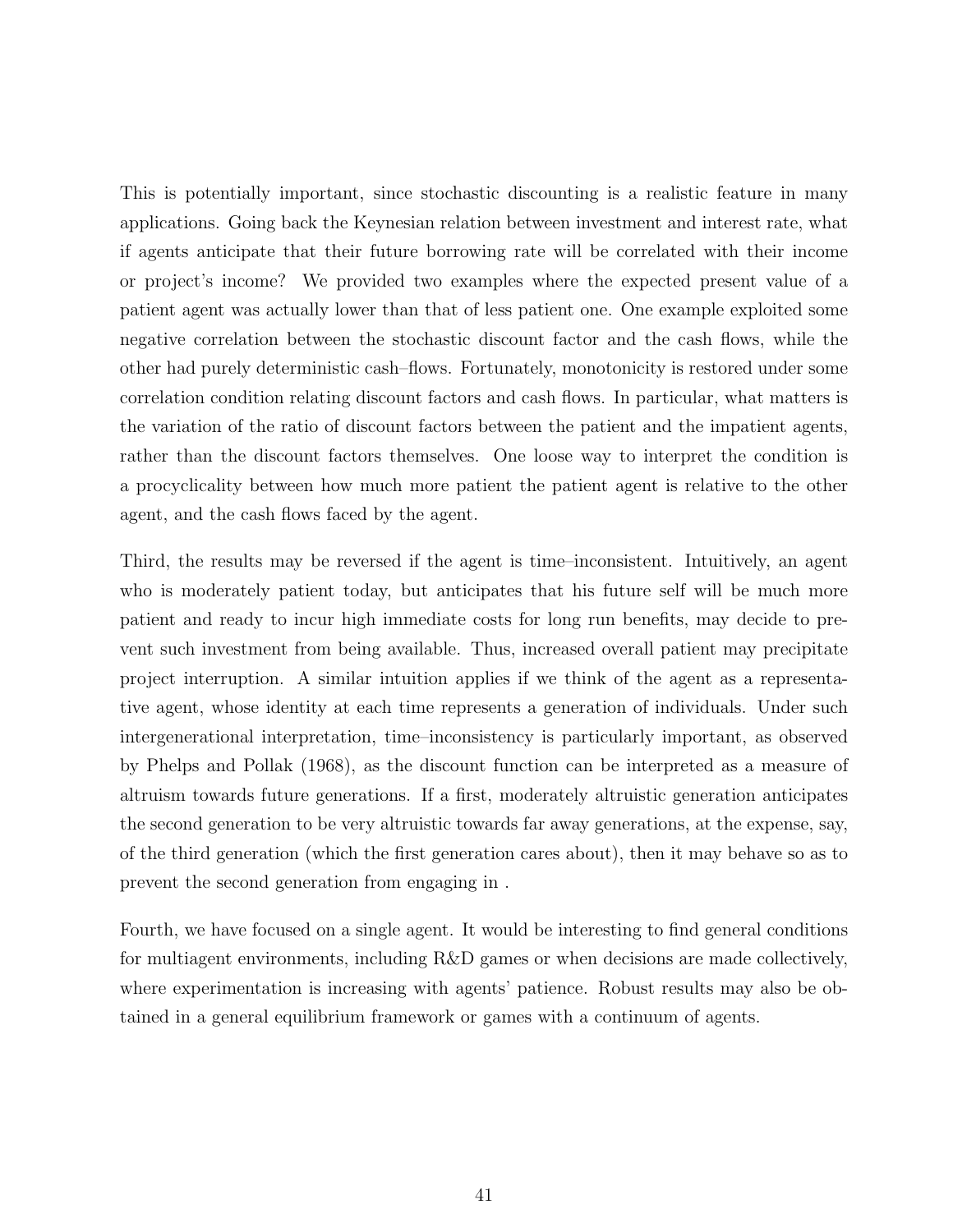# 10 Appendix

#### 10.1 Proof of Theorem [1](#page-6-3) with Termination Value

Here we consider the case of an arbitrary nonnegative termination value process  $G_t$ . The objective can be reexpressed as

$$
\max_{\hat{\tau}} E\left[\int_0^{\hat{\tau}} \alpha(s) \left(u_s ds + dG_s + G_s \frac{d\alpha_s}{\alpha_s}\right)\right],
$$

where the last two integrals are Lebesgue-Stieltjes integral.<sup>[45](#page-41-0)</sup> This objective is similar to the case of a zero termination value, except that the new flow utility now directly depends on  $\alpha$ through the third term  $G_s \frac{d\alpha_s}{d\alpha_s}$  $\frac{a_{\alpha_s}}{\alpha_s}$ . Repeating arguments from Section [2,](#page-5-4) one may show that if

<span id="page-41-1"></span>
$$
E\left[\int_t^\tau \alpha(s) \left(u_s ds + dG_s + G_s \frac{d\alpha_s}{\alpha_s}\right)\right] \ge 0
$$

for all  $t < \tau$ , then

$$
E\left[\int_0^{\tau} \beta(s) \left(u_s ds + dG_s + G_s \frac{d\alpha_s}{\alpha_s}\right)\right] \ge \frac{\beta(0)}{\alpha(0)} E\left[\int_0^{\tau} \alpha(s) \left(u_s ds + dG_s + G_s \frac{d\alpha_s}{\alpha_s}\right)\right] \ge 0. \tag{22}
$$

For this argument, we replace  $v$  in [\(2\)](#page-7-1) by the deterministic process  $V$  of bounded variation such that

$$
dV(s) = E\left[\left(u_s ds + dG_s + G_s \frac{d\alpha_s}{\alpha_s}\right)1_{s < \tau}\right].
$$

Optimality of  $\tau$  for  $\alpha$  implies that

$$
\int_t^{\bar{t}} \alpha(s)dV_s \ge 0
$$

for all  $t < \overline{t}$ . A simple generalization of Lemma [3](#page-8-1) then implies that

$$
\int_0^{\bar{t}} \beta(s)dV_s \ge \frac{\beta(0)}{\alpha(0)} \int_0^{\bar{t}} \alpha(s)dV_s,
$$

which shows  $(22)$ .

<span id="page-41-0"></span> $45$ See, for example, Royden (2007) for a definition. The integrals are well defined whenever the integrating process has bounded variation and the integrand is measurable and bounded.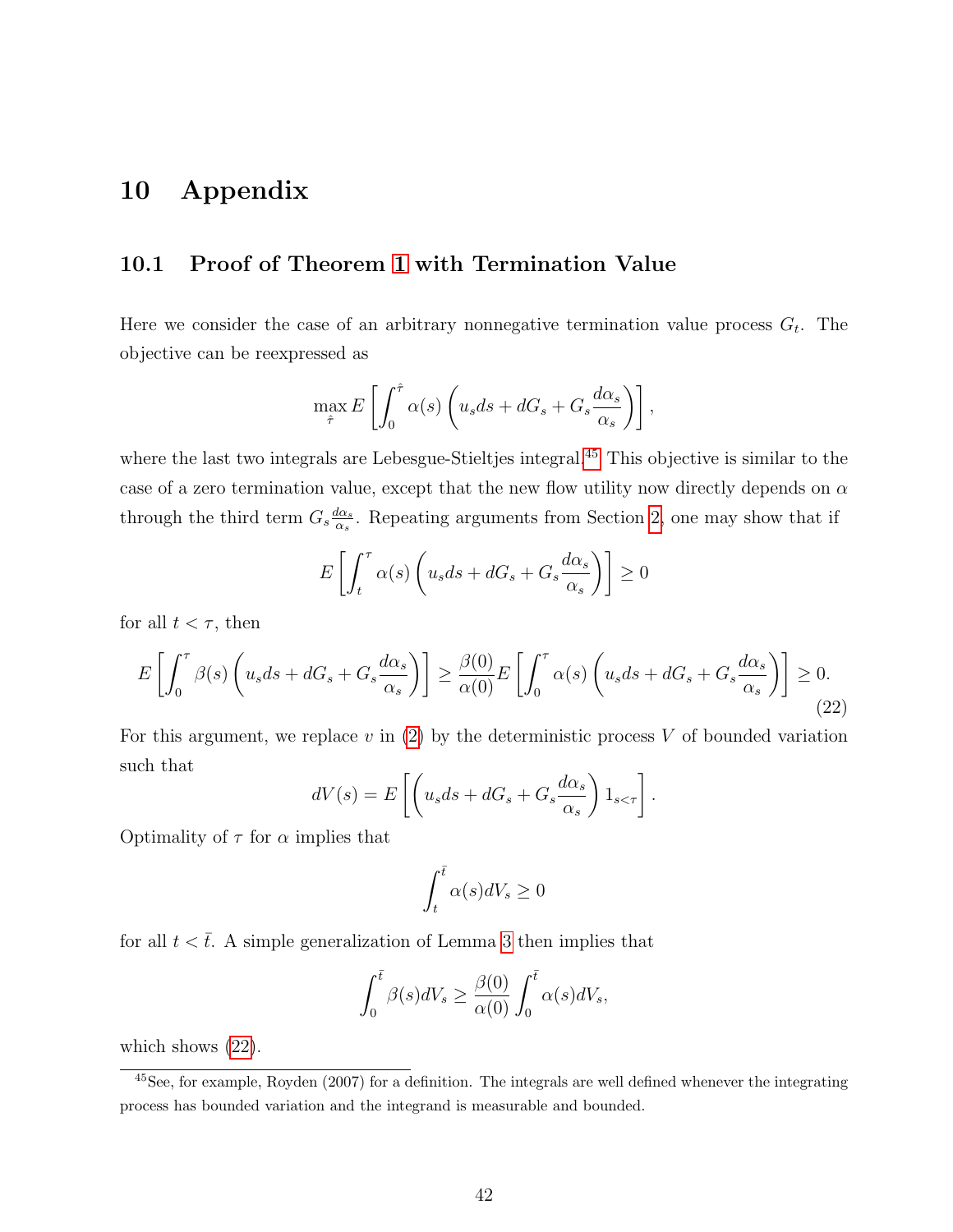Since  $\beta/\alpha$  is increasing,  $\frac{d\beta_s}{\beta} \geq \frac{d\alpha_s}{\alpha}$  $\frac{\alpha_s}{\alpha}$  for all s (the inequality holds even when  $\beta$  and/or  $\alpha$  are discontinuous). Combining the previous inequalities and using that  $G$  is nonnegative, we conclude that if  $\tau$  is optimal for  $\alpha$ , then

$$
E\left[\int_0^{\tau} \beta(s)u_s ds + \beta(\tau)G_{\tau}\right] \ge \frac{\beta(0)}{\alpha(0)} E\left[\int_0^{\tau} \alpha(s)u_s ds + \alpha(\tau)G_{\tau}\right].
$$
 (23)

<span id="page-42-0"></span>Thus

$$
V(\beta) \ge \frac{\beta(0)}{\alpha(0)} V(\alpha). \tag{24}
$$

The rest of the proof is identical to the case of a zero termination value (see Section [2\)](#page-5-4).

#### <span id="page-42-1"></span>10.2 Proof of Theorem [4](#page-14-1) with Termination Value

We now assume that the termination value function  $G(x, t)$  is nonnegative and increasing in  $x$  for all  $t$ .

Monotonicity of G seems reasonable when x corresponds to capital which can be sold when a project is interrupted. Under this assumption, it is still true that the value function  $V(x,t)$ of the problem is increasing in  $x$ , replicating the argument of Section [4.](#page-12-0)

Now we modify the function h in  $(10)$  to account for the termination value term. Let

$$
h_s^x = E^x \left[ v(x_s, \lambda_s, s) 1_{s \le \tau} \right] + f_\tau^x(s) E^x[G(x_s, s) | \tau = s],
$$

where the superscript x indicates the initial condition, and where  $f_{\tau}^x$  is the density of the stopping time starting from  $x^{46}$  $x^{46}$  $x^{46}$  and let

$$
h_s = h_s^y - h_s^x.
$$

With this new definition, it is easy<sup>[47](#page-42-3)</sup> to check that one still has<sup>[48](#page-42-4)</sup>  $\int_t^{\infty} e^{-rs} h_s ds = E[V(y_t, t)1_{\tau(y)>t}$  $V(x_t, t)1_{\tau(x)>t} \geq 0$ , and that  $V_r(y, r) - V_r(x, r) = \int_0^\infty s e^{-rs} h_s ds \geq 0$  when  $y > x$ , by another application of Lemma [3.](#page-8-1) The rest of the proof then follows.

<span id="page-42-2"></span><sup>&</sup>lt;sup>46</sup>Since the stopping time is a hitting time in our context, and  $x_t$  follows a diffusion with a volatility coefficient bounded below away from zero, the distribution of the stopping time does have a density.

<span id="page-42-3"></span><sup>&</sup>lt;sup>47</sup>Formally, observe that  $E^x \left[ E_t \left[ e^{-r\tau} G(x_\tau, \tau) \right] 1_{\tau \geq t} \right]$  =  $E^x$  $[e^{-r\tau}G(x_{\tau},\tau)1_{\tau\geq t}]$  =  $\int_0^\infty f_\tau^x(s)e^{-rs}E[G(x_s,s)|\tau = s]1_{s\geq t}ds = \int_t^\infty e^{-rs}f_\tau^x(s)E[G(x_s,s)|\tau = s]ds$ . The integral part is the same as before.

<span id="page-42-4"></span><sup>&</sup>lt;sup>48</sup>The argument in Lemma [4](#page-14-0) requires nonnegativity of the value functions  $V(y_t, t)$  and  $V(x_t, t)$ , which is guaranteed here by nonnegativity of the termination value G.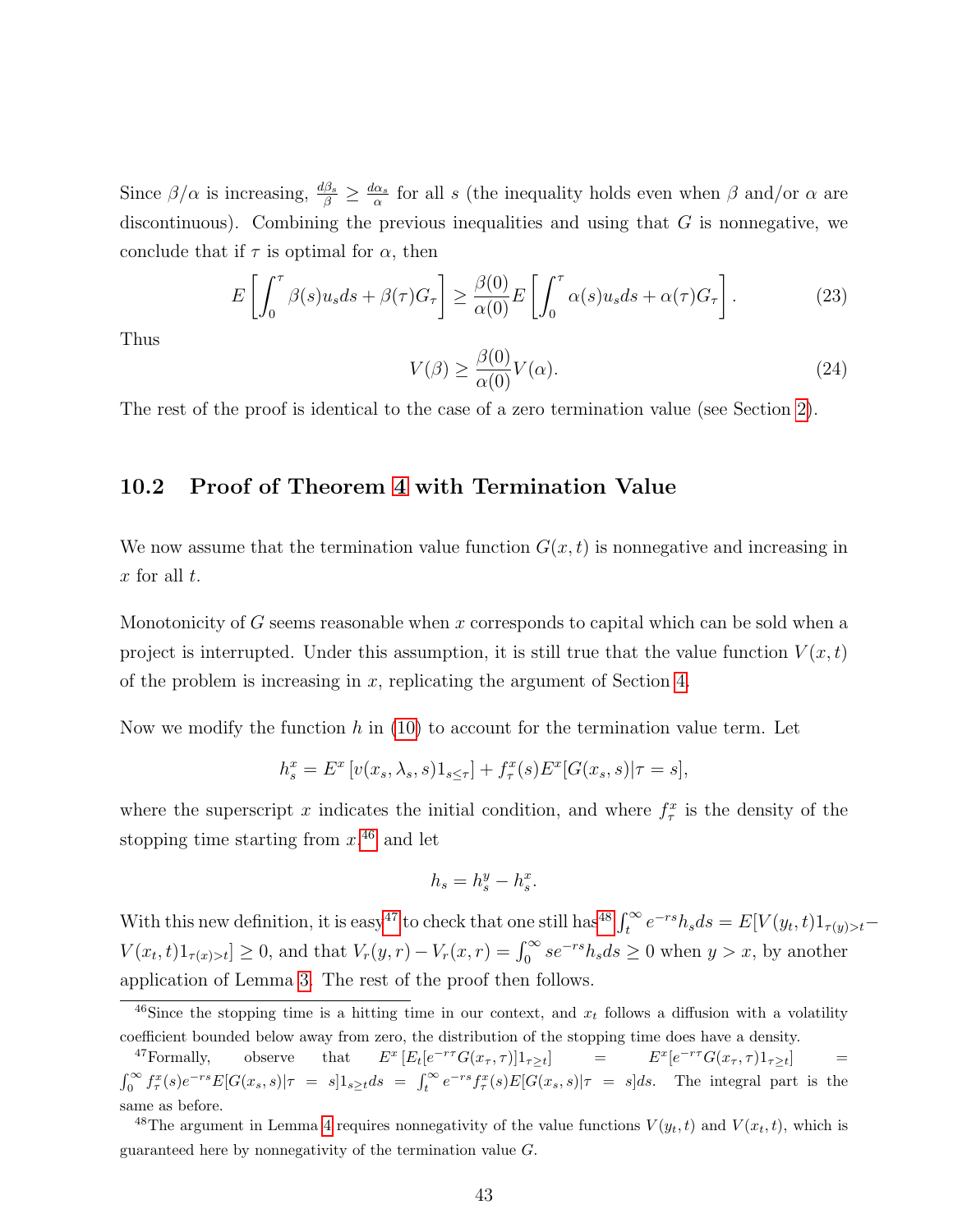#### <span id="page-43-0"></span>10.3 Extension of Section [4](#page-12-0) to General Discount Functions

Suppose that  $\alpha \prec \beta$ , and that  $\alpha$  and  $\beta$  have absolutely continuous logarithms:

$$
\alpha(t) = \alpha(0) \exp\left(-\int_0^t r_\alpha(s)ds\right)
$$

for some discount rate function  $r_{\alpha}$ , with a similar expression for  $\beta$ . With that representation,  $\alpha \prec \beta$  is equivalent to

$$
r_{\beta}(t) \le r_{\alpha}(t)
$$

for all  $t \in T$ .

Let

$$
\gamma_{\nu}(t) = \alpha(t) \left( \frac{\beta(t)}{\alpha(t)} \right)^{\nu},
$$

for  $\nu \in [0,1]$ . It is easy to check that  $\gamma_0 = \alpha$ ,  $\gamma_1 = \beta$ , and  $\gamma_\nu \prec \gamma_{\nu'}$  for all  $\nu \leq \nu'$ .

Lemma [5](#page-15-3) is modified as follows: let  $V(x, \nu)$  denote the value function of an agent with discount function  $\gamma_{\nu}$ , starting from state x. Then,  $V(x, \nu)$  is submodular. Indeed, the envelope theorem implies that

$$
\frac{\partial V(x,\nu)}{\partial \nu} = E\left[\int_0^{\tau_\nu} \left(-\log\left(\frac{\beta(t)}{\alpha(t)}\right)\right) \gamma_\nu(t) u(x_t, \lambda_\nu(t)) dt\right].
$$

To show that  $V_{\nu}(y, \nu) - V_{\nu}(x, \nu) \leq 0$  for  $y \geq x$ , we use the same argument as in Lemmas [4](#page-14-0) and [5,](#page-15-3) with the difference that, instead of  $\int_0^\infty s e^{-rs} h_s ds \ge 0$ , we show that

$$
\int_0^\infty \log \left( \frac{\beta(s)}{\alpha(s)} \right) \gamma_\nu(s) h_s ds \ge 0.
$$

The result is obtained by an application of Lemma [3](#page-8-1) to the increasing function  $s \mapsto$  $\log\left(\frac{\beta(s)}{\alpha(s)}\right)$  $\frac{\beta(s)}{\alpha(s)}\bigg).$ 

The HJB equations are modified only by replacing r with the time varying rate  $r_{\nu}(t)$  =  $r_{\alpha}(t) + \nu(r_{\beta}(t) - r_{\alpha}(t))$ . The rest of the proof is identical to that of Section [4.](#page-12-0)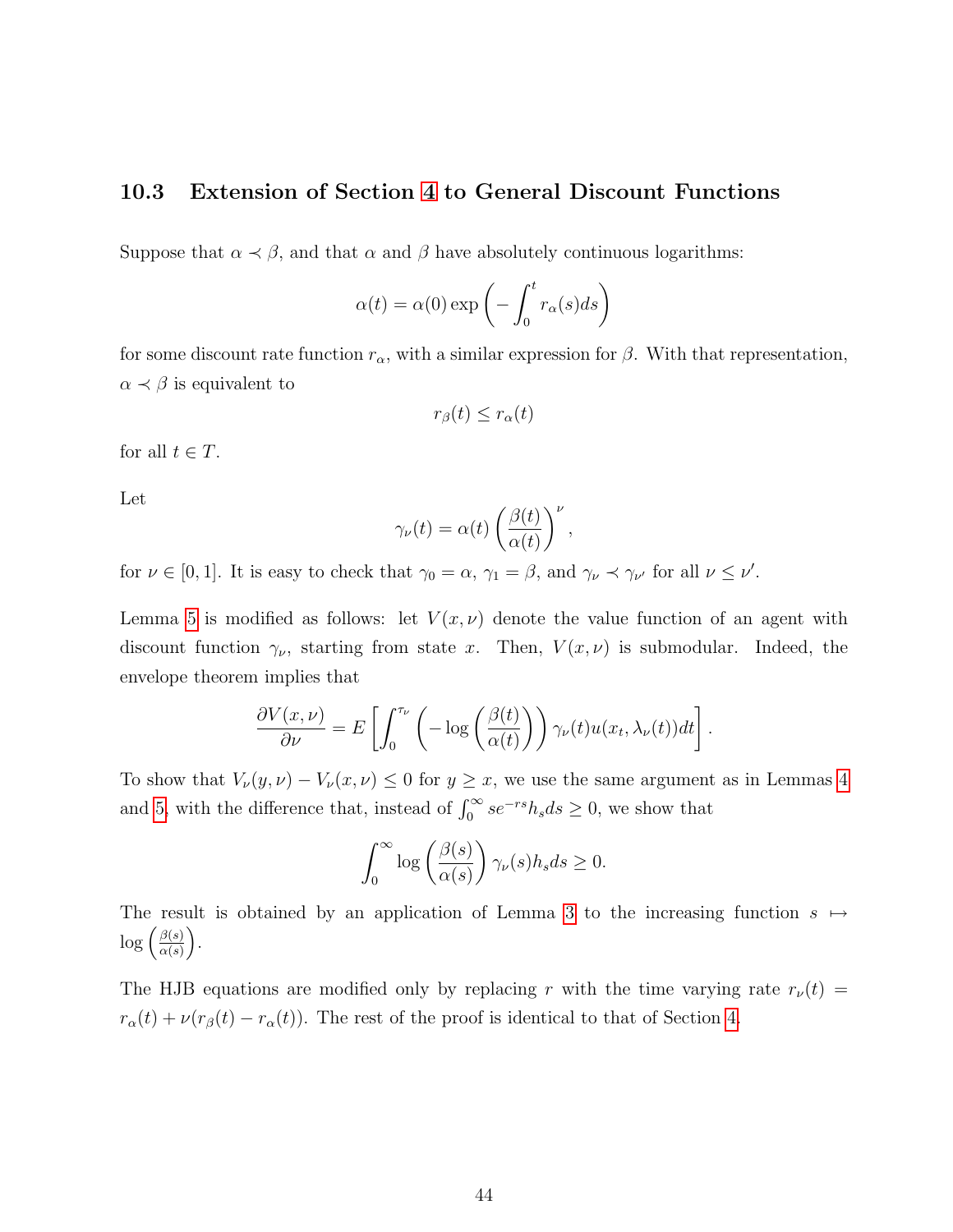# References

ARROW, K., LEVHARI, D. (1969) "Uniqueness of the Internal Rate of Return with Variable Life of Investment," *Economic Journal*, Vol. 79, pp. 560-566.

Bensoussan, A. (1992) Stochastic Control of Partially Observable Systems, Cambridge University Press.

BOLTON, P., HARRIS, C. (1999) "Strategic Experimentation," *Econometrica*, Vol. 67, No. 2, pp. 349–374.

COHEN, A., AND SOLAN, E. (2008) "Bandit Problems with Lévy Processes," Working Paper, Tel Aviv University.

DIXIT, A. (1989) "Entry and Exit Decisions Under Uncertainty," Journal of Political Economy, Vol. 97, No. 3, pp. 620–638.

DUFFIE, D (2001) Dynamic Asset Pricing Theory, Third Edition. Princeton University Press.

FLEMMING, J., WRIGHT, J. (1971) "Uniqueness of the Internal Rate of Return: A Generalization," Economic Journal, Vol. 81, No. 322, pp. 256–263.

FLEMING, W. H., SONER, H.M. (1993) Controlled Markov Processes and Viscosity Solutions, Springer-Verlag, New York.

Foster, J., Mitra, T. (2003) "Ranking investment projects," Economic Theory, Vol. 22, pp. 469-494.

FUDENBERG, D., LEVINE, D. (1998) The Theory of Learning in Games, MIT Press, Cambridge, MA.

GITTINS, J. (1979) "Bandit Processes and Dynamic Allocation Indices," *Journal of the* Royal Statistical Society, Vol. 41, No. 2, pp. 148-177.

Hicks, J. (1973) Capital and Time, Clarendon Press, Oxford.

KARATZAS, I., SHREVE, S. (1991) Brownian Motion and Stochastic Calculus, Springer-Verlag, New York.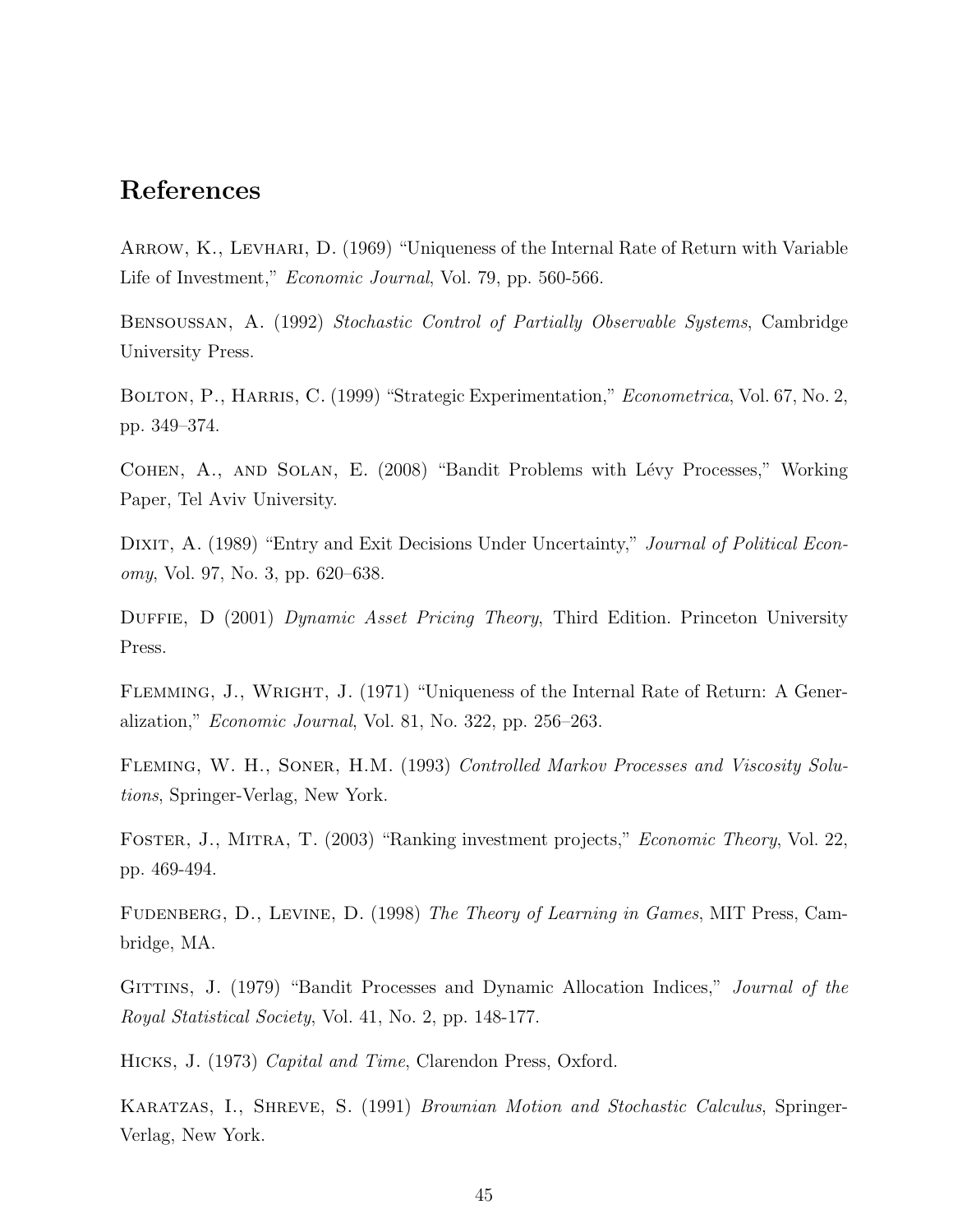KELLER, G., RADY, S., AND CRIPPS, M. (2005) "Strategic Experimentation with Exponential Bandits," Econometrica, Vol. 73, No. 1, pp. 39–68.

LELAND, H. (1994) "Corporate Debt Value, Bond Covenants, and Optimal Capital Structure," Journal of Finance, Vol. 49, pp. 1213-1252.

Manso, G., Strulovici, B., and Tchistyi, A. (2010) "Performance-Sensitive Debt," Review of Financial Studies, Vol. 23, No. 5, pp. 1819–1854.

MILGROM, P., SEGAL, I. (2002) "Envelope Theorems for Arbitrary Choice Sets," *Econo*metrica, Vol. 70, No. 2, pp. 583–601.

Milgrom, P., Shannon, C. (1994) "Monotone Comparative Statics," Econometrica, Vol. 62, No. 1, pp. 157–180.

NORDHAUS, W (2007) "A Review of the *Stern Review on the Economics of Climate Change*," Journal of Economic Literature, Vol. 45, No. 3, pp. 686–702.

O'Donoghue, T., Rabin, M. (1999) "Doing It Now or Later," American Economic Review, Vol. 89, No. 1, pp. 103–124.

Øksendal, B. Stochastic Differential Equations: An Introduction with Applications, Fifth Edition. Springer–Verlag, New York, NY.

PHELPS, E., POLLAK, R. (1968) " On Second-Best National Saving and Game-Equilibrium Growth," Review of Economic Studies, Vol. 35, No. 2, pp. 185–199.

Quah, J., Strulovici, B. (2009) "Comparative Statics, Informativeness, and the Interval Dominance Order," Econometrica, Vol. 77. No. 6, pp. 1949–1992.

ROSS, S., SPATT, C., AND DYBVIG, P. (1980) "Present values and internal rates of return," Journal of Economic Theory, Vol. 23, pp. 66-81.

ROYDEN, H. (2007) Real Analysis,  $4^{th}$  Edition, Prentice Hall.

SAMULESON, P. (1937) "Some Aspects of the Pure Theory of Capital," *Quarterly Journal* of Economics, pp. 469–496.

SEN, A. (1975) "Minimal conditions for monotonicity of capital value," *Journal of Economic* Theory, Vol. 11, pp. 340-355.